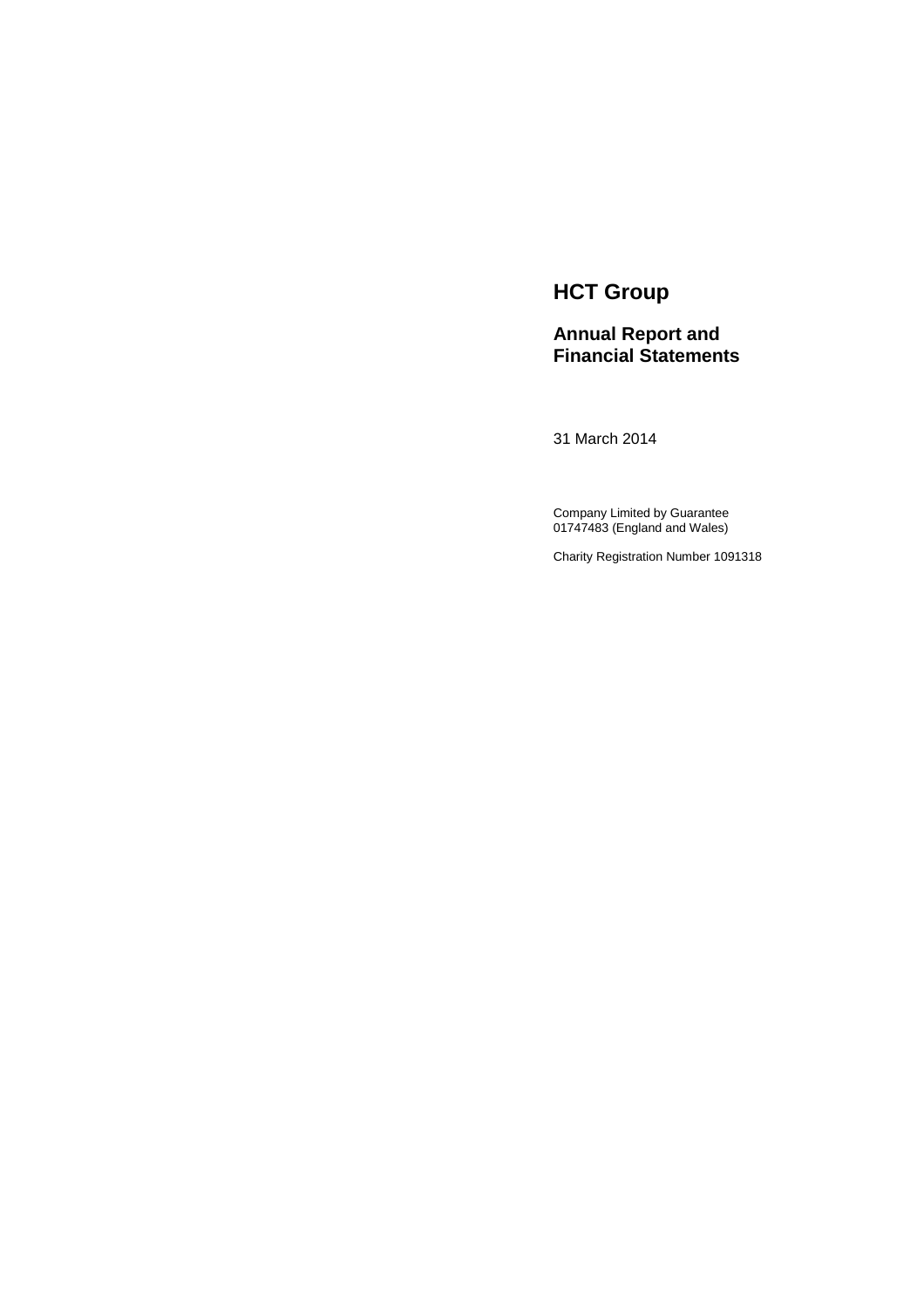# **Reference and administrative details of the charity, its trustees and advisers**

| <b>Trustees</b>                    | D Barron<br>P Brennan<br>E Carr<br>J Heath<br>C Hewitt<br>A Levitt<br>J Moseley OBE (Chair)<br>A Ross<br>A Whitehead                                          |
|------------------------------------|---------------------------------------------------------------------------------------------------------------------------------------------------------------|
| <b>Chief Executive Officer</b>     | D Powell OBE                                                                                                                                                  |
| Secretary                          | J Smart                                                                                                                                                       |
| <b>Registered office</b>           | Ash Grove Bus Depot<br><b>Mare Street</b><br>London<br>E84RH                                                                                                  |
| Company registration number        | 01747483 (England and Wales)                                                                                                                                  |
| <b>Charity registration number</b> | 1091318                                                                                                                                                       |
| <b>Auditor</b>                     | <b>Buzzacott LLP</b><br>130 Wood Street<br>London<br>EC2V 6DL                                                                                                 |
| <b>Bankers</b>                     | Barclays Bank plc<br>1 Churchill Place<br><b>Public Sector Team</b><br>Level 27<br>London<br>E14 5HP                                                          |
| <b>Solicitors</b>                  | Bates Wells & Braithwaite LLP<br>2-6 Cannon Street<br>London<br>EC4M 6YH<br>Gordons LLP<br><b>Riverside West</b><br><b>Whitehall Road</b><br>Leeds<br>LS1 4AW |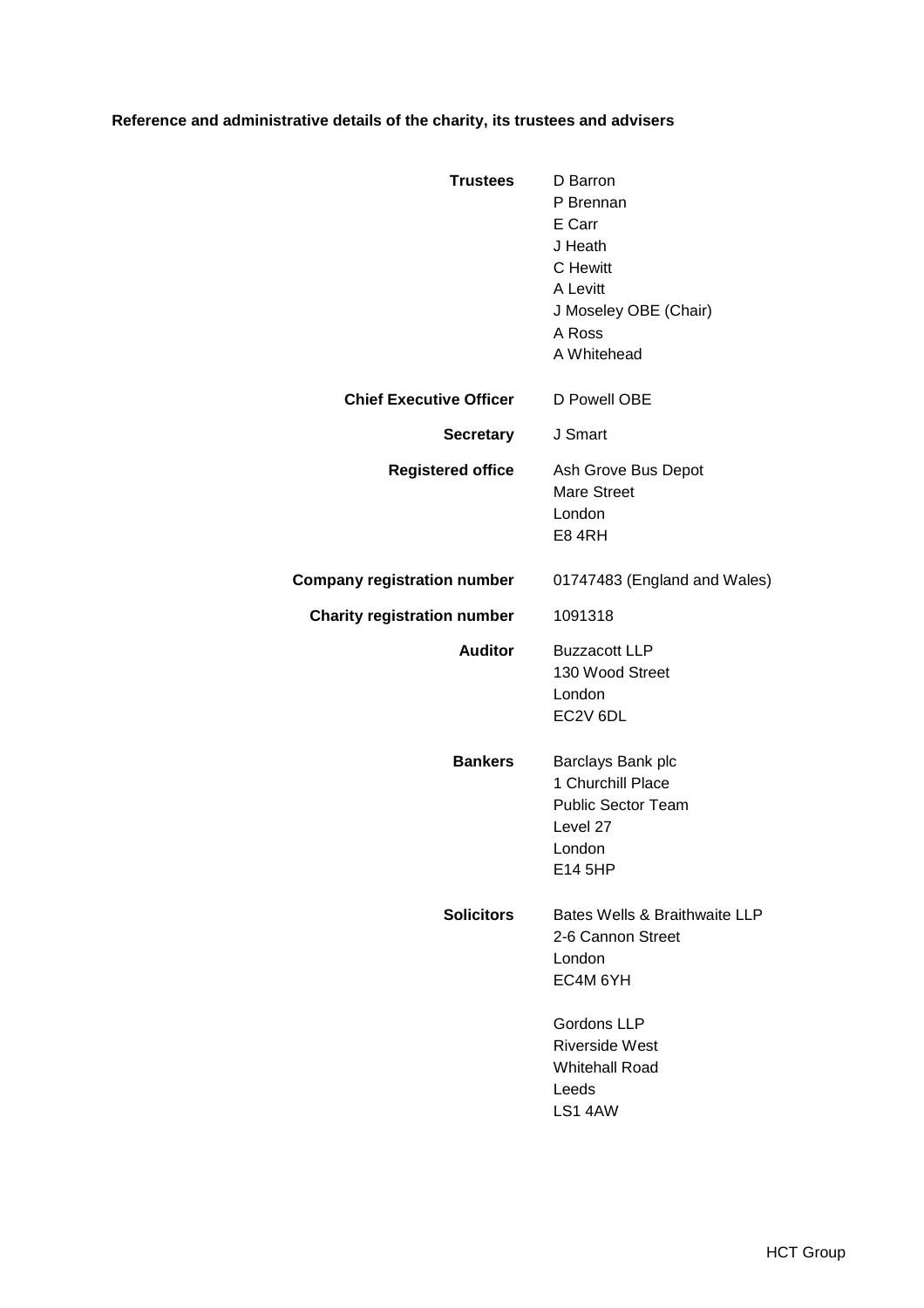# **Contents**

# **Reports**

| Chair's report               |    |
|------------------------------|----|
| Chief executive's report     | 2  |
| Trustees' report             |    |
| Strategic report             | 11 |
| Independent auditor's report | 19 |

# **Financial statements**

| Consolidated statement of         |    |
|-----------------------------------|----|
| financial activities              | 21 |
| Group and charity balance sheets  | 22 |
| Consolidated cash flow statement  | 23 |
| Principal accounting policies     | 25 |
| Notes to the financial statements | 29 |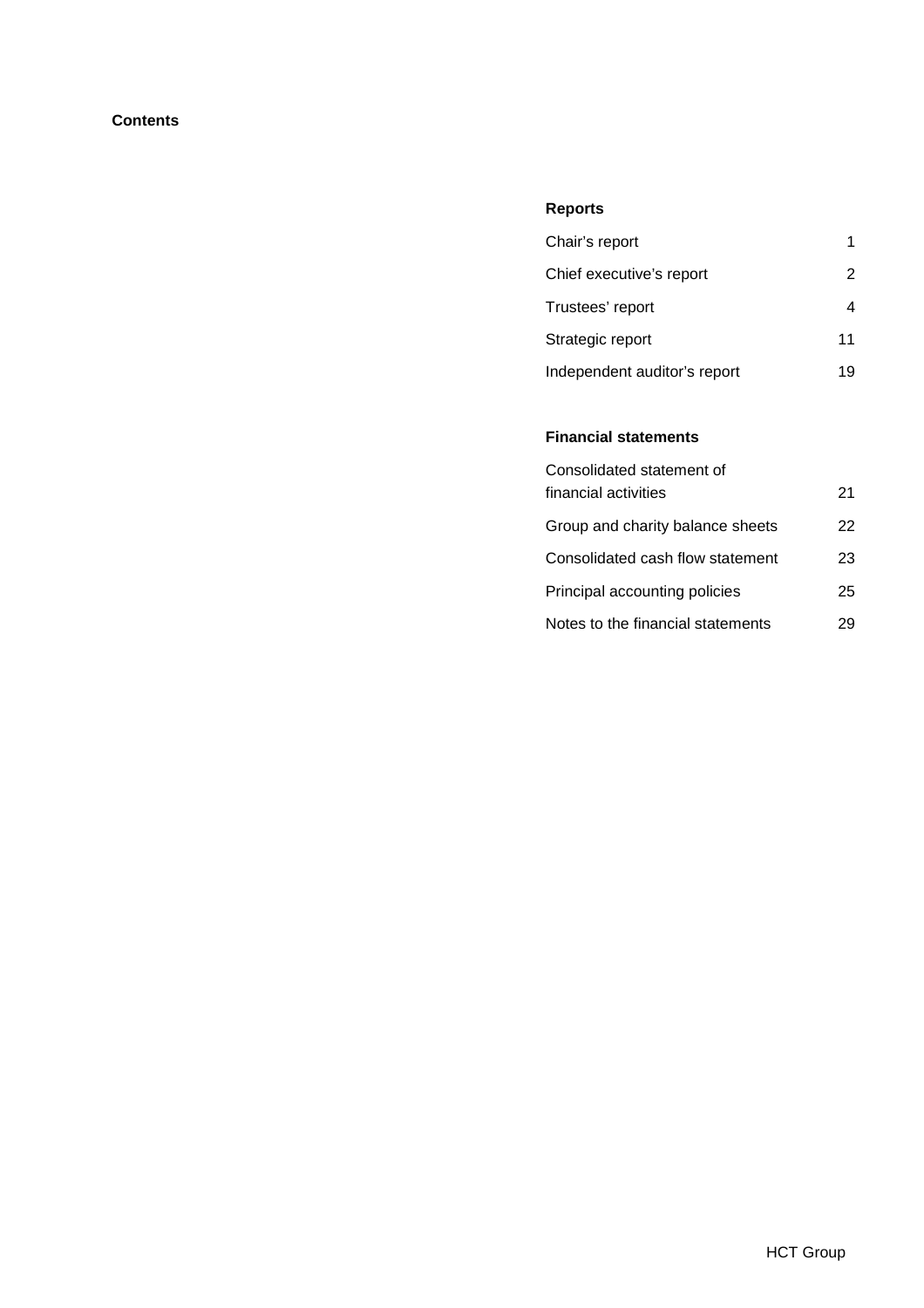HCT Group is a social enterprise in the transport industry, safely providing a range of transport services – from London red buses to social services transport, from school transport to Park and Ride, from community transport to education and training.

We reinvest the profits from our commercial work into high social impact transport services or projects in the communities we serve, and into providing training opportunities for people who are long-term unemployed – making a real difference to people's lives.

The year to March 2014 has been characterised by three themes.

Once again, we have seen a year of increasing social impact, with significant increases in trips provided for community groups, journeys made on our community buses and in qualifications gained through our Learning Centre by people who are long-term unemployed.

Second, whilst the business environment remains challenging, the turnaround programme that we have put in place following the challenging previous year has been very effective. This has enabled us to deliver significantly improved financial results and means that we will return to a surplus position in the coming year.

Third, this has been a year of consolidation following several years of rapid growth. Our contracts in the Channel Islands have performed well in their first full year of operation. Towards the end of the year we won some significant new contracts and the Group's strategy is to continue to grow and further enhance our position as a leading social enterprise.

I would like to thank the Board of Directors, the management team and staff across the organisation for their work over the past year, in often challenging circumstances. One of the strengths of HCT Group is the values we have and these values are shared by many of the organisations we work with and the authorities where we work.

I would also like to thank our partners in these organisations and authorities for supporting the delivery and ideas which help improve people's lives.

We set out new objectives in the report and the Directors look forward to meeting them over the next financial year.

Joyce Moseley OBE Chair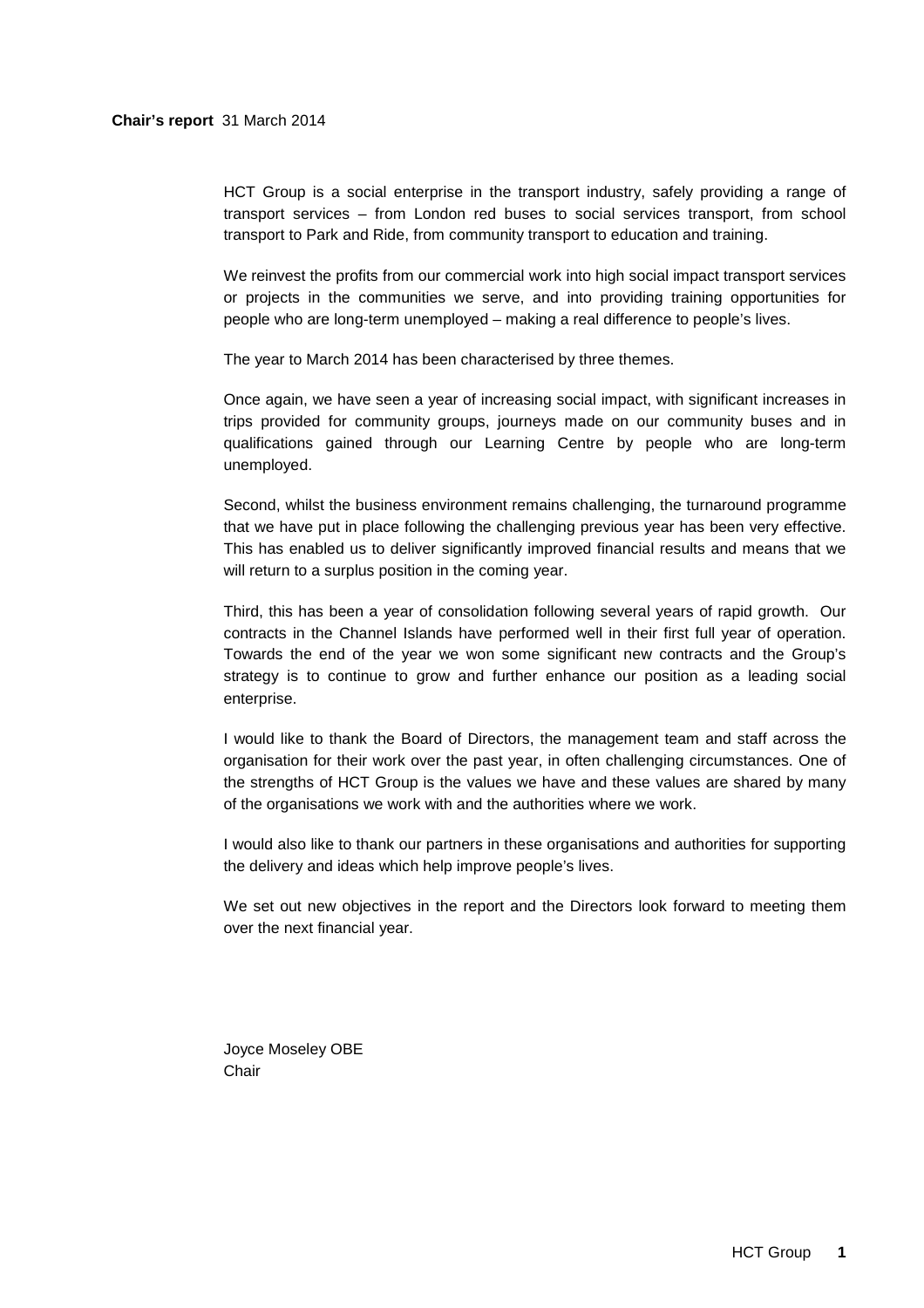## **Chief executive's report** 31 March 2014

HCT has had a very positive year on all fronts, the quality of service provision has been very high, the financial performance has improved hugely and the impact generated is at record level.

With austerity and the retrenching of local government the demand for our services increases and the last year is no exception. The demand for local authorities to provide high quality services with less money has helped HCT grow and significantly increased our impact.

Our Community Transport operations performed well, with passenger trips provided to community groups up by 61% to 198,000, community bus services up by 62% to 122,214 and minibus training up by 9% to 1,234 drivers trained. This was in part aided by the successful integration of Bristol Community Transport into the Group.

The Learning Centre had a very good year, delivering an ever wider variety of socially necessary courses. Net margins on training more than doubled to £86k and more importantly we trained greater numbers than ever before.

The financial value of our social investment in the year is £80k. We have been able to deliver greater impact at reduced costs due to the efficiency gains we have made and this puts us in a strong position going forward. Full details of the impact that this investment has had in the communities we serve can be found in the Social Impact Report.

However as a Social Enterprise the impact is only part of the story. To be a successful social enterprise we have to be a successful enterprise and the improvement in financial performance over the last year has been outstanding.

Largely as a result of the full year impact of the Jersey business our turnover grew to £43.7m, an increase of 16% on last year. More importantly the group returned to profit, the result for the year being a profit of £262k. Included in this figure is the profit realised on the planned disposal of part of our land in Walthamstow. If this is excluded there is a small trading loss of £169k. This is a dramatic turnaround on the trading loss last year of £1.5m.

Throughout the year there has been a strong emphasis on operational performance. We introduced a robust performance management process which has seen performance, especially in London Bus, improve month on month. This performance is recognised in the performance league tables produced by TfL. The focus on operational effectiveness and efficiency not only drives down costs but also increases our revenue due to higher performance bonus payments on the TfL contracts.

Operations in the Channel Islands benefited in a similar way from greater operational focus and route/vehicle optimisation. On bus fare revenues were strong, particularly during the peak summer months, and came in ahead of expectation. Our results benefited from a full year of operation in Jersey. We are looking forward to working with our partners in Jersey to deliver a more cohesive public and community transport strategy and implementing some ground breaking ideas. As we forecast last year, the investment in the Guernsey fleet has enabled the operation to trade profitably.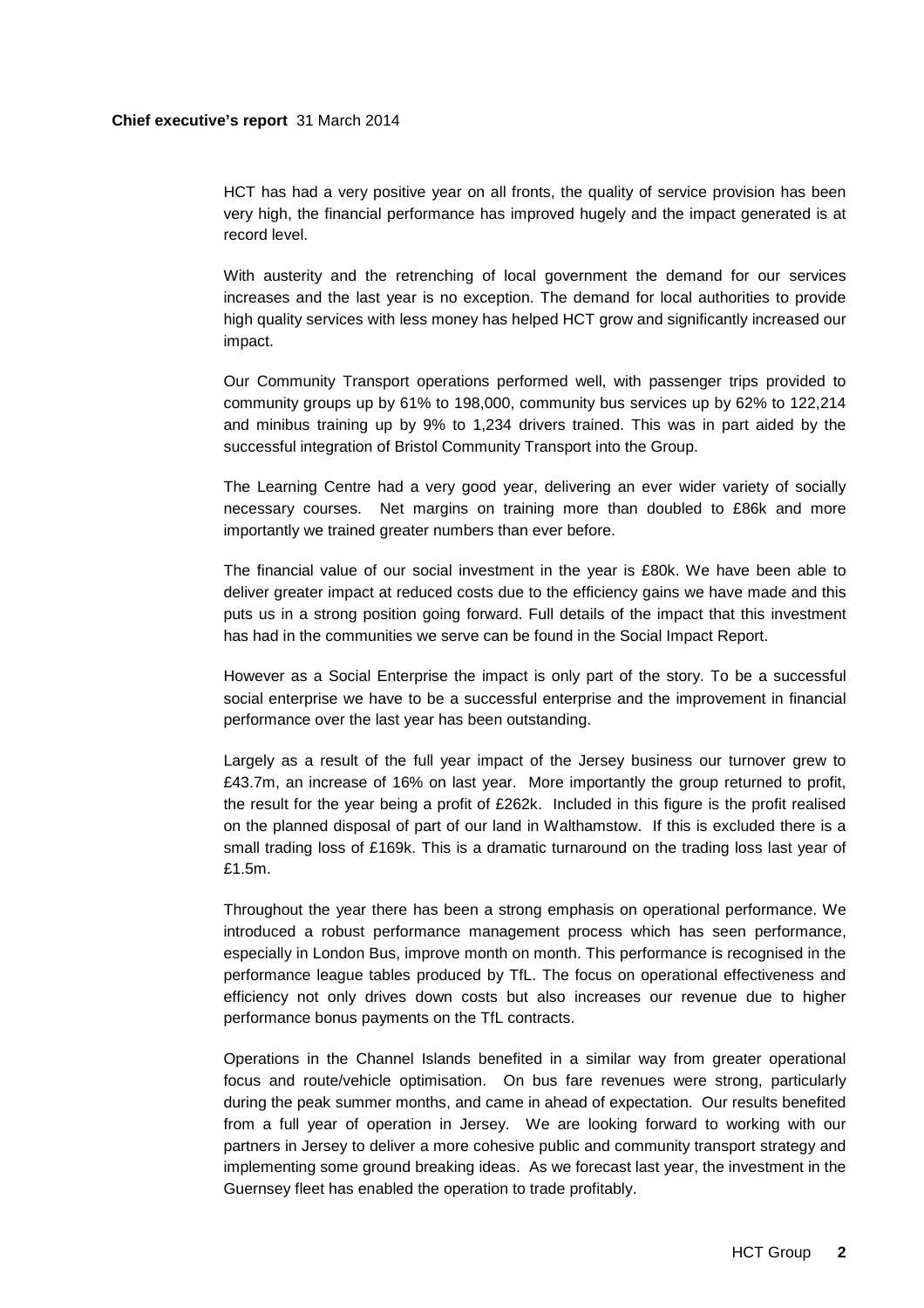# **Chief executive's report** 31 March 2014

Our operations in Yorkshire had a good year increasing both turnover and margin, however the Hull depot continues to face some challenges which we are working to resolve.

The outlook for the current year is encouraging. The focus on operational performance management will continue leading to further improved profitability and consequent ability to deliver social impact. The budget for the year shows a return to trading profitability and so far we are tracking comfortably ahead of the year to date budget.

Dai Powell OBE Chief Executive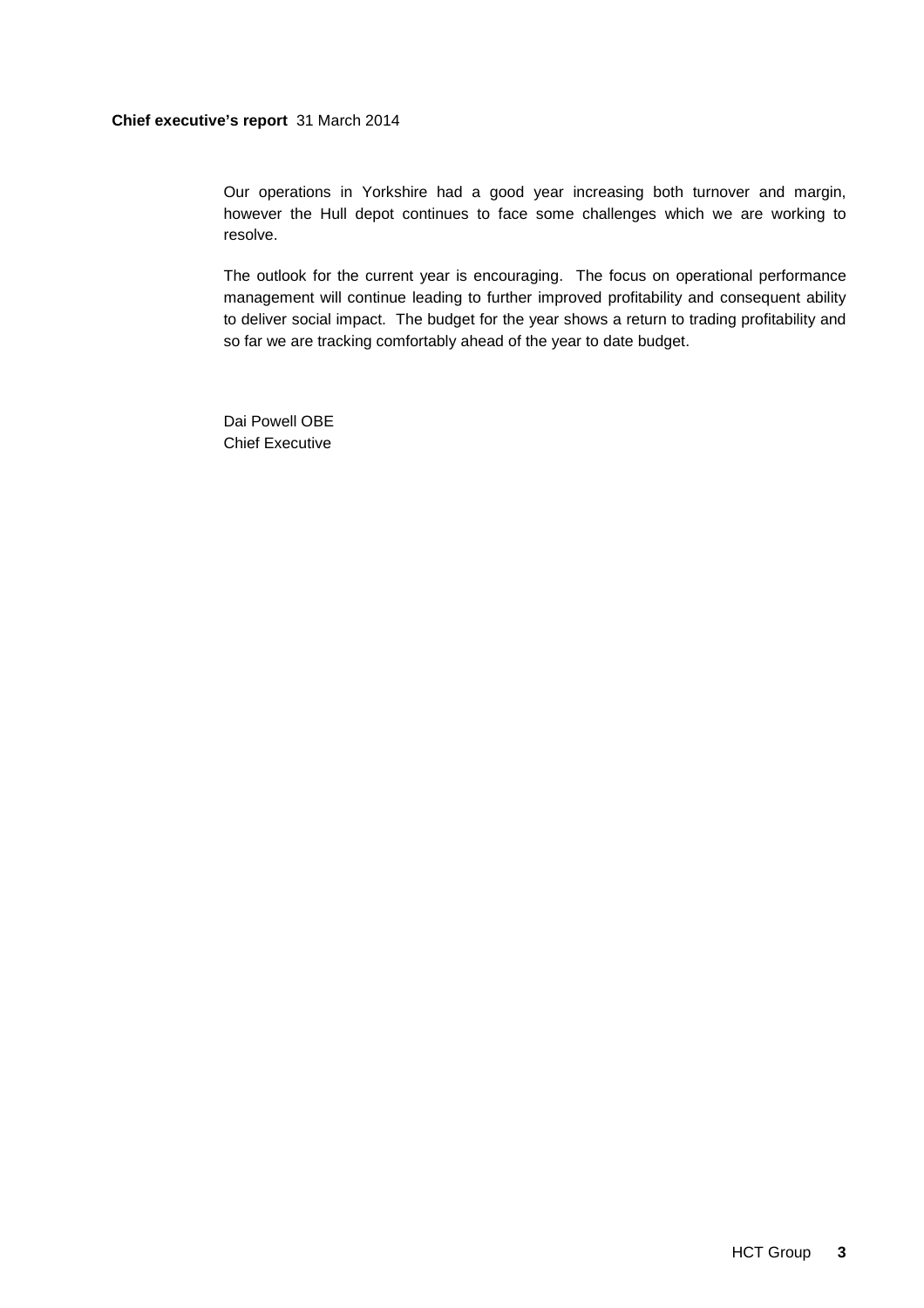The trustees, who are directors of the charity, present their report together with the consolidated financial statements for the year ended 31 March 2014. This trustees' report has been prepared in accordance with the Charities Act 2011 and is also the report of the directors for purposes of the Companies Act 2006.

The financial statements have been prepared in accordance with the accounting policies set out on pages 25 to 28 and comply with the charity's Memorandum and Articles of Association, applicable laws, and the requirements of the Statement of Recommended Practice on "Accounting and Reporting by Charities" (SORP 2005).

# **Principal aims and objectives**

HCT Group, the charity, is a social enterprise with a strong commitment to equal opportunities that operates community transport, other types of passenger transport and other related services

The objects of HCT Group are for such purposes as may be charitable in law but in particular:

- a) to provide community transport services for people who are in need of such services because of age, sickness, disability (mental or physical) or poverty or because of a lack of availability of adequate and safe public transport; and
- b) the relief of unemployment for public benefit through the provision of training programmes.

The objects of HCT Group are carried out by the holding company and its eight direct subsidiary companies, three of which have further subsidiary companies themselves:

- ♦ Lambeth and Southwark Community Transport, a charity which provides community transport services in Lambeth & Southwark..
- ♦ CT Plus Community Interest Company, a trading company which directly and through its subsidiaryCT Plus (Yorkshire) Community Interest Company undertakes commercial activities with a view to generating profits to support the charitable activities of the Group.
- ♦ Transport Co-ordination Centre Hackney, a company limited by guarantee which coordinates the provision of transport to increase provision for elderly users, people with disabilities and those attending education and leisure facilities.
- ♦ Leeds Alternative Travel Limited, an Industrial and Provident Society community transport services in Leeds.
- ♦ Bristol Community Transport, a company limited by guarantee provides a community transport service in Bristol.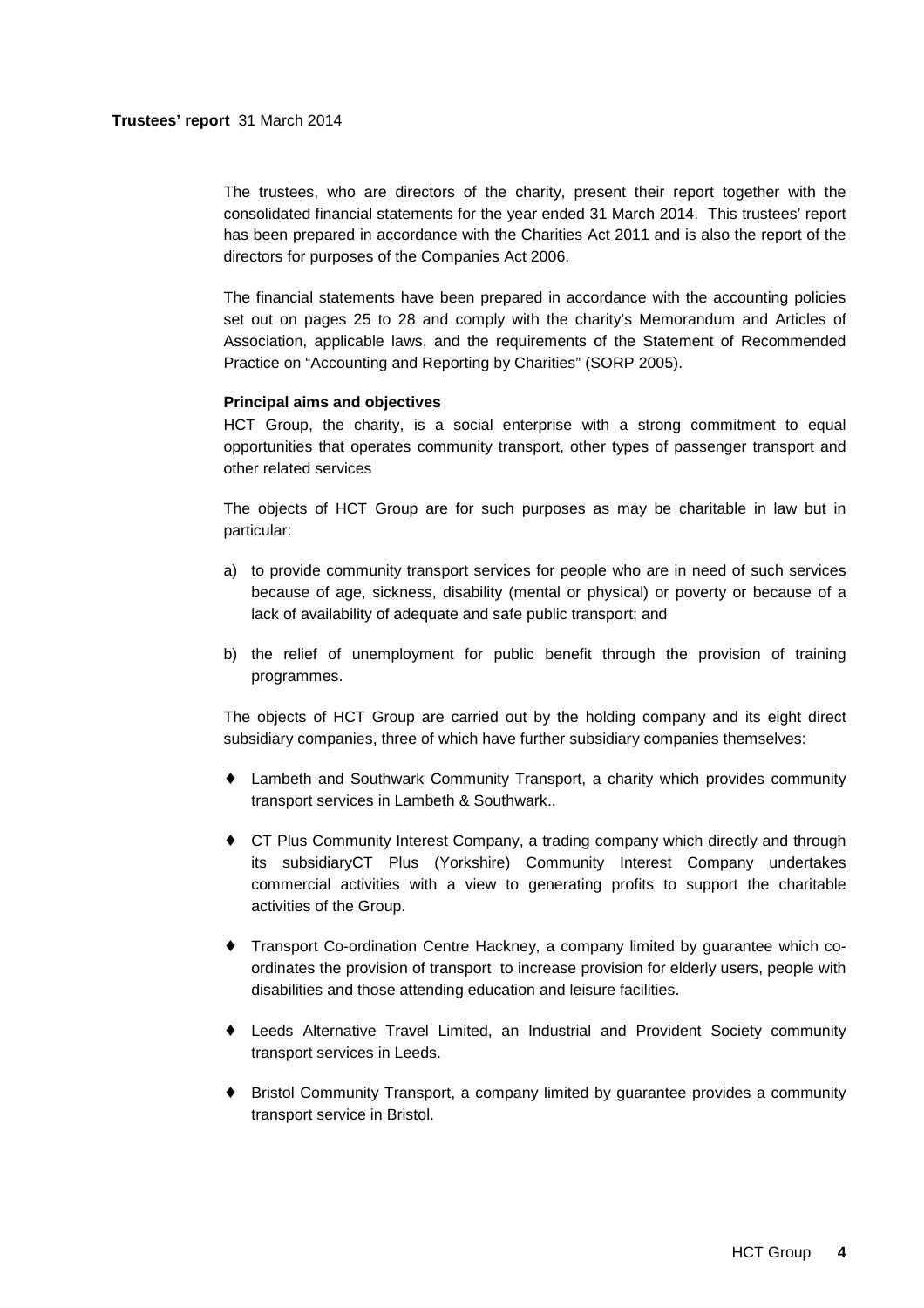# **Trustees' report** 31 March 2014

# **Principal aims and objectives** (continued)

- ♦ T Plus Jersey Limited, a charity which operates transport services in Jersey and uses the profits generated to provide community transport services in Jersey and in the group's wider area of operations.
- ♦ CT plus Guernsey Limited, a company limited by guarantee which operates transport services in Guernsey and uses the profits generated to provide community transport services in Guernsey and in the group's wider area of operations.

HCT Group also has two joint ventures:

- ♦ E & HCT Limited, a joint venture with Ealing Community Transport Limited, has also been treated as a subsidiary of HCT Group, as the charity has overall control. This joint venture was set up to deliver transport services for the 2012 London Olympics; having fulfilled this purpose the company is now dormant.
- ♦ CT Plus Humber Community Interest Company, a joint venture with Goodwin Development Trust, which undertakes transport services in Hull and East Yorkshire with the aim of generating surpluses to support its subsidiary, West Hull Community Transport which provides community transport service in Kingston-Upon-Hull. .
- ♦ These companies have been accounted for as subsidiaries of HCT Group, as the charity has overall control.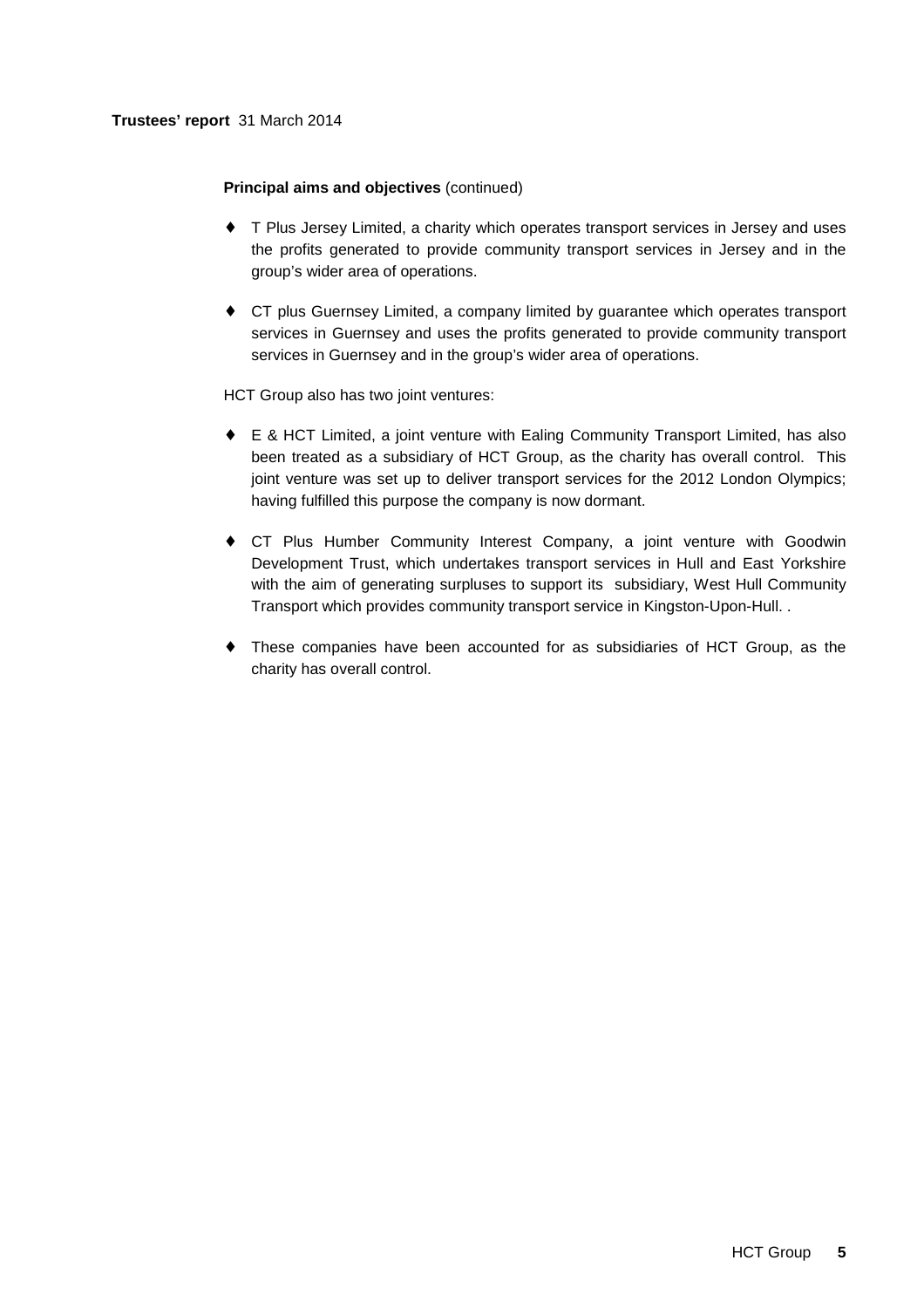## **Structure, governance and management**

HCT Group, is a registered charity and is incorporated as a company limited by guarantee and governed by its Memorandum and Articles of Association. It is managed by its Board of Trustees who are the trustees and directors of the charity. New trustees and directors are selected and appointed for a fixed term of office by the Board.

Board members are proposed by the HCT Group's Governance Committee which seeks to ensure that the Board of Trustees have a broad range of appropriate skills and experience. The board meets at least six times a year.

New trustees are provided with an induction to the charity, which includes an induction pack introducing the organisation and its activities, and outlines the rights and responsibilities of charity trustees. Prior to the first meeting a trustee is introduced to senior staff within the HCT group, requested to sign the Code of Conduct and to make a declaration concerning conflicts of interest. Trustees are invited to visit the organisation whilst services are in operation, and are encouraged to do so throughout their term of office.

In order to keep our social mission at the forefront of our business decisions, the HCT Group has establishing four Regional Advisory Committees (RACs) whose membership will include beneficiaries and service users in South West London, North East London and Bristol and Yorkshire. These Committees of up to eight people meet up to twice a year to develop and make recommendations on the allocation of HCT Group's social investment, highlight any regional-specific opportunities to increase our impact and advise on the operation of services in their regions.

RACs are self-governing, with elected members who meet certain criteria - including residing in or working in the specific region. HCT Group staff members are not be eligible for membership.

There are two sub-committees of the Board, the Governance and Remuneration Committee which meets once a year and the Audit Committee which meets twice a year.

In addition there is a Social Impact Advisory Committee, which meets twice a year with one of the Board members to review our social impact.

The Chief Executive Officer is Dai Powell OBE. He is supported by the Deputy Chief Executive Officer, Jude Winter, the Chief Financial Officer, John Smart and the Operations Director, Jane Desmond. These four postholders are known as the Chief Officers and they form the core of the senior management team, together with the heads of department and project managers.

The Board of Trustees make strategic decisions and the day-to-day operations of the charity are managed by the Chief Officers of HCT Group, delegated to other staff members, as appropriate.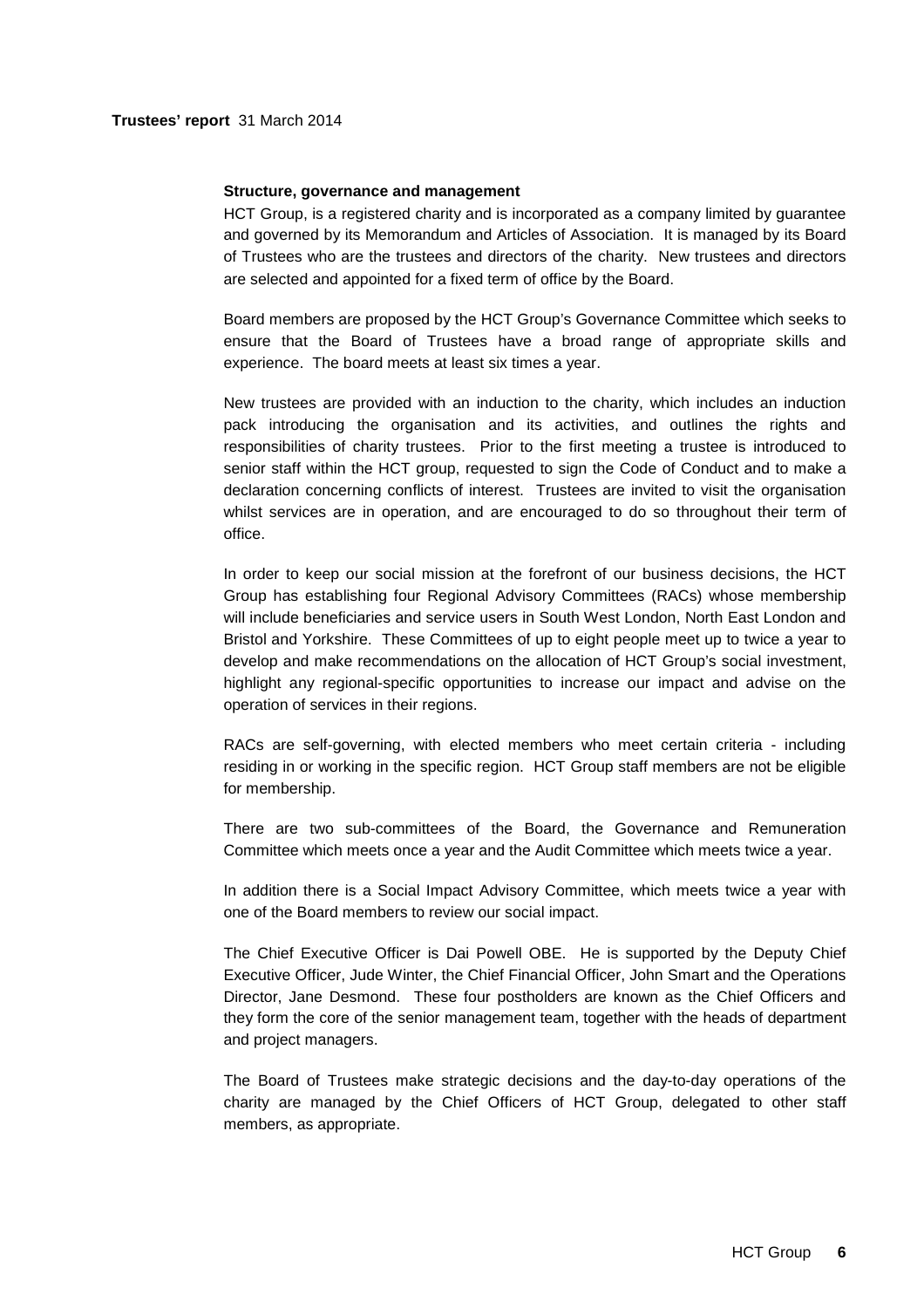# **Trustees' report** 31 March 2014

# **Structure, governance and management (continued)**

# **Trustees**

The trustees in office during the year were as follows:

|             | <b>Appointed / Resigned</b> |
|-------------|-----------------------------|
| D Barron    |                             |
| P Brennan   | Appointed 30 May 2013       |
| E Carr      | Appointed 30 May 2013       |
| C Hewitt    | Appointed 30 May 2013       |
| J Heath     |                             |
| A Levitt    |                             |
| S Maxwell   | Resigned 3 January 2014     |
| J Moseley   |                             |
| A Ross      |                             |
| N Tyler     | Resigned 1 July 2013        |
| A Whitehead |                             |
| R Veira     | Resigned 31 December 2013   |

None of the trustees has or had any beneficial interest in the charity or its subsidiaries.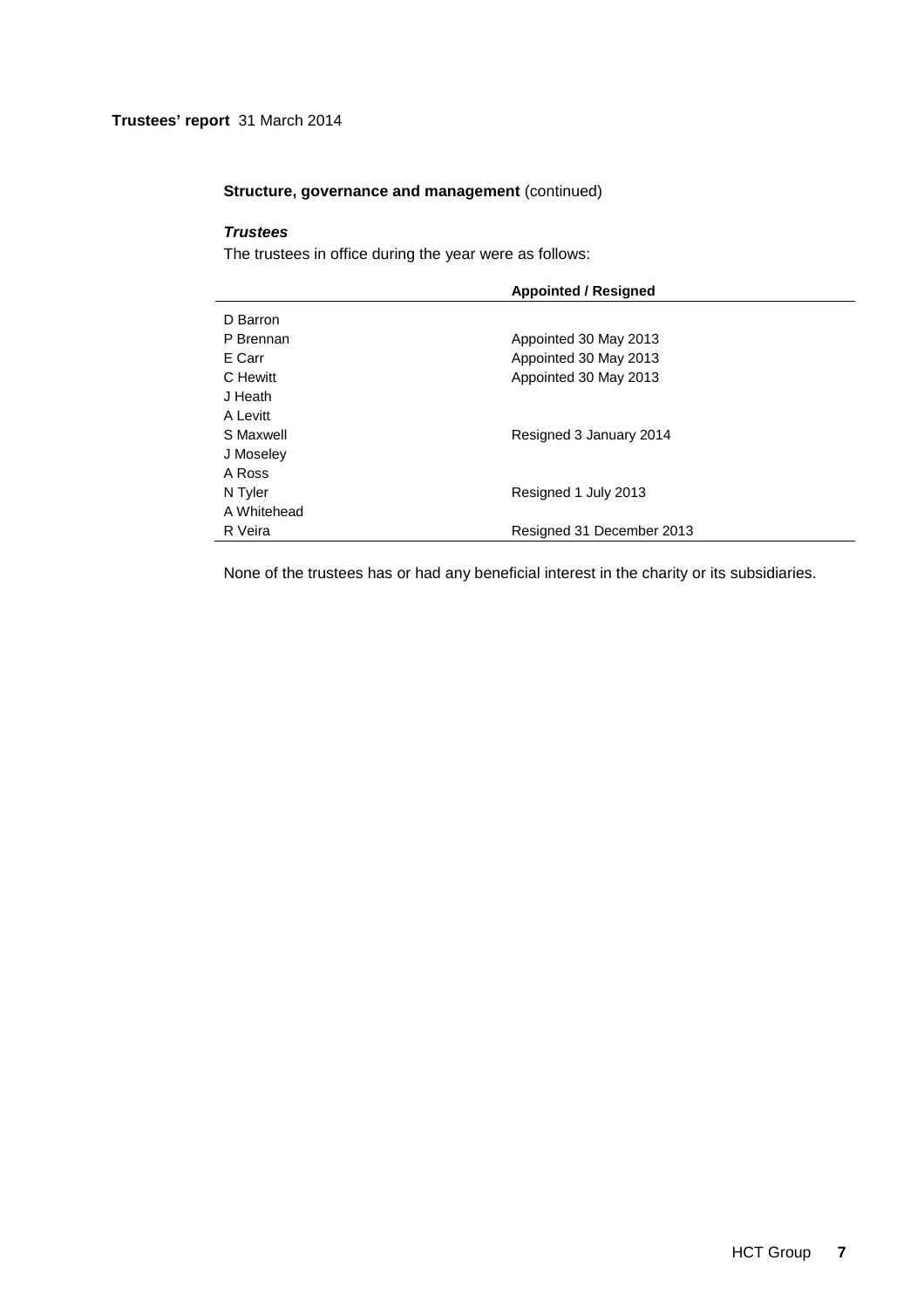# **Objectives and activities**

The primary objectives of HCT Group are to provide a community transport services who are in need of such services because of age, sickness, disability (mental or physical) or poverty or because of a lack of availability of adequate and safe public transport, and also the relief of unemployment for public benefit through the provision of training programmes.

HCT Group pursues its primary objectives by securing income on a continuing basis that allows it to provide services which fulfil the criteria set down in its Memorandum and Articles of Association, as stated in the previous paragraph. Income is secured from three primary sources; commercial contracts (via its trading subsidiaries), grant funding and under service level agreements with local authorities and other government agencies. The commercial contracts are with public sector bodies under which HCT Group aims to deliver a service that offers best value, in terms of quality and price, to both service users and its contractors.

The Group is committed to providing a proportion of any profit generated in each of the areas in which it operates to provide services in that area.

The activities of the Group fall into three main areas: Community Transport, Public Sector Contracts, and Training Programmes.

## **Community Transport**

Community Transport activities include the operation of community bus routes in Islington and Bristol to support people with mobility difficulties; Group Transport - providing access to a fleet of minibuses (accessible and non-accessible) for community groups in the London Boroughs of Hackney, Lambeth, Southwark, Haringey and Islington, Leeds, Kingston-upon-Hull and Bristol at a reasonable charge; and an accessible door-to-door community car service through our YourCar and other door to door services.

## **Objectives and activities** (continued)

# **Public Sector Contracts**

These include the provision of mainstream scheduled bus services in London, Guernsey and Jersey, home-to-school transport for pupils with special needs, door to door services, transport to and from day care centres, yellow school bus services, the bus services for a major building project and Park and Ride services in Bristol and Kingston-upon-Hull.

# **Training Programmes**

The Training Programmes are provided to enable unemployed people in London to gain qualifications and employability skills to enable them to obtain work both in the transport industry and in other industries.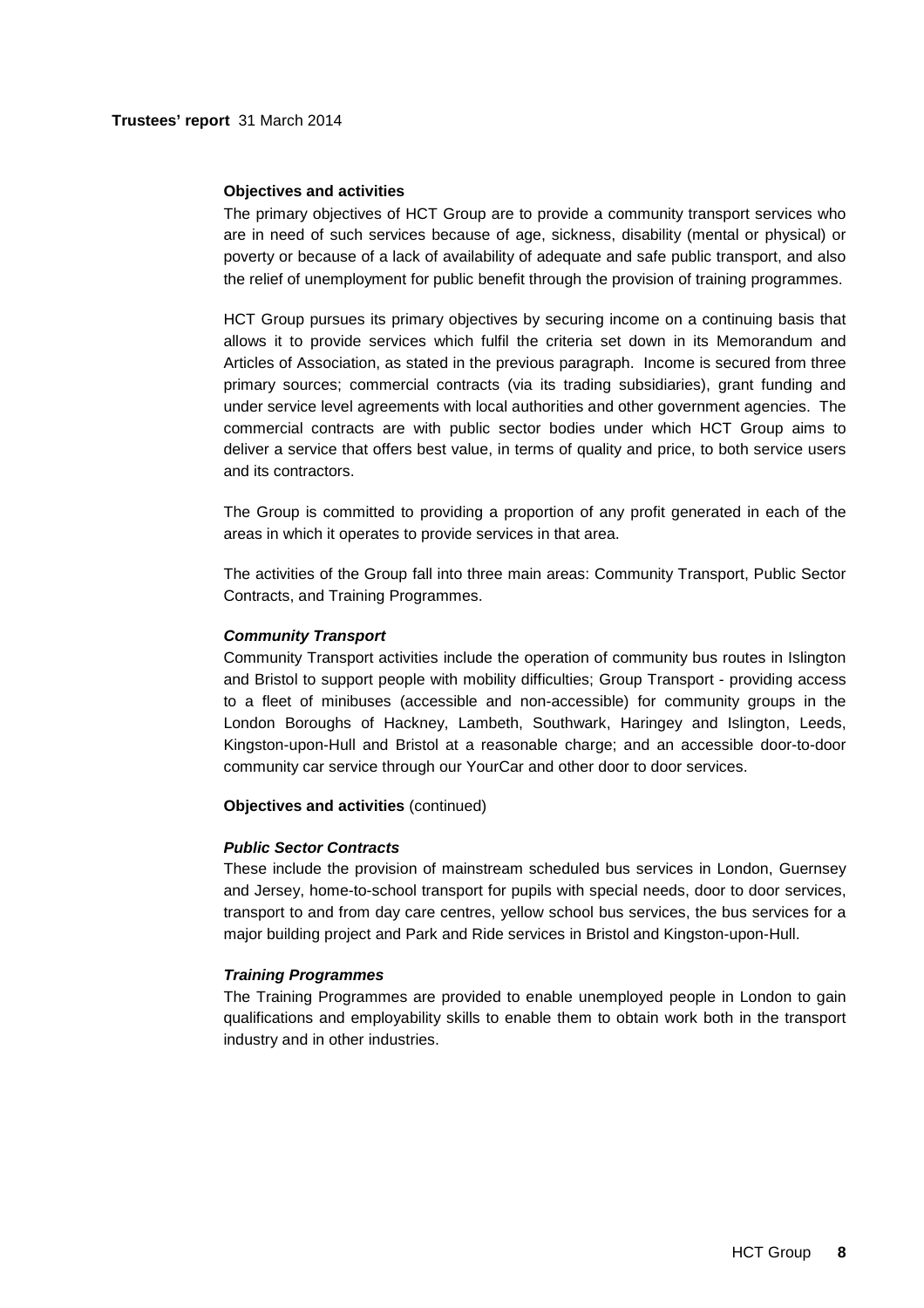# **Trustees' report** 31 March 2014

# **Statement of trustees' responsibilities**

The trustees (who are also directors of HCT Group for the purposes of company law) are responsible for preparing the trustees' report and financial statements in accordance with applicable law and United Kingdom Accounting Standards (United Kingdom Generally Accepted Accounting Practice).

Company law requires the trustees to prepare financial statements for each financial year which give a true and fair view of the state of affairs of the charity and the group and of the incoming resources and application of resources, including the income and expenditure, of the group for that period.

In preparing these financial statements, the trustees are required to:

- select suitable accounting policies and then apply them consistently;
- ♦ observe the methods and principles in the Statement of Recommended Practice (Accounting and Reporting by Charities) (the Charities' SORP);
- ♦ make judgements and estimates that are reasonable and prudent;
- ♦ state whether applicable United Kingdom Accounting Standards have been followed, subject to any material departures disclosed and explained in the financial statements; and
- prepare the financial statements on the going concern basis unless it is inappropriate to presume that the charity will continue in operation.

The trustees are responsible for keeping proper accounting records that disclose with reasonable accuracy at any time the financial position of the charity and enable them to ensure that the financial statements comply with the Companies Act 2006. They are also responsible for safeguarding the assets of the charity and the group and hence for taking reasonable steps for the prevention and detection of fraud and other irregularities.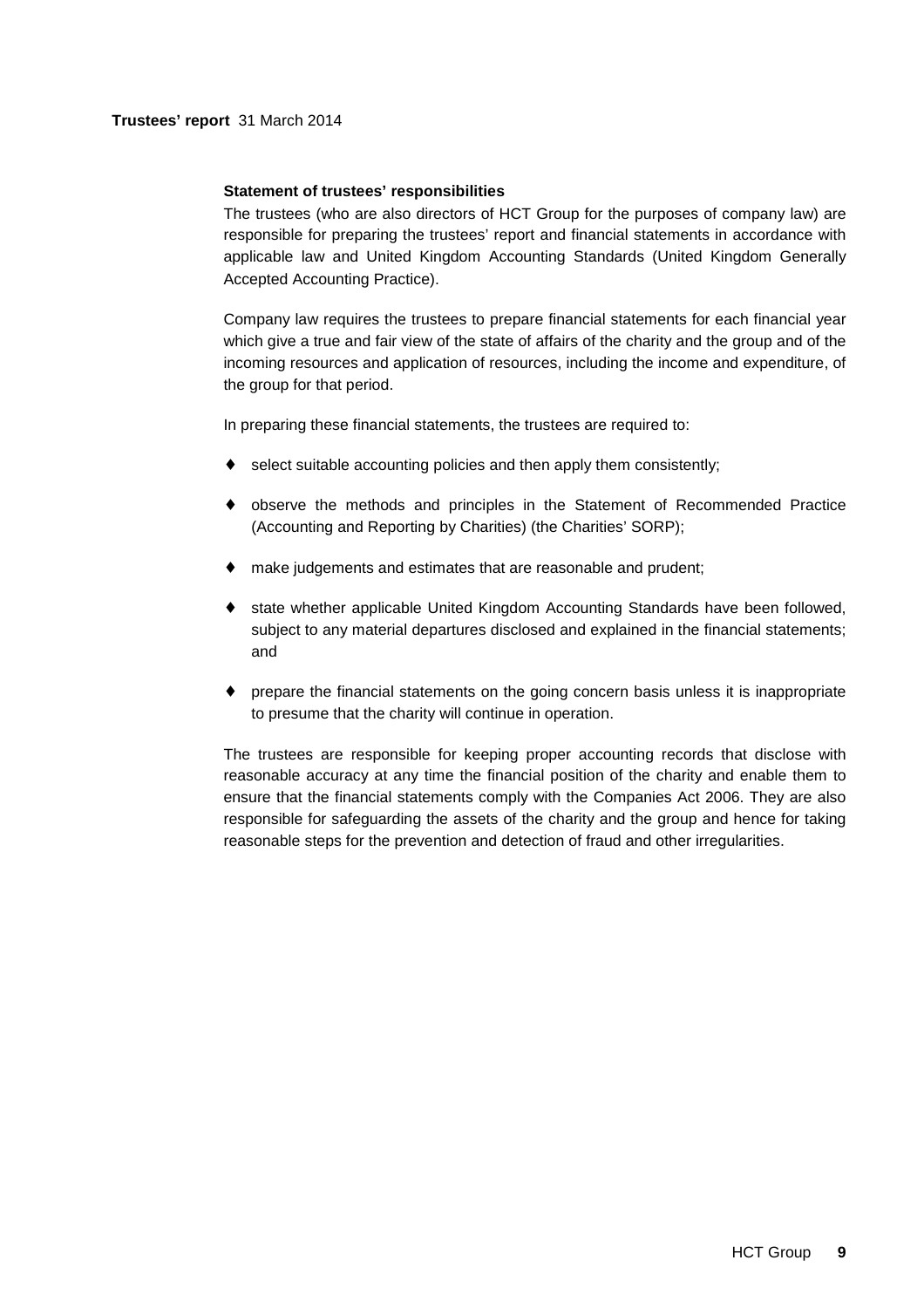# **Statement of trustees' responsibilities** (continued)

Each of the trustees confirms that:

- ♦ so far as the trustee is aware, there is no relevant audit information of which the charity's auditor is unaware; and
- ♦ the trustee has taken all the steps that he/she ought to have taken as a trustee in order to make himself/herself aware of any relevant audit information and to establish that the charity's auditor is aware of that information.

This confirmation is given and should be interpreted in accordance with the provisions of s418 of the Companies Act 2006.

The trustees are responsible for the maintenance and integrity of financial information included on the charity's website. Legislation in the United Kingdom governing the preparation and dissemination of financial statements may differ from legislation in other jurisdictions.

# **Employees**

HCT Group is committed to equal opportunities in its employment practices and encourages the employment of people with disabilities.

Signed on behalf of the board of trustees:

A Whitehead **Trustee** Approved by the board on: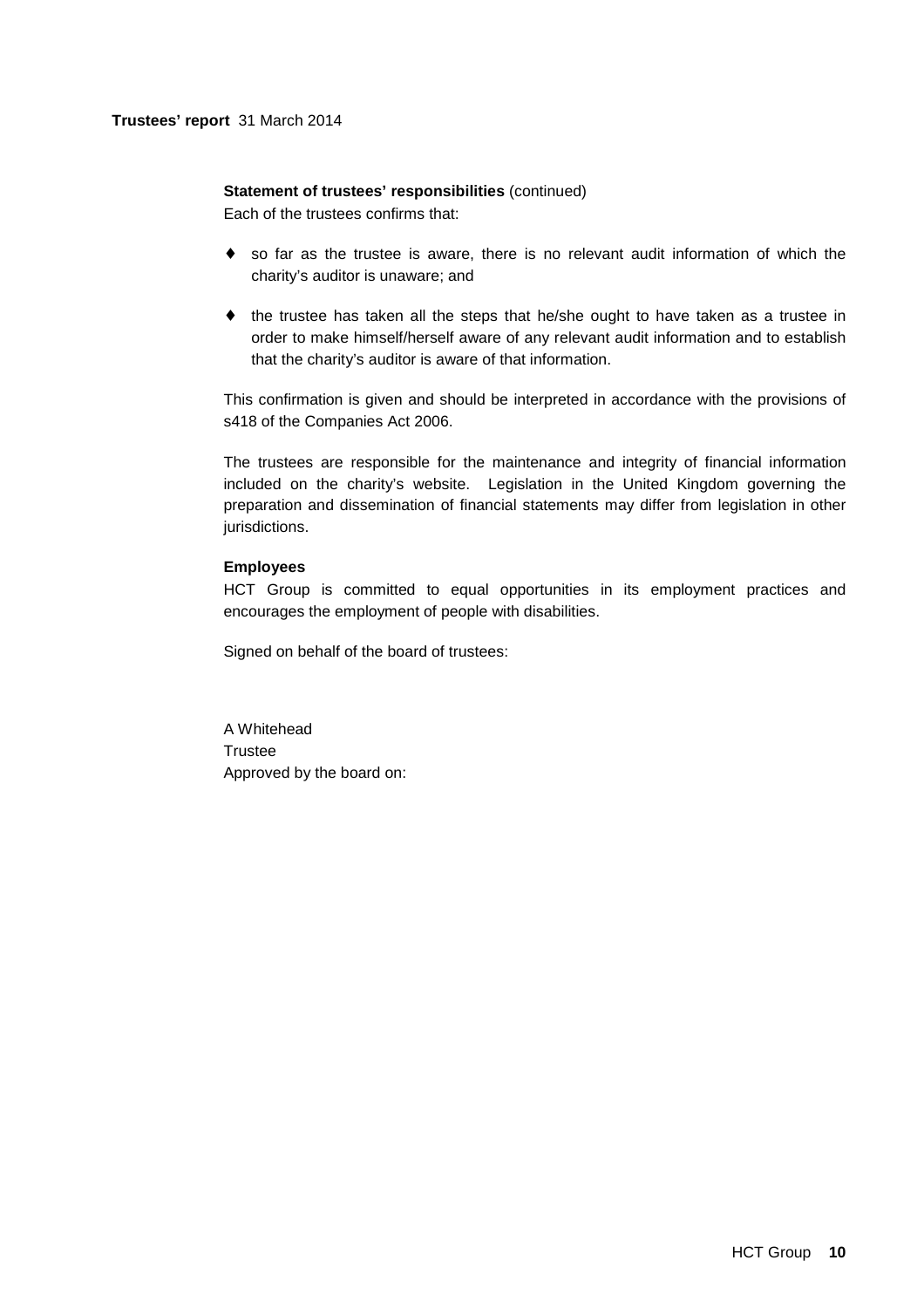### **Statement of public benefit**

When setting the objectives and planning the work of the charity for the year the trustees have given careful consideration to the Charity Commission's general guidance on public benefit.

### **Transport services**

The charity provides the following community transport service for people with mobility needs:

# YourCar and Door to Door services

HCT Group provides a door-to-door transport service for people with disabilities who find it difficult or impossible to use public transport in Hackney, Leeds, Haringey, Lambeth, Southwark, Bristol and Hull.

The services ensure beneficiaries can retain their independence in the community, access services and have an improved quality of life.

HCT Group supports this service both financially through its Social Investment programme, investing in the accessible vehicles required to deliver the service and through providing substantial management resources.

Financial support is also provided by local authorities in Hackney, Haringey, Bristol and Hull.

| Passenger journeys                 | 2013/14 | 2012/13 |
|------------------------------------|---------|---------|
| YourCar and Door to Door transport | 151.234 | 163.736 |

## **Group Transport**

HCT Group provides accessible, low-cost minibuses to a wide range of local community groups: from under 5s groups to over 60s clubs, faith groups, sports clubs, disabled groups, and many more. Group Transport enables people to access various social, cultural, faith-based, and healthy-living activities in Hackney, Leeds, Kingstonupon-Hull, Islington, Haringey, Lambeth, Southwark and Bristol.

After joining as a member of one of our Group Transport programmes, community groups can book one of our fleet of accessible minibuses at a subsidised rate. We also provide low-cost minibus driver (MiDAS) training for groups to ensure they can get out and about.

The trustees monitor and set the level of the fees paid by the Group Transport members, the fees charged are lower than a conventional hire and cover direct costs and a proportion of overhead costs. The remainder of the costs are covered by the Group's Social Investment of its surpluses and the service is further supported by the contribution of extensive management resources. In Hackney, Haringey and Bristol the service is also supported by the Local Authority.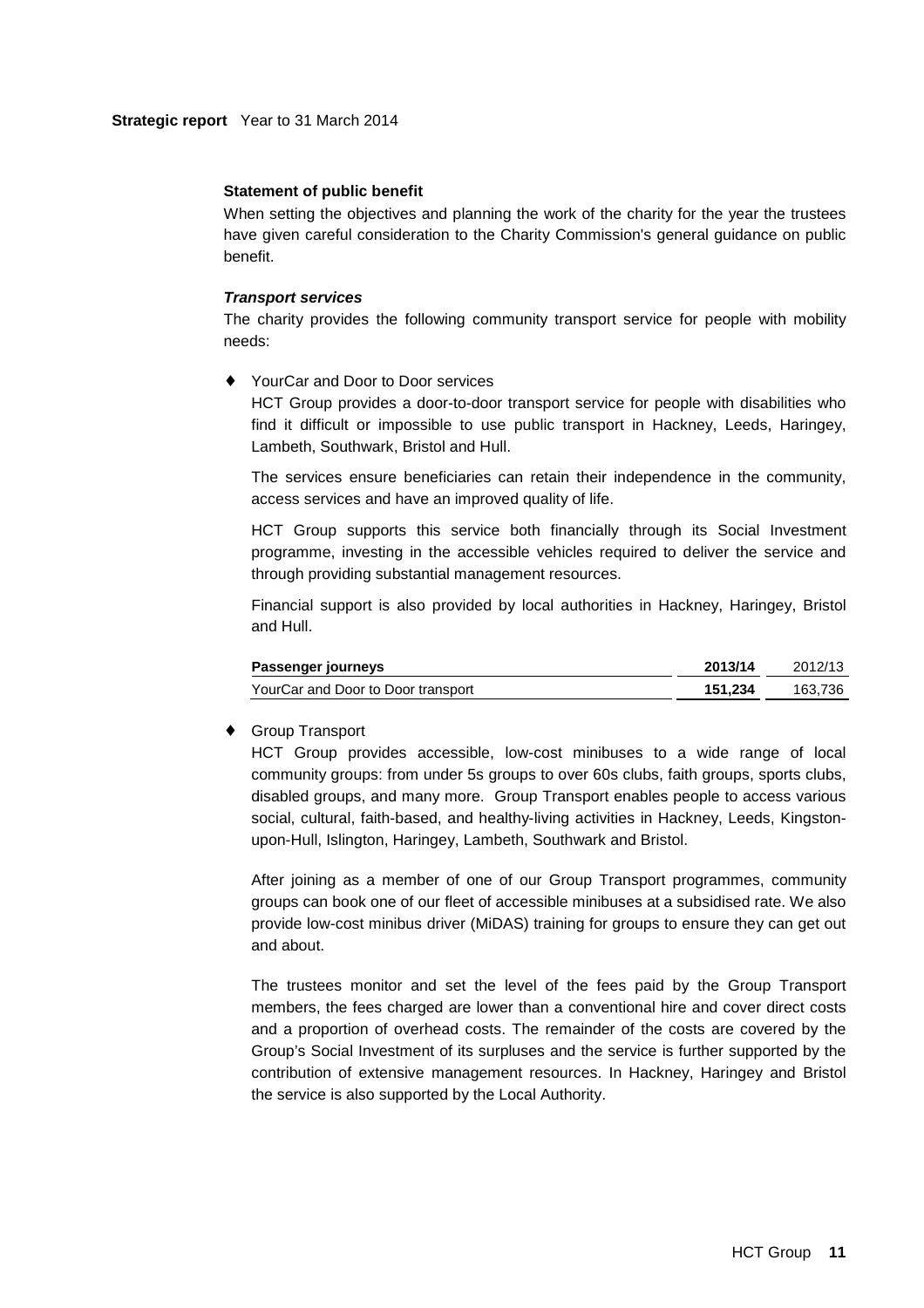# **Statement of public benefit (continued)**

**Transport services** (continued)

| Passenger journeys                             | 2013/14 | 2012/13 |
|------------------------------------------------|---------|---------|
| Passenger trips provided to community groups   | 197.832 | 123.040 |
| Individuals trained as minibus (MiDAS) drivers | 1.234   | 1.130   |
| Car journeys saved <sup>1</sup>                | 74.187  | 46,140  |

# ♦ Community Bus Services

Route 812 Community Bus Service (previously known as PlusBus) is an innovative and successful transport service specifically provided for people who have difficulties using public transport.

In addition following our merger with Bristol Community Transport we now operate a community Bus Service in Bristol.

Both services connects older people and people with disabilities with destinations that they consider important to them - including community resource centres, health services, major supermarkets, street markets, recreation centres and high density residential areas. The routes were developed with the local community to meet the specific needs of mobility impaired residents, yet are open to the whole community as a hail and ride route.

| Passenger journeys           | 2013/14 | 2012/13 |
|------------------------------|---------|---------|
| <b>Community Bus Service</b> | 122.214 | 75.445  |

# **ScootAbility**

l

The ScootAbility scheme is a partnership between HCT Group and its funders who are the London Borough of Camden, the London Borough of Islington and Transport for London. The service is open to members who live in Camden and Islington. They are entitled to borrow mobility scooters and powerchairs free of charge. We arrange for the scooters to be delivered to the door of the individual member and for collection. They can be borrowed for up to four days, dramatically improving service users' independence and quality of life through greater access to services and leisure activities.

 $1$  This calculation is based on an average Group Transport occupancy rate of 8 passengers per vehicle, and thus 8 individual journeys. Considering average car occupancy of 2 passengers, a saving of 6 individual trips has been made, or 3 car journeys, per Group Transport trip.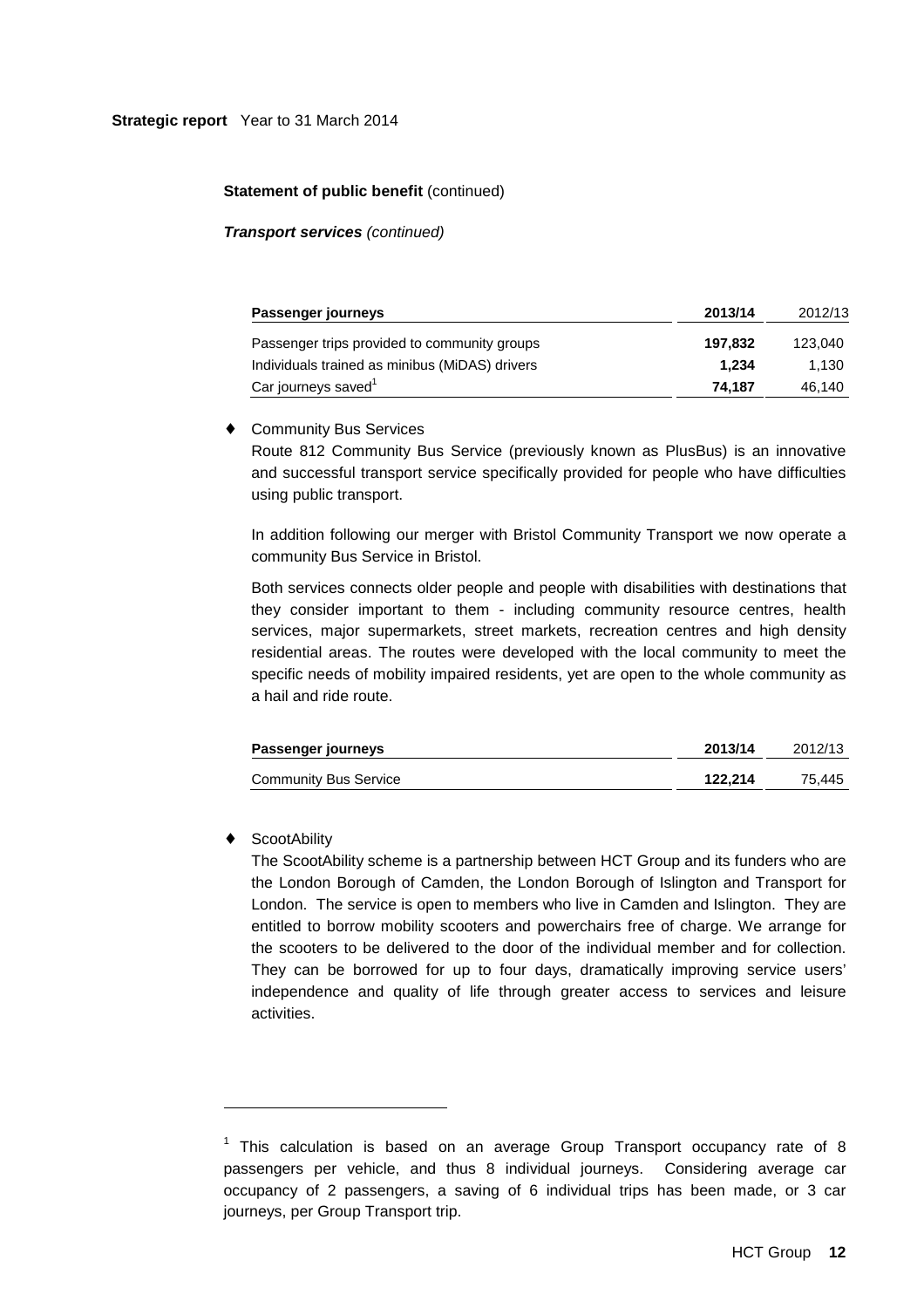## **Statement of public benefit (continued)**

## **Education services**

Our training team's primary purpose is to support long term unemployed residents in our community to gain the skills and confidence they need to access sustainable employment in the transport industry. We are committed to providing a welcoming and supportive learning environment which reflects the diverse needs of our learners all of whom are able to access the training free of charge. In partnership with colleges and other funding organisations, the learning centres run training programmes to help the long term unemployed get back to work.

♦ City & Islington College Programme – London

Delivered as a Franchise contract from the college and funded by the Skills Funding Agency, this programme enables adult learners to be trained in Level 1 courses in Employability & Work Skills, Personal & Professional Development and or progress to full Level 2 courses in Road Passenger Transport, Health & Social Care, Customer Service and Supporting Teaching & Learning in Schools. All learners receive employment support to assist in looking for work in relevant field.

♦ Havering College Programme – London

Delivered as a Franchise contract from the college and funded by the Skills Funding Agency, this programme enables adult learners to be trained in full Level 2 courses in Road Passenger Vehicle Driving, Health & Social Care, Customer Service and Supporting Teaching & Learning in Schools. All learners receive employment support to assist in looking for work in relevant field.

♦ Barking & Dagenham College Programme – London

Delivered as a Franchise contract from the college and funded by the Skills Funding Agency, this programme is developed for young people not in education, employment or training aged 16-24. It enables learners to be trained in BTEC Level 2 courses in Fashion & Clothing, Health & Social Care and Customer Service.

Much of the cost associated with running the Learning Centres in London is covered by the third party contracts and funding, although this activity is also subsidised by a Social Investment from the Group and the commitment of substantial management resource.

|                                                    | 2013/14 | 2012/13 |
|----------------------------------------------------|---------|---------|
| No. of unemployed people who gained qualifications | 707     | 483     |
| No. of unemployed people who gained employment     | 53      | 31      |
| No. of employed people who gained qualifications   | 81      | 41      |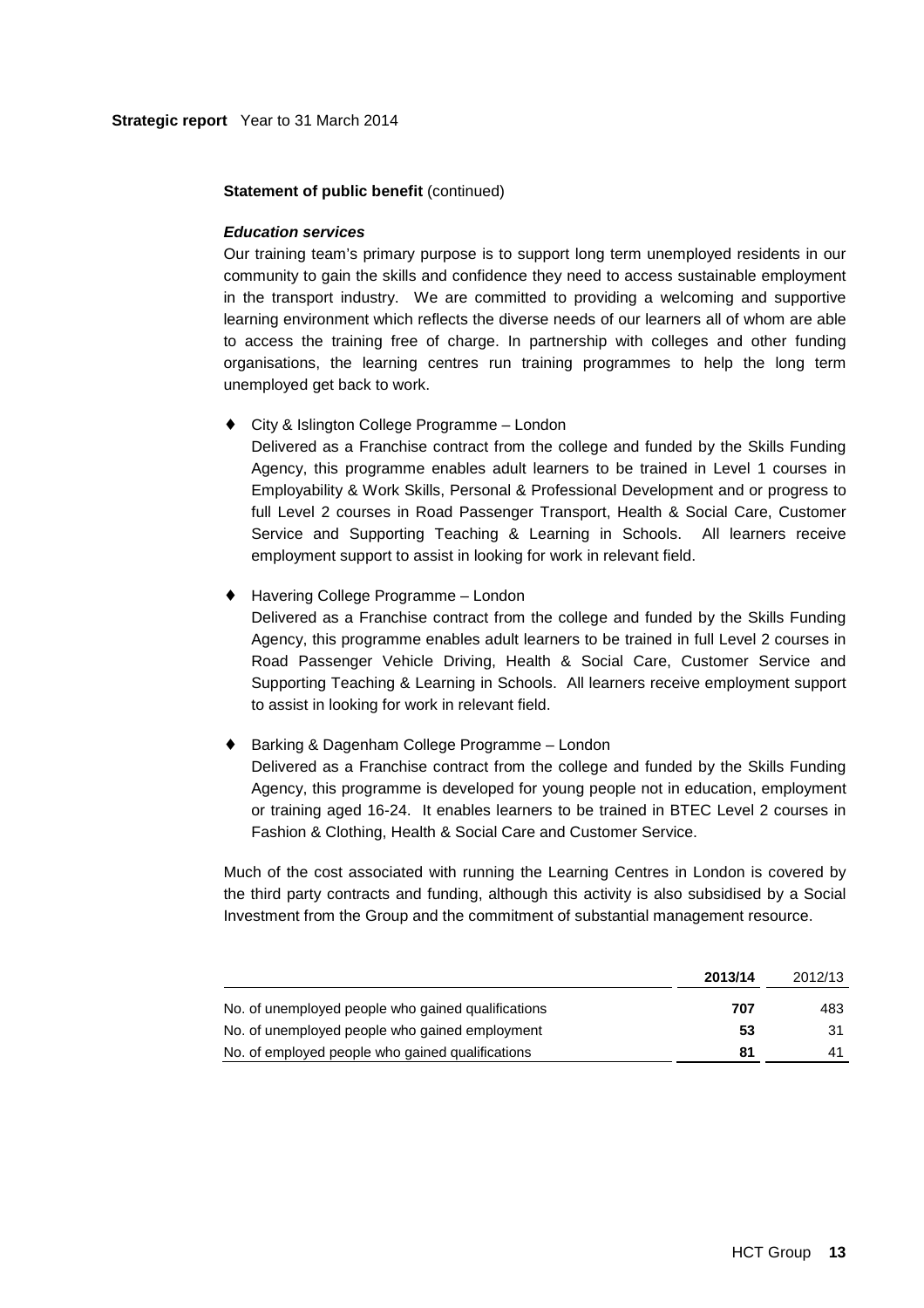## **Achievements and performance**

The objectives and performance for the Group for 2013/14 were as follows.

#### **Community transport activities**

♦ Provide group transport services in the London Boroughs in which we operate and also in Hull Leeds and Bristol

The number of passenger trips we provided increased from 123,040 in 2012/13 to 197,832 in 2013/14, as a result of good underlying growth in our community transport operations.

♦ Provide Community Bus Services We provide community bus services in Islington and Bristol. Ridership increased from 75,445 in 2012/13 to 122,214 in 2013/14.

## **Community transport activities**

- ♦ Provide Minibus Driver Awareness training The number of individuals receiving MiDAS training increased from 1,130 in 2012/13 to 1,234 in 2013/14.
- ♦ Provide scooter loan services We provide scooter loan services in Camden and Islington. The number of scooter services provided decreased slightly from 2,216 in 2012/13 to 2,120 in 2013/14.
- ♦ Provide training to enable unemployed people to obtain employment During 2013/14 we provided training for 707 people (483 in 2012/13) with 81 known job outcomes (41 in 2012/13).
- ♦ Provide Harm Reduction services Our Harm reduction services have been ongoing through 2013/14.

#### **Expansion in commercial activities**

♦ Bristol NHS

The group has won a contract to provide transport services for hospital staff in Bristol. This is a twelve month contract starting in May 2014.

♦ Knowsley

The group has entered into a contract to deliver community transport services to Knowsley council. Delivery of this contract will commence in the 2014/15 year and therefore no income has been recognised in the current year. A company, Knowsley Community Transport Ltd, has been established to deliver these services but has not been audited as no transactions happened prior to 31 March 2014.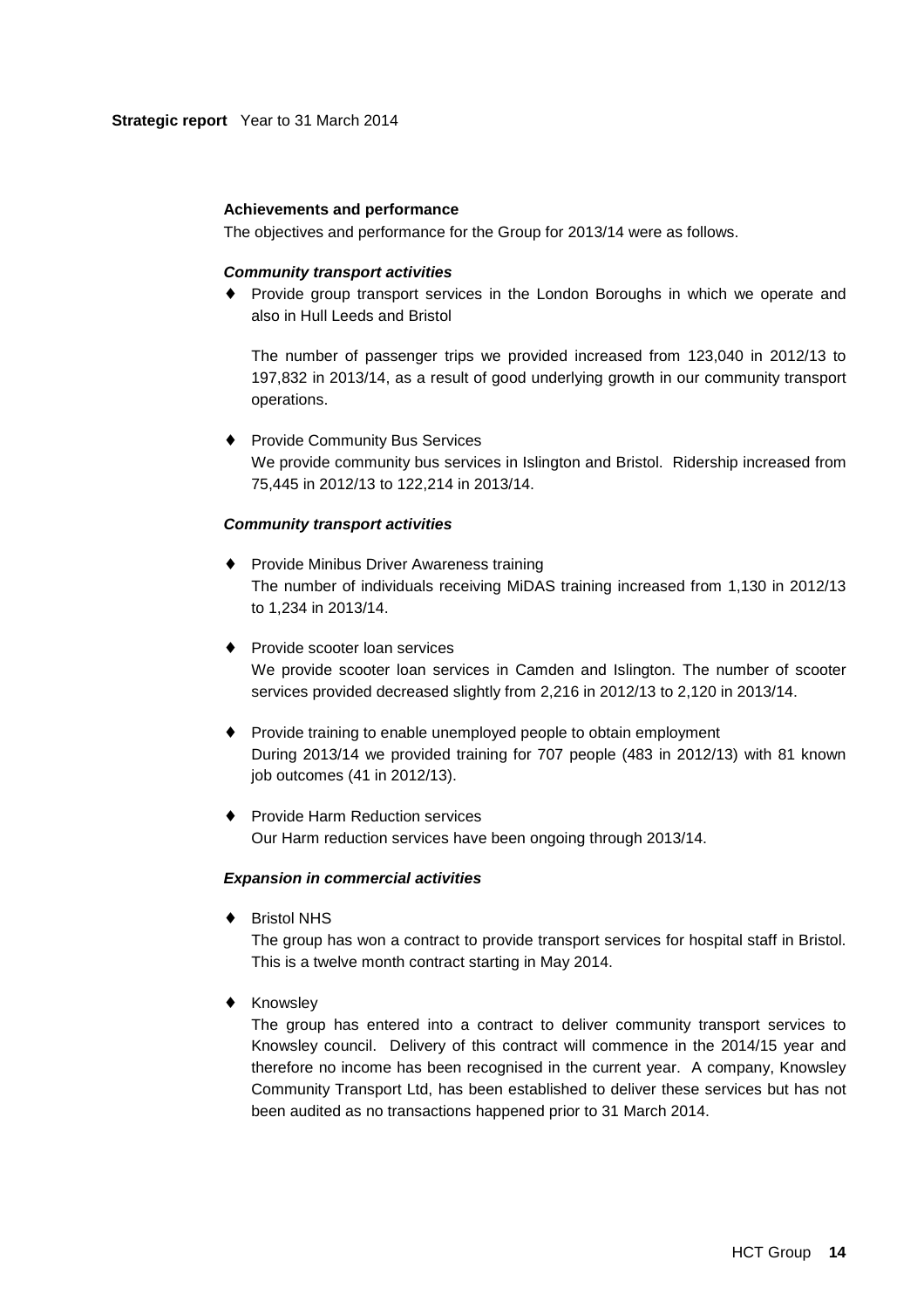### **Achievements and performance** (continued)

## **Expansion in commercial activities (continued)**

♦ Develop further operating depots

Our operations in Bristol currently operate out of three locations all of which are at capacity. In order to improve current operational efficiency and to provide room for expansion we have, subsequent to the balance sheet date, entered into a lease for a purpose built transport facility in the area.

Similarly in Leeds we are in negotiations to enter into a lease for a new site which will allow us to consolidate operations onto one site and to provide room for operational expansion.

Plans are currently being finalised for the development of the land at Walthamstow into a bus depot. This will provide expansion opportunities for more TfL work and community transport operations in North East London.

#### **Financial review**

In the year to 31 March 2014, there were net incoming resources of £279,372 (2013 – net outgoing resources of £1,419,864) before gift aid due to minority interests and net actuarial gains on final salary pension schemes. After amounts due to minority interests of £17,599 (2013 – £32,066), and the actuarial gains on the defined benefit pension schemes of £279,000 (2013 – actual losses of £219,000) the total net movement of funds was a surplus of £540,773 (2013 – deficit of £1,670,930). The results are set out in the consolidated statement of financial activities on page 21 and the notes thereto.

On 1 April 2010 the charity acquired land at Walthamstow for £5.1m to allow the construction of a new bus depot, to allow us to expand the volume of work which we carry out for Transport for London (TfL), to allow us to re-locate the home to school work that we carry out for Waltham Forest and our other transport and training work in the area. The purchase was funded by loan funding totalling £5m and from internal resources. A proportion of the land has been sold during the year yielding a profit of £431k. This surplus will partly fund the development of the remaining site into a bus depot for which planning permission has been granted.

## **Reserves**

The charity has four reserves funds.

The restricted funds represent monies received by the charity which are subject to restrictions on their use, but which have not yet been expended.

The fixed asset fund represents the net book value of those assets held at the balance sheet date which are not readily realisable into liquid funds less the related finance lease and loan obligations.

The general fund represents the free working capital of the charity which enables it to plan and operate its services.

The pension reserves represents the net pension assets in respect of the final salary pension schemes.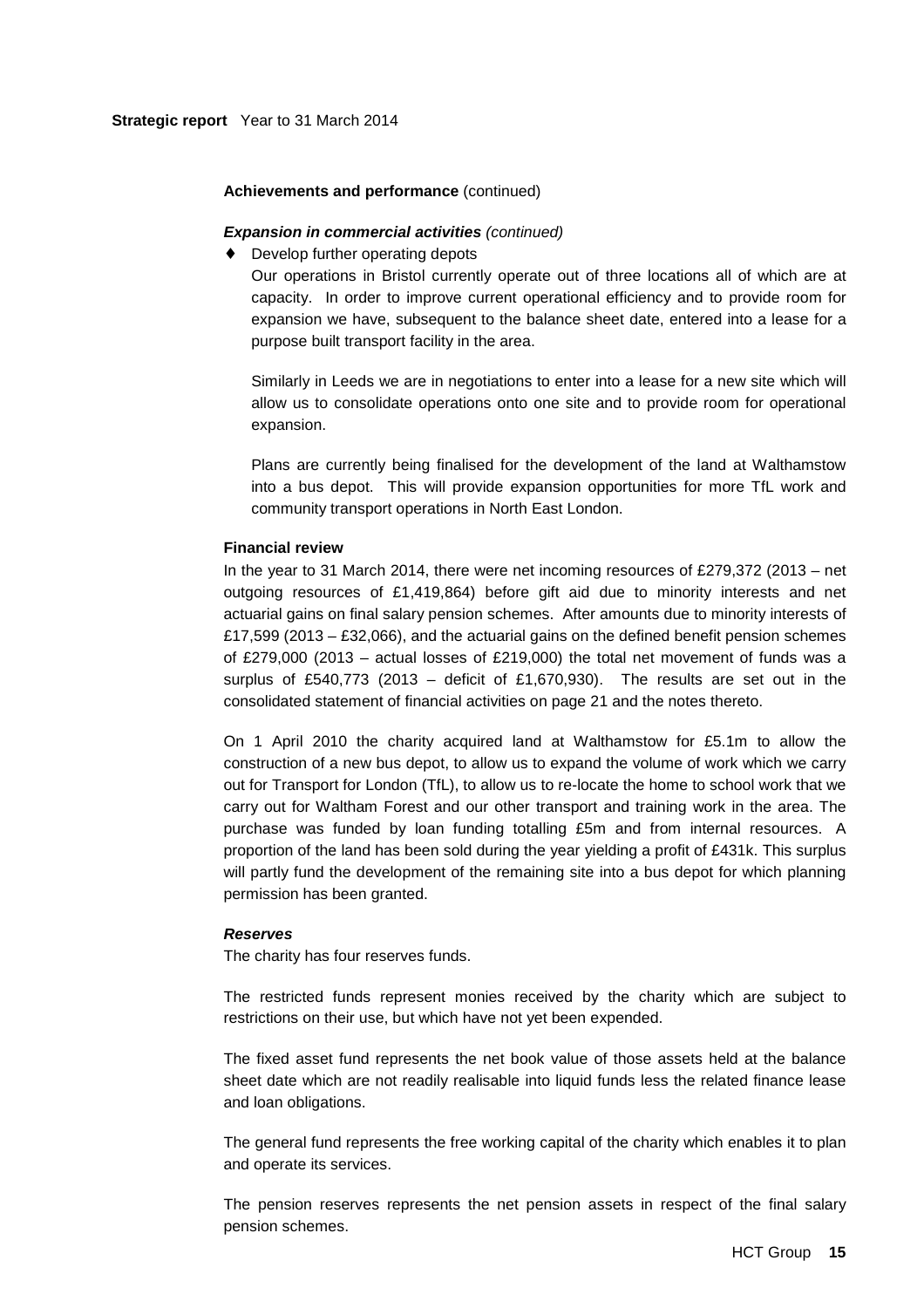**Financial review** (continued)

#### **Reserves policy**

At 31 March 2014 the balance on the general reserve fund was £2.29m (2013 – £1.20m).

The charity is reliant on a number of income streams and is also subject to fluctuations in the cost of its activities. The charity needs to maintain a level of reserve so that it can continue its operations in the event that an unforeseen shortfall in voluntary income or increase in costs creates an imbalance of funding.

The trustees have taken a risk based approach in calculating the amount that is required to be held in reserves.

In assessing the amount of reserves required to be held the risk of a shortfall in income or an increase in cost is estimated and a sum held to cover the potential shortfall for each element of the charity's income and expenditure. The risk weightings range from 3% to 10% depending on the nature of the activities.

Based on these calculations, the trustees estimate that a total of £2.5m (2013 - £2.8m) is required representing approximately 3 weeks of budgeted spend for the year 2014/15.

The level of reserves currently held within the business does not meet this target. However, the trustees will continue to build the reserves in order to accommodate expansion of the charity, by improving the profitability of commercial contracts which it operates through its subsidiaries and retaining those profits in the charity.

# **Plans for the future**

The operational turnaround achieved during the year has been considerable and the group is now in a position to capitalise on this and the investments made in new management structures and personnel.

The Channel Islands businesses have performed well and we will continue to work with the States of Jersey and Guernsey to further improve our offering both in terms of public and community transport. On Jersey we are working on plans to deliver a very cohesive transport network combining traditional public bus services and community transport with other innovative transport offerings. London bus service performance has continued to improve and we are focussing on improving the profitability of these contracts by continual management and cost control.

A number of our social loans fall due over the coming year. We are working on a refinancing exercise to address our finance needs over the coming years. This exercise is examining our needs for working capital, capital expenditure and expansion. We will then go to the social investment and bank markets to seek appropriate investment and lending. A favourable outcome is anticipated and therefore, the trustees do not consider there to be a going concern issue for the group.

The capital expenditure programme is largely based upon the development of the Walthamstow depot and the replacement and augmentation of the community transport fleet of vehicles.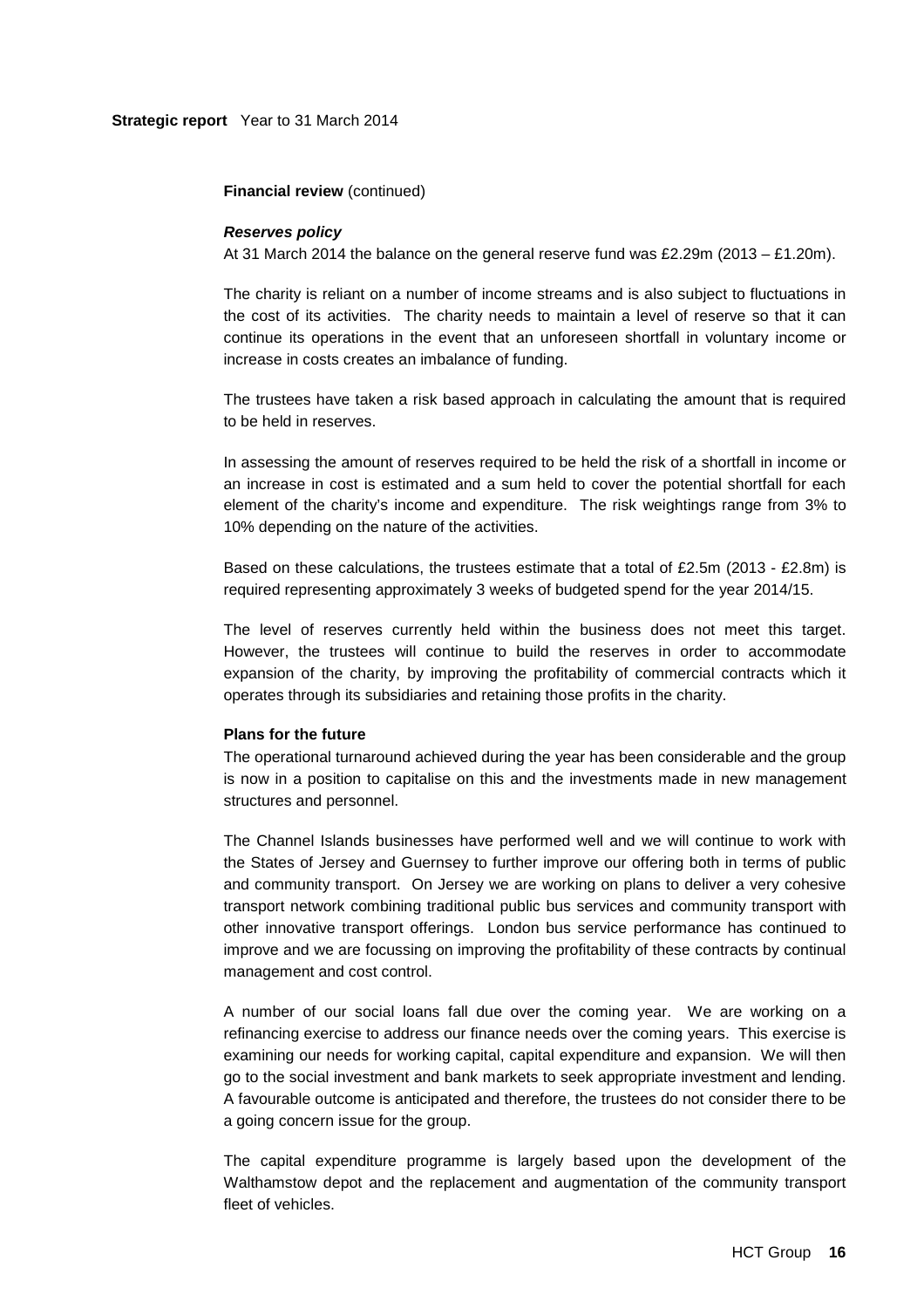# **Plans for the future** (continued)

The Group continues to look at new tenders in its core areas of operation, and expects to be able to continue to grow over the medium term to be able to continue to expand its core charitable services in community transport and training.

# **Risk management**

The trustees have made an assessment of the risks to which the charity and its subsidiaries are exposed, particularly with respect to finance, staff, premises and governance. The major risks to which the charity is exposed have been identified and the trustees are satisfied that systems are in place to mitigate those risks.

The key risks identified by the trustees, and the procedures in place to mitigate them are as follows:

| <b>Risk</b>                                                                                                                                                                                                    | Procedures to mitigate risk                                                                                                                                                                                                                                                                                                                                                                                                          |
|----------------------------------------------------------------------------------------------------------------------------------------------------------------------------------------------------------------|--------------------------------------------------------------------------------------------------------------------------------------------------------------------------------------------------------------------------------------------------------------------------------------------------------------------------------------------------------------------------------------------------------------------------------------|
| The group is unable to meet its budget due<br>to cost increases or reduction in income.                                                                                                                        | We have invested in management capacity<br>and capability to ensure both delivery and<br>financial monitoring are robust.                                                                                                                                                                                                                                                                                                            |
| οf<br>Substantial<br>loss<br>contracted<br>or<br>commissioned income and failure to win<br>tenders for existing or new work, resulting in<br>failure to continue to deliver key impact<br>services in regions. | We.<br>strengthen<br>Business<br>will<br>our<br>Development Unit<br>bidding team<br>and<br>Develop closer working relationships with<br>existing procurers to add value to existing<br>contracts. We prioritise new contracts in<br>existing areas to reduce reliance on one<br>source of contractual income in a region.<br>The<br>Business<br>Development Strategy<br>identifies clear<br>priorities for<br>future<br>development. |
| Failure<br>develop and<br>maintain<br>to<br>a<br>sufficiently skilled management workforce<br>to discharge core functions across the<br>group.                                                                 | Succession planning and management<br>development programme is part of our new<br>draft HR Strategy, which will be rolled out<br>over the next 3 years.                                                                                                                                                                                                                                                                              |

# **Financial instruments**

The charity's principal financial instruments include bank overdrafts, loans and bonds of various forms, the main purpose of which is to raise finance for the charity's operations. In addition, the charity has various other financial assets and liabilities such as trade debtors and trade creditors arising directly from operations.

# **Liquidity risk**

The charity manages its cash and borrowing requirements in order to maximise interest income and minimise interest expense, whilst ensuring the charity has sufficient liquid resources to meet the needs of its operations.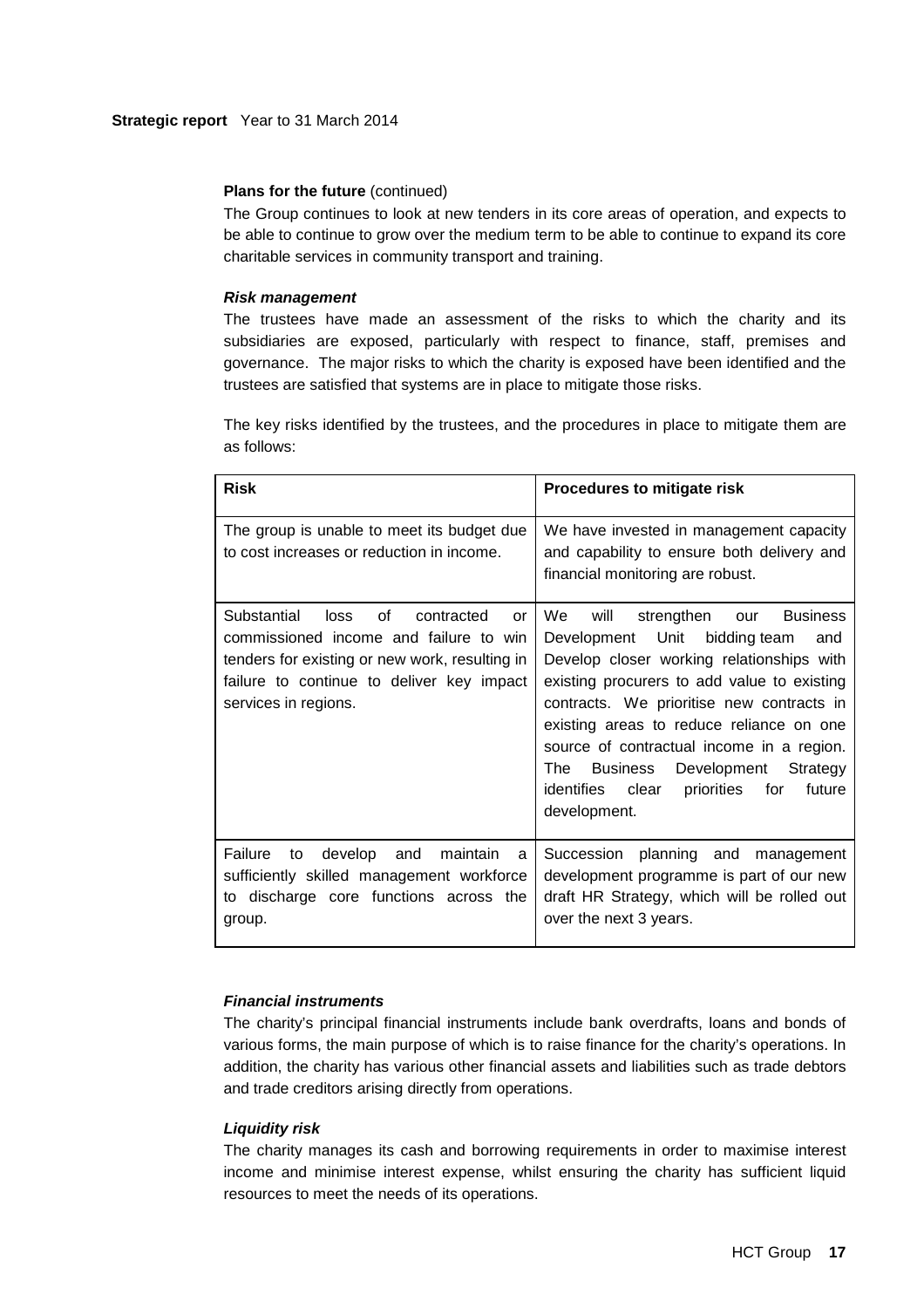# **Strategic report** Year to 31 March 2014

# **Plans for the future** (continued)

# **Credit risk**

Trade debtors are reviewed on a regular basis and provision is made for doubtful debts when necessary.

Signed on behalf of the board of trustees:

A Whitehead Trustee

Approved by the board on: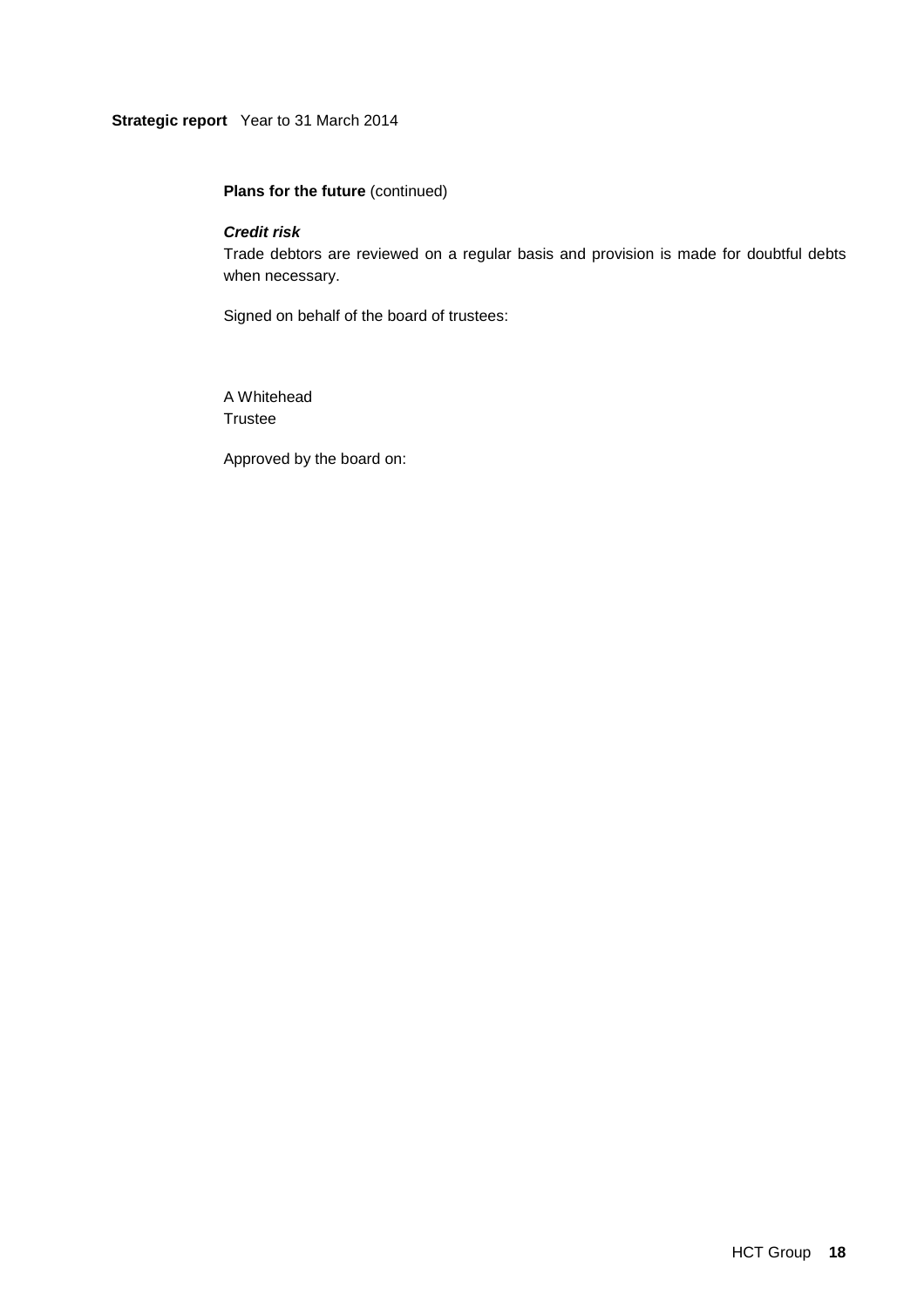### **Independent auditor's report to the members of HCT Group**

We have audited the financial statements of HCT Group for the year ended 31 March 2014 which comprise the consolidated statement of financial activities, the group and parent charity balance sheets, the consolidated cash flow statement, the principal accounting policies and the related notes. The financial reporting framework that has been applied in their preparation is applicable law and United Kingdom Accounting Standards (United Kingdom Generally Accepted Accounting Practice).

This report is made solely to the charity's members, as a body, in accordance with Chapter 3 of Part 16 of the Companies Act 2006. Our audit work has been undertaken so that we might state to the charity's members those matters we are required to state to them in an auditor's report and for no other purpose. To the fullest extent permitted by law, we do not accept or assume responsibility to anyone other than the charity and the charity's members as a body, for our audit work, for this report, or for the opinions we have formed.

## **Respective responsibilities of trustees and auditor**

The trustees are also the directors of the charitable company for the purposes of company law. As explained more fully in the trustees' responsibilities statement set out in the trustees' report, the trustees are responsible for the preparation of the financial statements and for being satisfied that they give a true and fair view.

Our responsibility is to audit and express an opinion on the financial statements in accordance with applicable law and International Standards on Auditing (UK and Ireland). Those standards require us to comply with the Auditing Practices Board's (APB's) Ethical Standards for Auditors.

## **Scope of the audit of the financial statements**

An audit involves obtaining evidence about the amounts and disclosures in the financial statements sufficient to give reasonable assurance that the financial statements are free from material misstatement, whether caused by fraud or error. This includes an assessment of: whether the accounting policies are appropriate to the charitable company's circumstances and have been consistently applied and adequately disclosed; the reasonableness of significant accounting estimates made by the trustees; and the overall presentation of the financial statements including the strategic report. In addition, we read all the financial and non-financial information in the trustees' report to identify material inconsistencies with the audited financial statements and to identify any information that is apparently materially incorrect based on, or materially inconsistent with, the knowledge acquired by us in the course of performing the audit. If we become aware of any apparent material misstatements or inconsistencies we consider the implications for our report.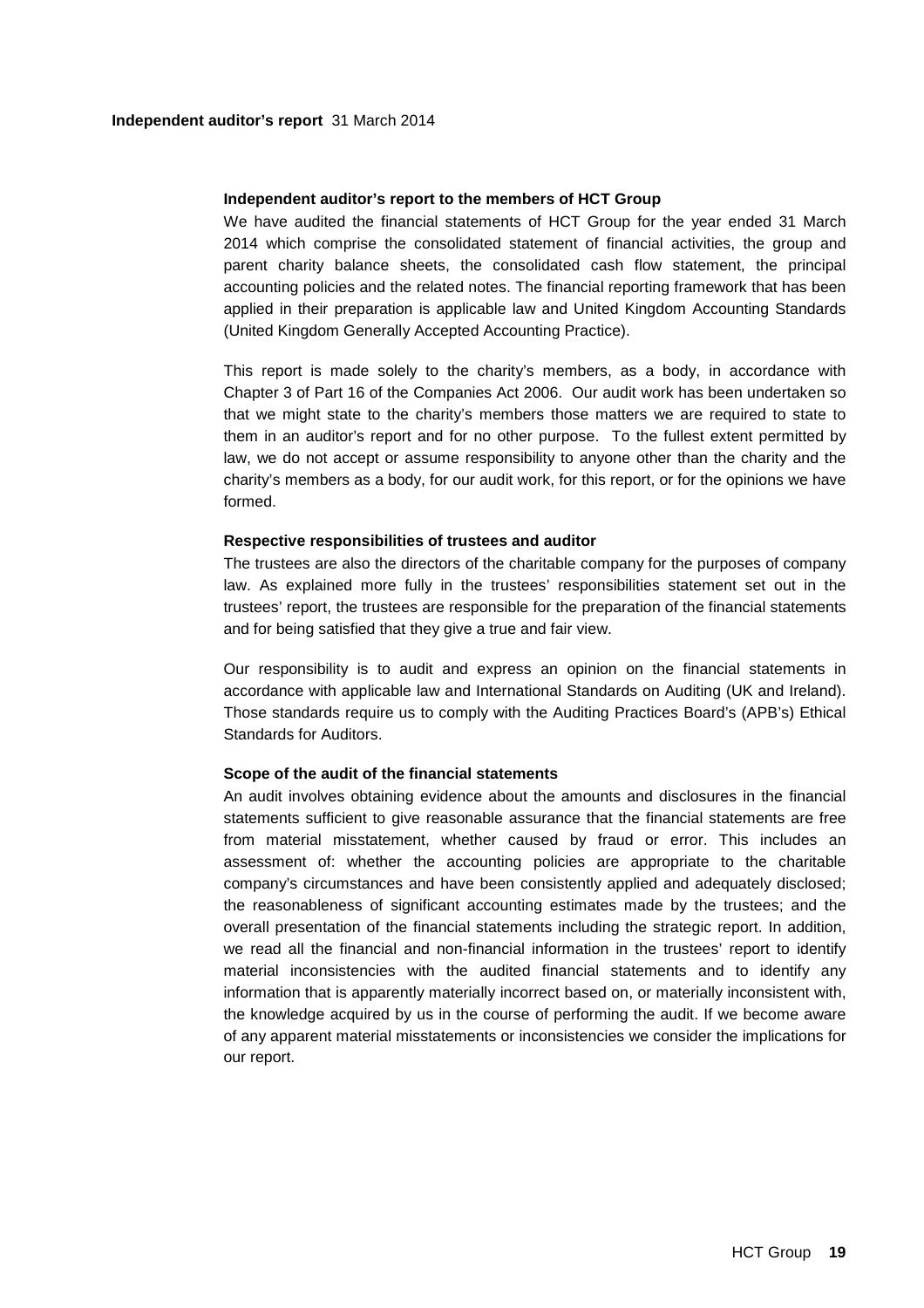# **Opinion on financial statements**

In our opinion the financial statements:

- ♦ give a true and fair view of the state of the groups' and the parent charitable company's affairs as at 31 March 2014 and of the group's incoming resources and application of resources, including its income and expenditure, for the year then ended;
- ♦ have been properly prepared in accordance with United Kingdom Generally Accepted Accounting Practice; and
- ♦ have been prepared in accordance with the requirements of the Companies Act 2006.

## **Opinion on other matter prescribed by the Companies Act 2006**

In our opinion the information given in the trustees' report including the strategic report for the financial year for which the financial statements are prepared is consistent with the financial statements.

## **Matters on which we are required to report by exception**

We have nothing to report in respect of the following matters where the Companies Act 2006 requires us to report to you if, in our opinion:

- ♦ adequate accounting records have not been kept or returns adequate for our audit have not been received from branches not visited by us; or
- ♦ the financial statements are not in agreement with the accounting records and returns; or
- ♦ certain disclosures of trustees' remuneration specified by law are not made; or
- $\bullet$  we have not received all the information and explanations we require for our audit.

Avnish Savjani, Senior Statutory Auditor for and on behalf of Buzzacott LLP, Statutory Auditor 130 Wood Street London EC2V 6DL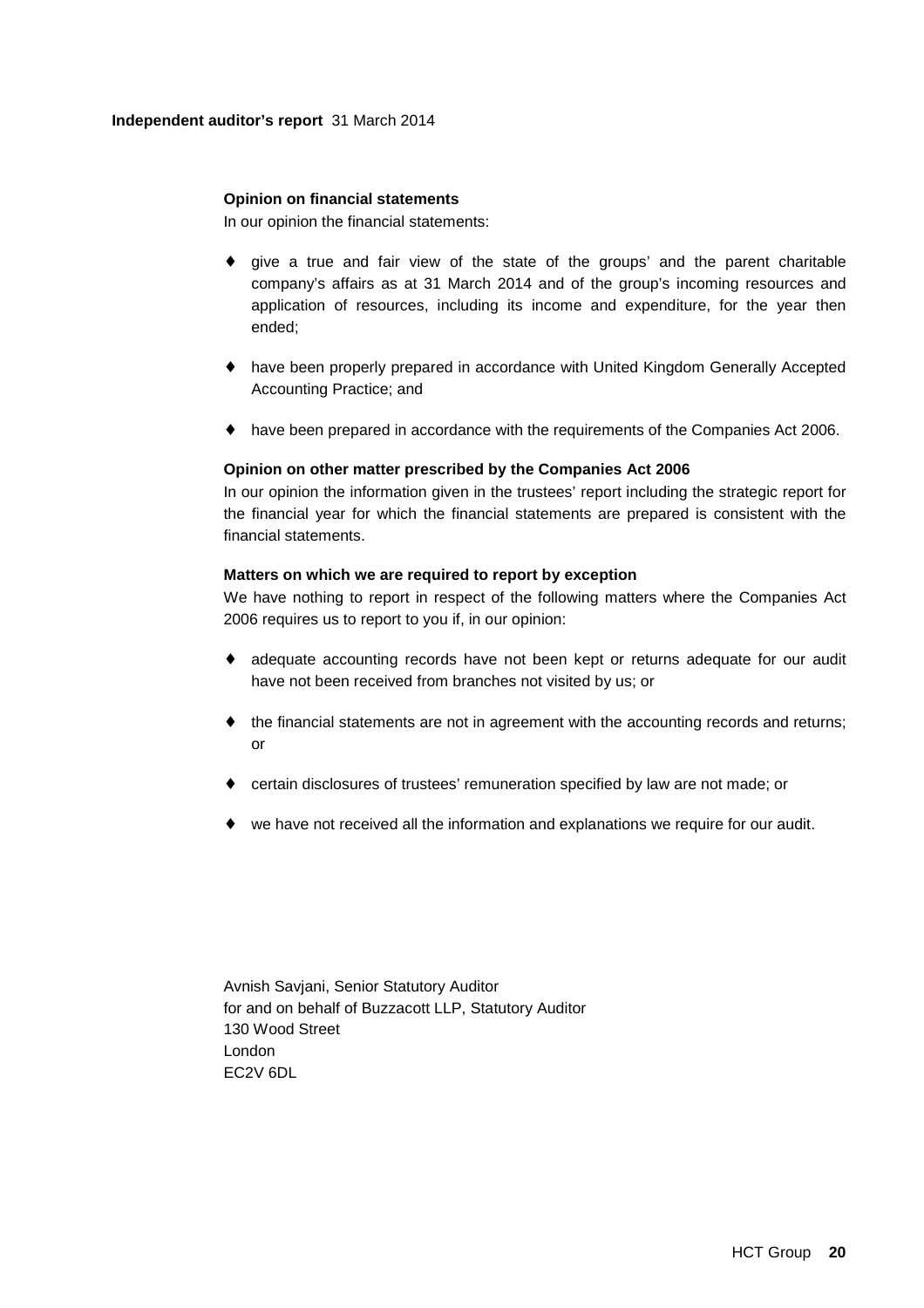# **Consolidated statement of financial activities** 31 March 2014

|                                                                                           | <b>Notes</b> | Unrestricted<br>funds<br>£ | Restricted<br>funds<br>£ | <b>Total</b><br>2014<br>funds<br>£ | Total<br>2013<br>funds<br>£ |
|-------------------------------------------------------------------------------------------|--------------|----------------------------|--------------------------|------------------------------------|-----------------------------|
| <b>Incoming resources</b>                                                                 |              |                            |                          |                                    |                             |
| Incoming resources from generated<br>funds                                                |              |                            |                          |                                    |                             |
| . Voluntary income                                                                        | 1            | 166,102                    | 80,000                   | 246,102                            | 258,861                     |
| . Investment income                                                                       |              | 29,255                     |                          | 29,255                             | 19,702                      |
| Incoming resources from charitable<br>activities                                          |              |                            |                          |                                    |                             |
| . Income from transport services                                                          | 2            | 43,008,456                 |                          | 43,008,456                         | 37,312,904                  |
| Other incoming resources                                                                  |              |                            |                          |                                    |                             |
| . Surplus on disposal of tangible                                                         |              |                            |                          |                                    |                             |
| fixed assets<br>. Miscellaneous income                                                    | 8            | 431,269                    |                          | 431,269                            |                             |
|                                                                                           |              |                            |                          |                                    | 2,060                       |
| <b>Total incoming resources</b>                                                           |              | 43,635,082                 | 80,000                   | 43,715,082                         | 37,593,527                  |
| <b>Resources expended</b><br>Charitable activities                                        |              |                            |                          |                                    |                             |
| . Community transport                                                                     | 3            | 3,345,669                  | 89,139                   | 3,434,808                          | 3,378,645                   |
| . Public sector contracts                                                                 | 3            | 38,851,408                 |                          | 38,851,408                         | 34,758,782                  |
| . Training programmes                                                                     | 3            | 1,052,353                  |                          | 1,052,353                          | 765,440                     |
| Governance costs                                                                          | 4            | 97,141                     |                          | 97,141                             | 110,524                     |
| <b>Total resources expended</b>                                                           |              | 43,346,571                 | 89,139                   | 43,435,710                         | 39,013,391                  |
| Net incoming (outgoing)<br>resources before amounts due to<br>minority interests          | 7            | 288,511                    | (9, 139)                 | 279,372                            | (1,419,864)                 |
| Amount due to minority interest                                                           |              | (17, 599)                  |                          | (17, 599)                          | (32,066)                    |
| Net incoming (outgoing)<br>resources for the year                                         |              | 270,912                    | (9, 139)                 | 261,773                            | (1,451,930)                 |
| <b>Statement of total recognised</b><br>gains and losses                                  |              |                            |                          |                                    |                             |
| Deficit on defined benefit pension<br>schemes inherited at date of<br>transfer to charity | 15           |                            |                          |                                    | (172,000)                   |
| Actuarial gains (losses) on pension<br>schemes                                            | 15           | 279,000                    |                          | 279,000                            | (47,000)                    |
| Net movement in funds                                                                     |              | 549,912                    | (9, 139)                 | 540,773                            | (1,670,930)                 |
| Fund balances at 1 April 2013                                                             |              | 2,535,255                  | 17,534                   | 2,552,789                          | 4,223,719                   |
|                                                                                           |              |                            |                          |                                    |                             |
| Fund balances at 31 March 2014                                                            |              | 3,085,167                  | 8,395                    | 3,093,562                          | 2,552,789                   |

All of the group's activities in the above two financial years derived from continuing operations.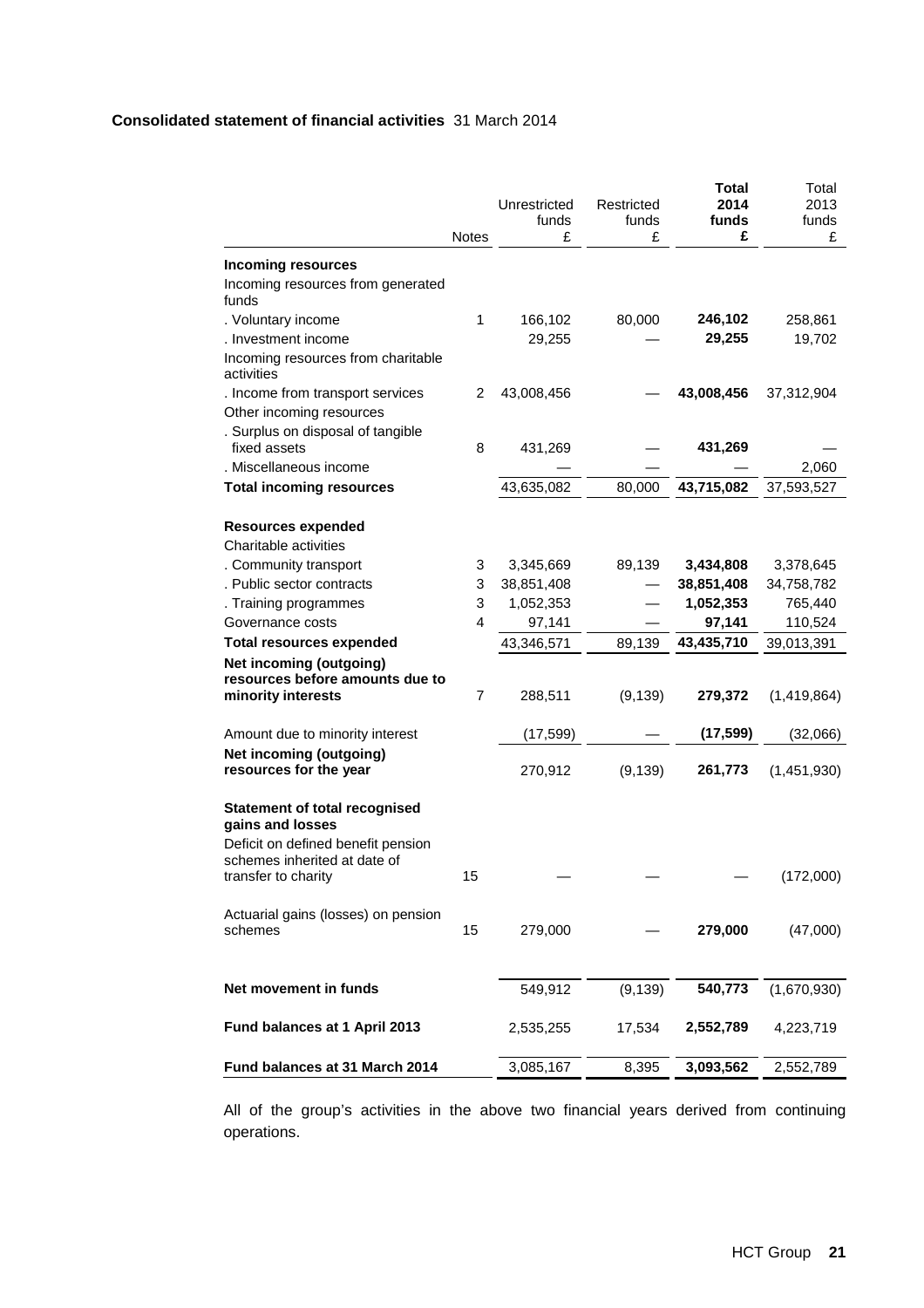# **Group and charity balance sheets** 31 March 2014

| 2014<br>2013<br>2014<br>2013<br><b>Notes</b><br>£<br>£<br>£<br>£<br><b>Fixed assets</b><br>Tangible fixed assets<br>8 13,640,232<br>18,304,421<br>3,074,914<br>6,103,517<br><b>Current assets</b><br>436,487<br><b>Stock</b><br>307,799<br>16,897<br>3,470,193<br>4,966,851<br>4,732,414<br><b>Debtors</b><br>9<br>3,247,063<br>430,000<br>430,000<br>430,000<br>430,000<br>Short-term deposits<br>Cash at bank and in hand<br>2,084,289<br>1,750,833<br>107,728<br>656,799<br>6,420,969<br>5,735,695<br>5,504,579<br>5,836,110<br><b>Creditors: amounts falling due</b><br>within one year<br>10<br>(8, 266, 353)<br>(6,782,057)<br>(4,692,078)<br>(2,511,657)<br>Net current (liabilities) assets<br>(1, 845, 384)<br>(1,046,362)<br>812,501<br>3,324,453<br><b>Total assets less current</b><br>(liabilities) assets<br>11,794,848<br>3,887,415<br>17,258,059<br>9,427,970<br>Creditors: amounts falling due<br>after more than one year<br>11<br>(8,834,286)<br>(14, 494, 270)<br>(2,762,942)<br>(7,792,733)<br>Net assets excluding pension<br>2,960,562<br>liabilities<br>2,763,789<br>1,124,473<br>1,635,237<br>15<br>133,000<br>Net pension assets (liabilities)<br>(211,000)<br>Net assets including pension<br>assets (liabilities)<br>3,093,562<br>1,124,473<br>2,552,789<br>1,635,237<br><b>Reserves</b><br><b>Restricted funds</b><br>17<br>8,395<br>17,534<br>8,395<br>17,534<br>Unrestricted funds:<br>18<br>663,593<br>660,920<br>1,083,600<br>. Designated fund<br>1,543,933<br>. General fund<br>2,288,574<br>1,202,322<br>455,158<br>534,103<br>133,000<br>. Pension reserve<br>15<br>(211,000)<br><b>Total funds</b><br>3,093,562<br>1,124,473<br>2,552,789<br>1,635,237 |  | Group |  | Charity |  |
|----------------------------------------------------------------------------------------------------------------------------------------------------------------------------------------------------------------------------------------------------------------------------------------------------------------------------------------------------------------------------------------------------------------------------------------------------------------------------------------------------------------------------------------------------------------------------------------------------------------------------------------------------------------------------------------------------------------------------------------------------------------------------------------------------------------------------------------------------------------------------------------------------------------------------------------------------------------------------------------------------------------------------------------------------------------------------------------------------------------------------------------------------------------------------------------------------------------------------------------------------------------------------------------------------------------------------------------------------------------------------------------------------------------------------------------------------------------------------------------------------------------------------------------------------------------------------------------------------------------------------------------------------------------------------------------------|--|-------|--|---------|--|
|                                                                                                                                                                                                                                                                                                                                                                                                                                                                                                                                                                                                                                                                                                                                                                                                                                                                                                                                                                                                                                                                                                                                                                                                                                                                                                                                                                                                                                                                                                                                                                                                                                                                                              |  |       |  |         |  |
|                                                                                                                                                                                                                                                                                                                                                                                                                                                                                                                                                                                                                                                                                                                                                                                                                                                                                                                                                                                                                                                                                                                                                                                                                                                                                                                                                                                                                                                                                                                                                                                                                                                                                              |  |       |  |         |  |
|                                                                                                                                                                                                                                                                                                                                                                                                                                                                                                                                                                                                                                                                                                                                                                                                                                                                                                                                                                                                                                                                                                                                                                                                                                                                                                                                                                                                                                                                                                                                                                                                                                                                                              |  |       |  |         |  |
|                                                                                                                                                                                                                                                                                                                                                                                                                                                                                                                                                                                                                                                                                                                                                                                                                                                                                                                                                                                                                                                                                                                                                                                                                                                                                                                                                                                                                                                                                                                                                                                                                                                                                              |  |       |  |         |  |
|                                                                                                                                                                                                                                                                                                                                                                                                                                                                                                                                                                                                                                                                                                                                                                                                                                                                                                                                                                                                                                                                                                                                                                                                                                                                                                                                                                                                                                                                                                                                                                                                                                                                                              |  |       |  |         |  |
|                                                                                                                                                                                                                                                                                                                                                                                                                                                                                                                                                                                                                                                                                                                                                                                                                                                                                                                                                                                                                                                                                                                                                                                                                                                                                                                                                                                                                                                                                                                                                                                                                                                                                              |  |       |  |         |  |
|                                                                                                                                                                                                                                                                                                                                                                                                                                                                                                                                                                                                                                                                                                                                                                                                                                                                                                                                                                                                                                                                                                                                                                                                                                                                                                                                                                                                                                                                                                                                                                                                                                                                                              |  |       |  |         |  |
|                                                                                                                                                                                                                                                                                                                                                                                                                                                                                                                                                                                                                                                                                                                                                                                                                                                                                                                                                                                                                                                                                                                                                                                                                                                                                                                                                                                                                                                                                                                                                                                                                                                                                              |  |       |  |         |  |
|                                                                                                                                                                                                                                                                                                                                                                                                                                                                                                                                                                                                                                                                                                                                                                                                                                                                                                                                                                                                                                                                                                                                                                                                                                                                                                                                                                                                                                                                                                                                                                                                                                                                                              |  |       |  |         |  |
|                                                                                                                                                                                                                                                                                                                                                                                                                                                                                                                                                                                                                                                                                                                                                                                                                                                                                                                                                                                                                                                                                                                                                                                                                                                                                                                                                                                                                                                                                                                                                                                                                                                                                              |  |       |  |         |  |
|                                                                                                                                                                                                                                                                                                                                                                                                                                                                                                                                                                                                                                                                                                                                                                                                                                                                                                                                                                                                                                                                                                                                                                                                                                                                                                                                                                                                                                                                                                                                                                                                                                                                                              |  |       |  |         |  |
|                                                                                                                                                                                                                                                                                                                                                                                                                                                                                                                                                                                                                                                                                                                                                                                                                                                                                                                                                                                                                                                                                                                                                                                                                                                                                                                                                                                                                                                                                                                                                                                                                                                                                              |  |       |  |         |  |
|                                                                                                                                                                                                                                                                                                                                                                                                                                                                                                                                                                                                                                                                                                                                                                                                                                                                                                                                                                                                                                                                                                                                                                                                                                                                                                                                                                                                                                                                                                                                                                                                                                                                                              |  |       |  |         |  |
|                                                                                                                                                                                                                                                                                                                                                                                                                                                                                                                                                                                                                                                                                                                                                                                                                                                                                                                                                                                                                                                                                                                                                                                                                                                                                                                                                                                                                                                                                                                                                                                                                                                                                              |  |       |  |         |  |
|                                                                                                                                                                                                                                                                                                                                                                                                                                                                                                                                                                                                                                                                                                                                                                                                                                                                                                                                                                                                                                                                                                                                                                                                                                                                                                                                                                                                                                                                                                                                                                                                                                                                                              |  |       |  |         |  |
|                                                                                                                                                                                                                                                                                                                                                                                                                                                                                                                                                                                                                                                                                                                                                                                                                                                                                                                                                                                                                                                                                                                                                                                                                                                                                                                                                                                                                                                                                                                                                                                                                                                                                              |  |       |  |         |  |
|                                                                                                                                                                                                                                                                                                                                                                                                                                                                                                                                                                                                                                                                                                                                                                                                                                                                                                                                                                                                                                                                                                                                                                                                                                                                                                                                                                                                                                                                                                                                                                                                                                                                                              |  |       |  |         |  |
|                                                                                                                                                                                                                                                                                                                                                                                                                                                                                                                                                                                                                                                                                                                                                                                                                                                                                                                                                                                                                                                                                                                                                                                                                                                                                                                                                                                                                                                                                                                                                                                                                                                                                              |  |       |  |         |  |
|                                                                                                                                                                                                                                                                                                                                                                                                                                                                                                                                                                                                                                                                                                                                                                                                                                                                                                                                                                                                                                                                                                                                                                                                                                                                                                                                                                                                                                                                                                                                                                                                                                                                                              |  |       |  |         |  |
|                                                                                                                                                                                                                                                                                                                                                                                                                                                                                                                                                                                                                                                                                                                                                                                                                                                                                                                                                                                                                                                                                                                                                                                                                                                                                                                                                                                                                                                                                                                                                                                                                                                                                              |  |       |  |         |  |
|                                                                                                                                                                                                                                                                                                                                                                                                                                                                                                                                                                                                                                                                                                                                                                                                                                                                                                                                                                                                                                                                                                                                                                                                                                                                                                                                                                                                                                                                                                                                                                                                                                                                                              |  |       |  |         |  |
|                                                                                                                                                                                                                                                                                                                                                                                                                                                                                                                                                                                                                                                                                                                                                                                                                                                                                                                                                                                                                                                                                                                                                                                                                                                                                                                                                                                                                                                                                                                                                                                                                                                                                              |  |       |  |         |  |
|                                                                                                                                                                                                                                                                                                                                                                                                                                                                                                                                                                                                                                                                                                                                                                                                                                                                                                                                                                                                                                                                                                                                                                                                                                                                                                                                                                                                                                                                                                                                                                                                                                                                                              |  |       |  |         |  |
|                                                                                                                                                                                                                                                                                                                                                                                                                                                                                                                                                                                                                                                                                                                                                                                                                                                                                                                                                                                                                                                                                                                                                                                                                                                                                                                                                                                                                                                                                                                                                                                                                                                                                              |  |       |  |         |  |
|                                                                                                                                                                                                                                                                                                                                                                                                                                                                                                                                                                                                                                                                                                                                                                                                                                                                                                                                                                                                                                                                                                                                                                                                                                                                                                                                                                                                                                                                                                                                                                                                                                                                                              |  |       |  |         |  |
|                                                                                                                                                                                                                                                                                                                                                                                                                                                                                                                                                                                                                                                                                                                                                                                                                                                                                                                                                                                                                                                                                                                                                                                                                                                                                                                                                                                                                                                                                                                                                                                                                                                                                              |  |       |  |         |  |
|                                                                                                                                                                                                                                                                                                                                                                                                                                                                                                                                                                                                                                                                                                                                                                                                                                                                                                                                                                                                                                                                                                                                                                                                                                                                                                                                                                                                                                                                                                                                                                                                                                                                                              |  |       |  |         |  |
|                                                                                                                                                                                                                                                                                                                                                                                                                                                                                                                                                                                                                                                                                                                                                                                                                                                                                                                                                                                                                                                                                                                                                                                                                                                                                                                                                                                                                                                                                                                                                                                                                                                                                              |  |       |  |         |  |
|                                                                                                                                                                                                                                                                                                                                                                                                                                                                                                                                                                                                                                                                                                                                                                                                                                                                                                                                                                                                                                                                                                                                                                                                                                                                                                                                                                                                                                                                                                                                                                                                                                                                                              |  |       |  |         |  |
|                                                                                                                                                                                                                                                                                                                                                                                                                                                                                                                                                                                                                                                                                                                                                                                                                                                                                                                                                                                                                                                                                                                                                                                                                                                                                                                                                                                                                                                                                                                                                                                                                                                                                              |  |       |  |         |  |
|                                                                                                                                                                                                                                                                                                                                                                                                                                                                                                                                                                                                                                                                                                                                                                                                                                                                                                                                                                                                                                                                                                                                                                                                                                                                                                                                                                                                                                                                                                                                                                                                                                                                                              |  |       |  |         |  |

Approved by the directors of HCT Group, Company Registration Number 01747483 (England and Wales) and signed on their behalf by:

Trustee

Approved by the board on: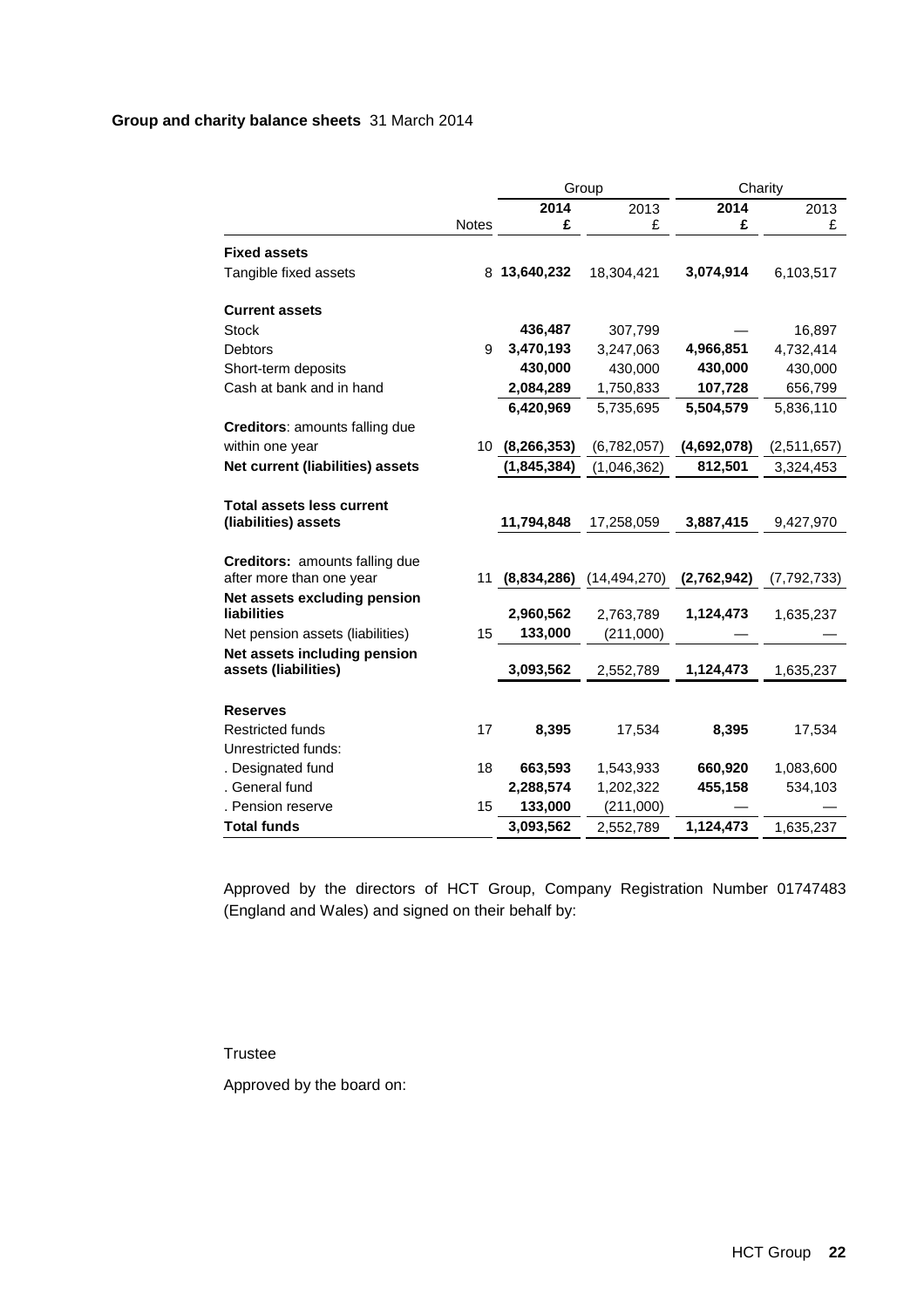# **Consolidated cash flow statement** Year to 31 March 2014

|                                                 | <b>Notes</b> | 2014<br>£   | 2013<br>£   |
|-------------------------------------------------|--------------|-------------|-------------|
| Cash inflow from operating activities           | A            | 1,767,249   | 1.917.341   |
| Returns on investments and servicing of finance | C            | (694, 354)  | (623, 120)  |
| Capital expenditure and financing investments   | C            | 3,035,270   | (7,666,831) |
| <b>Management of liquid resources</b>           | С            |             | 520,000     |
| <b>Financing</b>                                | С            | (3,774,709) | 6.022.089   |
| Increase in cash                                | B            | 333,456     | 169.479     |

Notes to the cash flow statement for the year to 31 March 2014

**A Adjustment of net incoming (outgoing) resources before transfers to net cash inflow from operating activities** 

|                                              | 2014<br>£  | 2013<br>£   |
|----------------------------------------------|------------|-------------|
| Net incoming (outgoing) resources            | 261,773    | (1,451,930) |
| Depreciation charge                          | 2,060,188  | 1,434,018   |
| Pension (credit) charge                      | (37,000)   | 9.000       |
| Surplus on disposal of tangible fixed assets | (431, 269) |             |
| Net interest received from pension scheme    | (28,000)   | (17,000)    |
| Interest receivable                          | (1,255)    | (3,297)     |
| Interest payable                             | 695,609    | 626.417     |
| Increase in stock                            | (128, 688) | (36, 971)   |
| (Increase) decrease in debtors               | (223, 130) | 624,653     |
| (Decrease) increase in creditors             | (400, 979) | 732,451     |
| Net cash inflow from operating activities    | 1,767,249  | 1,917,341   |

# **B Reconciliation of cash flow to movement in net debt**

|                                                          | 2014           | 2013           |
|----------------------------------------------------------|----------------|----------------|
|                                                          | £              | £              |
| Increase in cash in the year                             | 333,456        | 169,479        |
| Decrease in short-term deposits                          |                | (520,000)      |
| Cash outflow from repayments of debt and lease financing | 4,429,325      | 1,119,035      |
| Change in net debt resulting from cash flows             | 4,762,781      | 768,514        |
| New finance leases                                       | (654, 616)     | (6,502,661)    |
| New loans                                                |                | (638, 463)     |
| Movement in net debt in the year                         | 4,108,165      | (6,372,610)    |
| Net debt at 1 April 2013                                 | (14,562,120)   | (8, 189, 510)  |
| Net debt at 31 March 2014                                | (10, 453, 955) | (14, 562, 120) |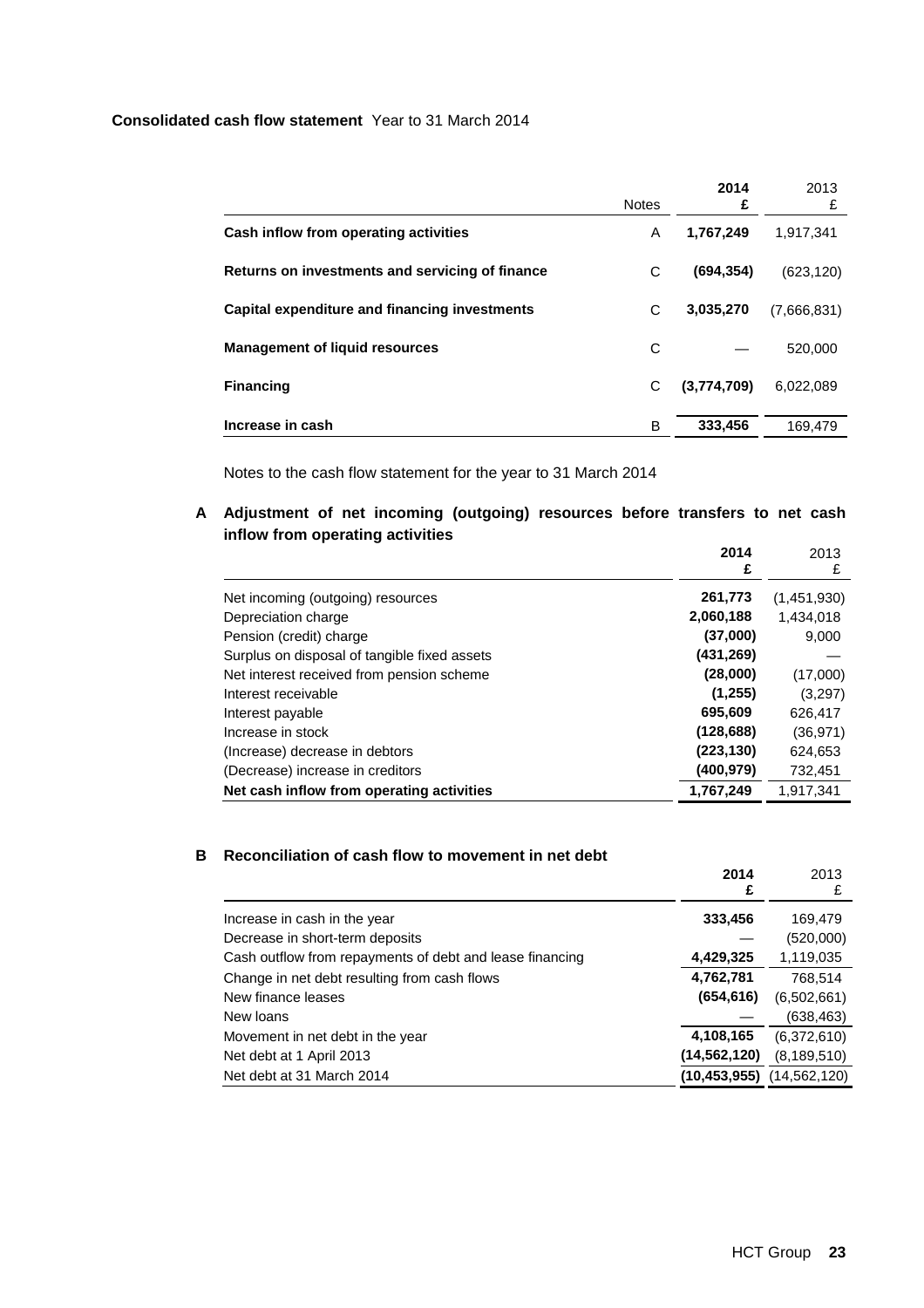# **Consolidated cash flow statement** Year to 31 March 2014

# **C Gross cash flows**

|                                                   | 2014<br>£     | 2013<br>£   |
|---------------------------------------------------|---------------|-------------|
| Returns on investments and servicing of finance   |               |             |
| Interest received                                 | 1,255         | 3,297       |
| Interest element of finance lease rental payments | (87, 620)     | (115, 765)  |
| Interest element of loan payments                 | (607, 989)    | (510,652)   |
|                                                   | (694, 354)    | (623,120)   |
|                                                   |               |             |
| Capital expenditure and financial investment      | 3,422,722     |             |
| Proceeds on disposal of tangible fixed assets     |               |             |
| Payments to acquire tangible fixed assets         | (387, 452)    | (7,666,831) |
|                                                   | 3,035,270     | (7,666,831) |
| <b>Management of liquid resources</b>             |               |             |
| Decrease in short-term deposits                   |               | 520,000     |
| <b>Financing</b>                                  |               |             |
| Loan advance                                      |               | 638,463     |
| Lease rental advance                              | 654,616       | 6,502,661   |
| Capital element of finance lease rental payments  | (1, 181, 345) | (603, 975)  |
| Capital element of loan payments                  | (3,247,980)   | (515,060)   |
|                                                   | (3,774,709)   | 6,022,089   |

# **D Analysis of changes in net debt**

|                                     | At<br>1 April<br>2013<br>£ | Cash<br>flows<br>£ | At<br>31 March<br>2014<br>£ |
|-------------------------------------|----------------------------|--------------------|-----------------------------|
| Cash at bank                        | 1,750,833                  | 333,456            | 2,084,289                   |
| Liquid resources                    | 430,000                    |                    | 430,000                     |
| Finance leases due within one year  | (1, 108, 461)              | (89,064)           | (1, 197, 525)               |
| Loans - due within one year         | (1, 140, 222)              | (1,796,211)        | (2,936,433)                 |
| Finance leases - due after one year | (6,533,715)                | 615,793            | (5,917,922)                 |
| Loans - due after one year          | (7,960,555)                | 5,044,191          | (2,916,364)                 |
| <b>Total</b>                        | (14,562,120)               | 4,108,165          | (10, 453, 955)              |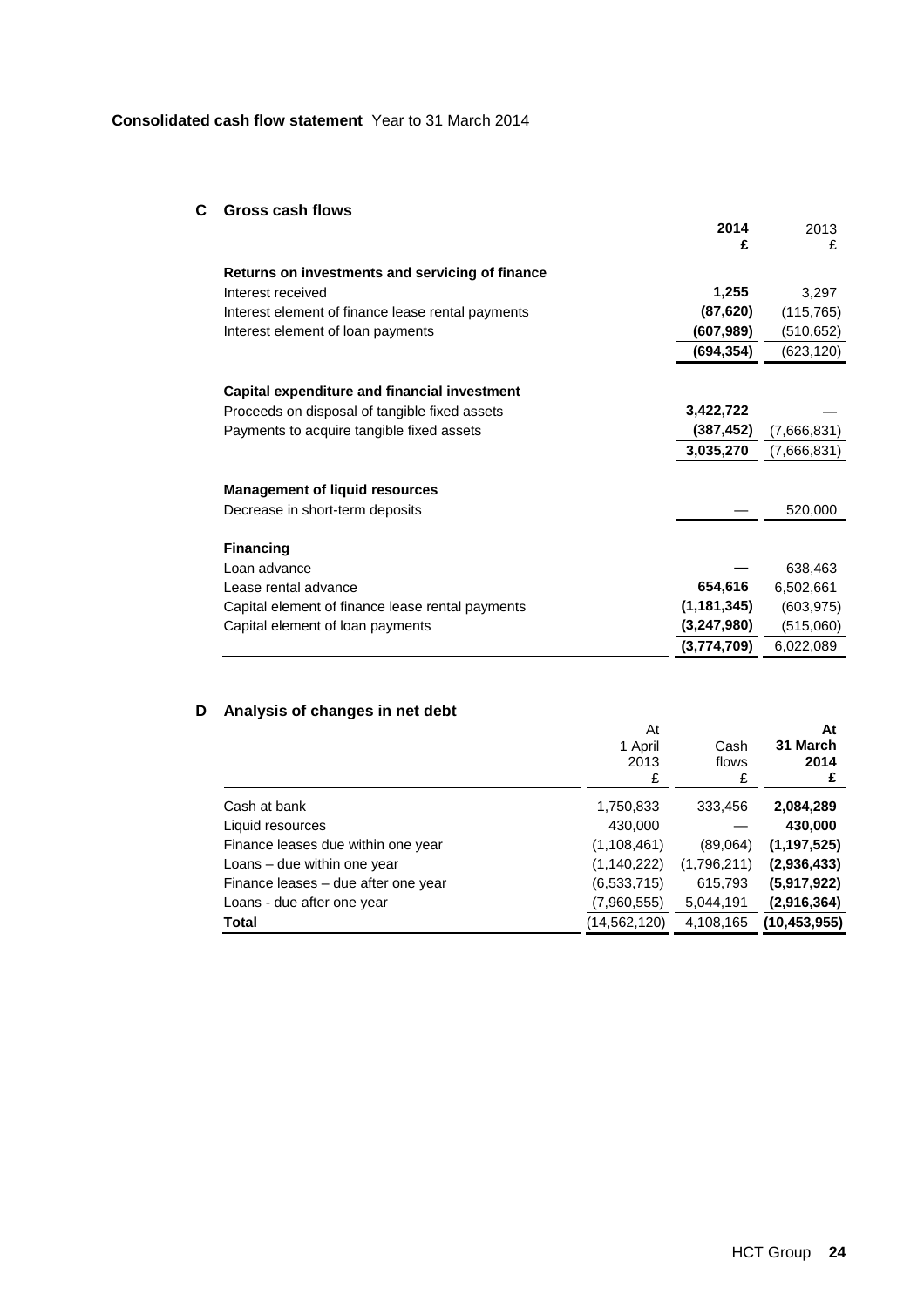### **Basis of accounting**

The financial statements have been prepared under the historical cost convention and in accordance with the requirements of the Companies Act 2006. Applicable United Kingdom Accounting Standards (United Kingdom Generally Accepted Accounting Practice) and the Statement of Recommended Practice "Accounting and Reporting by Charities" (SORP 2005) have been followed in preparing these financial statements.

The accounts have been prepared on a going concern basis. There are investor loans totalling £2.5m which are due to be repaid in March 2015, £1.5m of these loans are "social loans" and under the terms of issue they only need to be repaid if there are sufficient cash reserves in the group to enable this. Nevertheless, the Trustees are confident that there will be sufficient funds raised to cover the repayment of all loans and all other debts as they fall due. Further information is given in the Trustees' Report.

## **Basis of consolidation**

The consolidated statement of financial activities and group balance sheet consolidate the financial statements of HCT Group and its subsidiaries, Islington Community Transport, Transport Co-ordination Centre Hackney Limited, CT Plus Community Interest Company, CT Plus (Yorkshire) Community Interest Company, Lambeth and Southwark Community Transport, LaSCoT Limited, Leeds Alternative Travel Limited, Bristol Community Transport, BCT Community Interest Company, CT Plus Guernsey Limited and CT Plus Jersey Limited made up at the balance sheet date as HCT group either owns the entire share capital of the subsidiary or assumes control of the entity. The financial statements of E & HCT Limited, a joint venture with Ealing Community Transport Limited, have also been consolidated within the consolidated statement of financial activities and group balance sheet on the basis that the joint venture is controlled by HCT Group. The financial statements of CT Plus Humber Community Interest Company and its subsidiary, West Hull Community Transport, a joint venture between HCT group and Goodwin Development Trust have been consolidated within the consolidated statement of financial activities and group balance sheet on the basis that the joint venture is controlled by HCT Group.

#### **Incoming resources**

Incoming resources are recognised in the period in which the charity is entitled to receipt and the amount can be measured with reasonable certainty. Income is deferred only when the charity has to fulfil conditions before becoming entitled to it, for example contractual income, or where the donor or funder has specified that the income is to be expended in a future accounting period.

Grants from government and other agencies have been included as incoming resources from charitable activities where these amount to a contract for services, but as donations where the money is given or with greater freedom of use, for example monies for core funding.

No separate statement of financial activities has been presented for HCT Group alone, as permitted by s408 of the Companies Act 2006 and paragraph 397 of SORP 2005.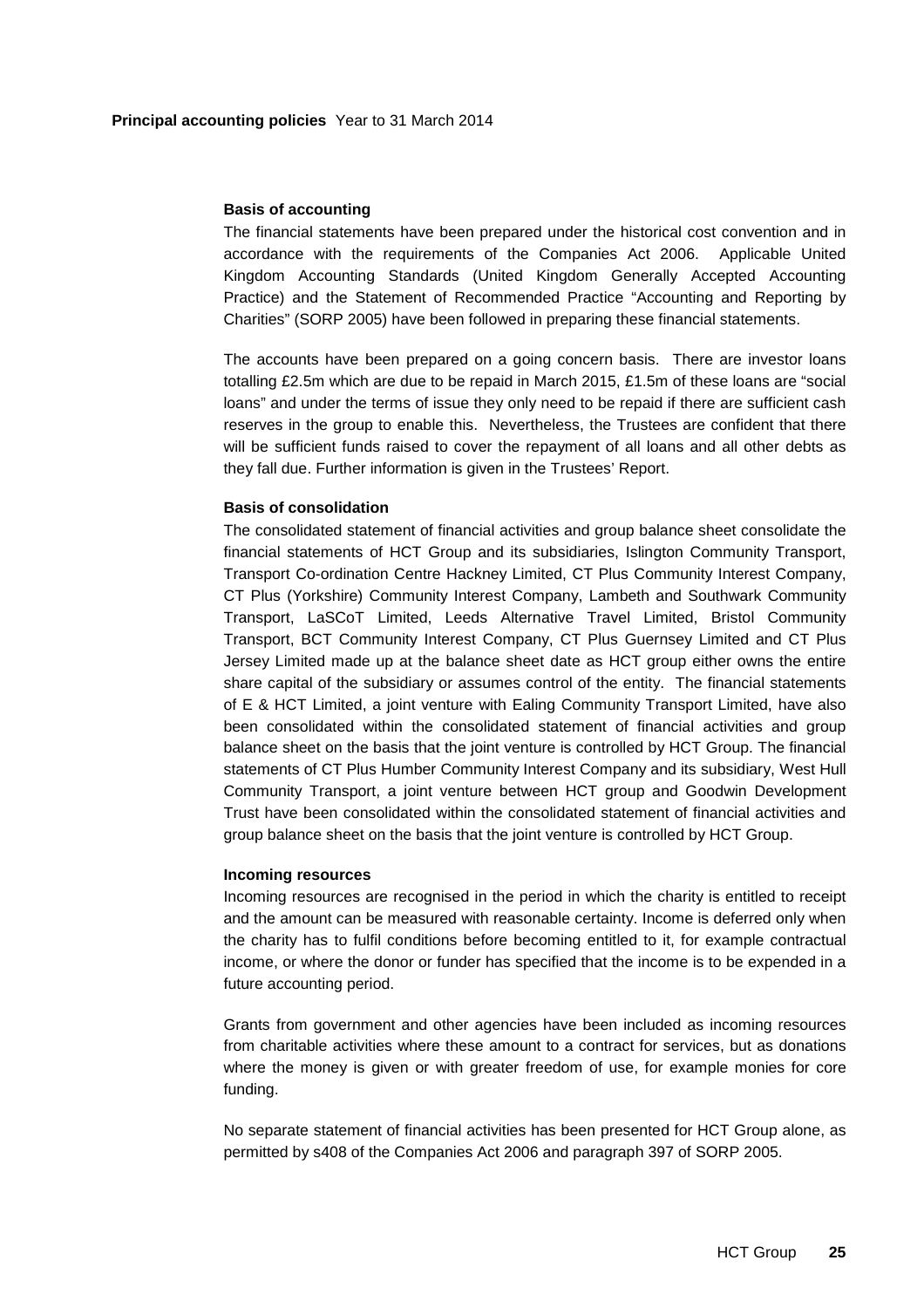# **Principal accounting policies** Year to 31 March 2014

# **Incoming resources** (continued)

HCT Group had total incoming resources of £3,276,658 (2013 – £2,645,387) and net outgoing resources of £510,764 for the year ended 31 March 2014 (2013 - net outgoing resources of £1,291,462).

## **Resources expended and the basis of apportioning costs**

Expenditure is included in the statement of financial activities when incurred and includes any attributable VAT which cannot be recovered.

Resources expended comprise the following:

a. The costs of charitable activities comprise expenditure on the charity's primary charitable purposes as described in the trustees' report.

Such costs include:

- staff costs
- premises costs, equipment and utilities
- professional fees.

The majority of costs are directly attributable to specific activities. Certain shared support costs are apportioned to charitable activities.

Indirect costs are apportioned on a basis which reflects the overall activity of head office.

Office costs and property related costs are allocated in the same proportion as directly attributable staff costs.

b. Governance costs include those incurred in the governance of the charity and its assets and are primarily associated with constitutional and statutory requirements.

#### **Tangible fixed assets**

All assets costing more than £500 and with an expected useful life of more than one year are capitalised.

Fixed assets are stated at cost less accumulated depreciation. Depreciation is provided at rates based on the estimated useful life of the assets as follows:

| • Motor vehicles – buses and large straight line basis over periods between 10 |              |  |  |  |
|--------------------------------------------------------------------------------|--------------|--|--|--|
| mini-buses                                                                     | and 17 years |  |  |  |

- Motor vehicles other straight line basis over 7 years
- ♦ Fixtures and fittings 25% reducing balance
- ♦ Plant and equipment 25% reducing balance
- ◆ IT equipment straight line basis over 3 years
- Portacabins **Straight line basis over 3 years** straight line basis over 3 years
- Modular buildings straight line basis over 20 years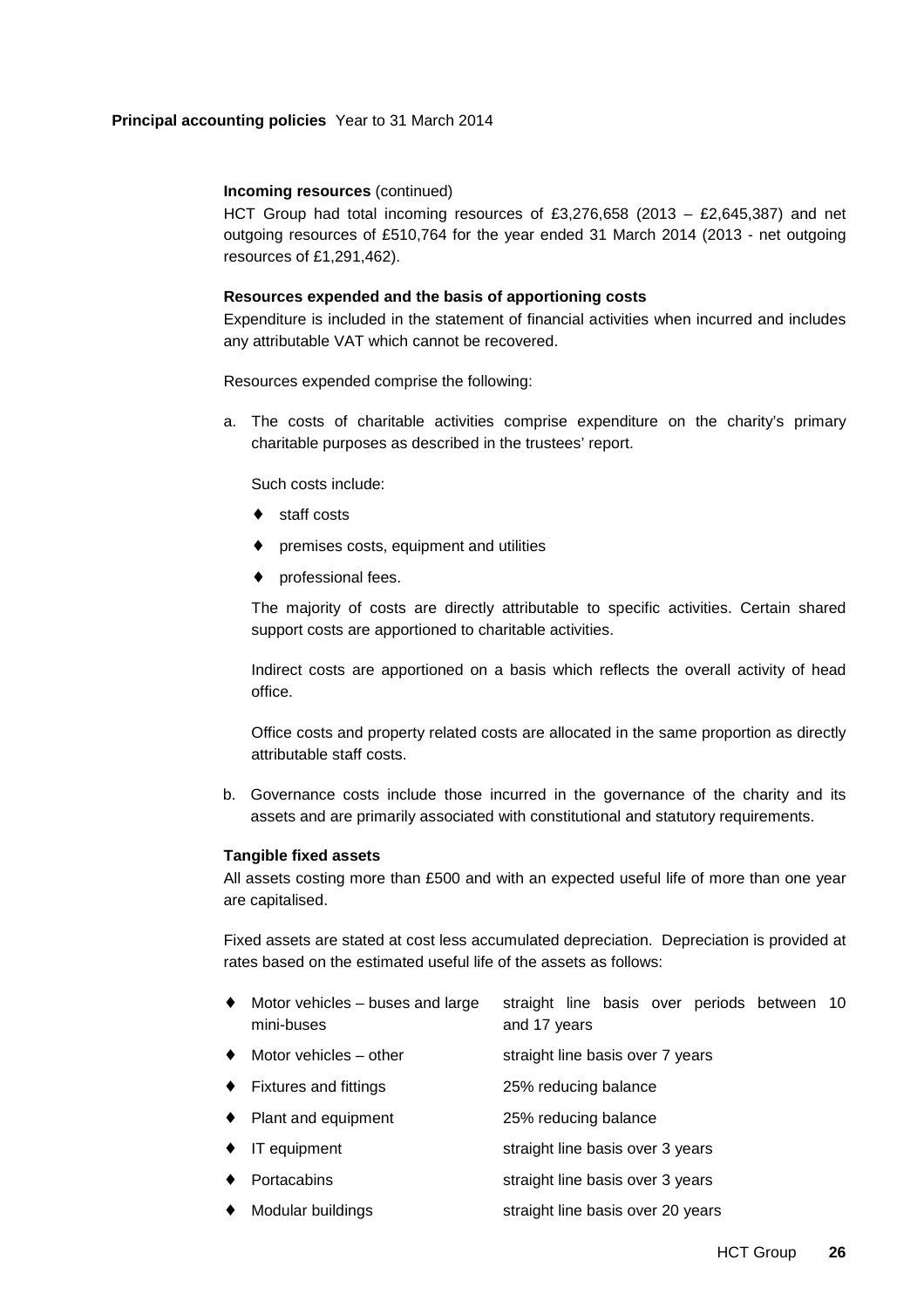## **Principal accounting policies** Year to 31 March 2014

## **Tangible fixed assets** (continued)

♦ Leasehold improvements over the length of the lease

No depreciation is provided on freehold land.

## **Pensions**

The charity's contributions to defined contribution pension schemes for the majority of its employees, are charged to the statement of financial activities in the period in which they fall due.

Eligible employees of CT Plus Community Interest Company are offered membership of the London Borough of Waltham Forest Pension Fund or the Avon Pension Fund. The London Borough of Waltham Forest Pension Fund and the Avon Pension Fund are defined benefit schemes and are able to identify CT Plus Community Interest Company's share of assets and liabilities of the schemes. The requirements of FRS 17, Accounting for Retirement Benefits have been followed.

CT Plus Community Interest Company's share of the schemes' assets are measured at fair value as at each balance sheet date. Liabilities are measured on an actuarial basis using the projected unit method. The net of these two figures is recognised as an asset or liability on the balance sheet. Any movement in the asset or liability between balance sheet dates is reflected in the statement of financial activities.

## **Fund accounting**

The reserves of the charity are as follows:

Restricted funds comprise monies set aside for particular projects or purposes in accordance with the instructions of the grantor.

Designated funds represent the net book value of tangible fixed assets held at the balance sheet date which are not readily realisable into liquid funds less the related finance lease obligations and loans.

General funds represent those monies which are freely available for application towards achieving any charitable purpose that falls within the charity's charitable objects.

#### **Leased assets**

Rentals applicable to operating leases where substantially all the benefits and risks of ownership remain with the lessor are charged against income on a straight line basis over the lease term.

Assets held under finance leases are capitalised and depreciated over their useful lives. The corresponding lease obligation is treated in the balance sheet as a liability. The interest element is charged against income over the period of the lease at a constant proportion of the outstanding balance of capital repayments.

# **Stock**

Stock represents the cost, net of VAT, as at 31 March 2014 of diesel, vehicle parts, oils/ lubricants and other vehicle related consumables.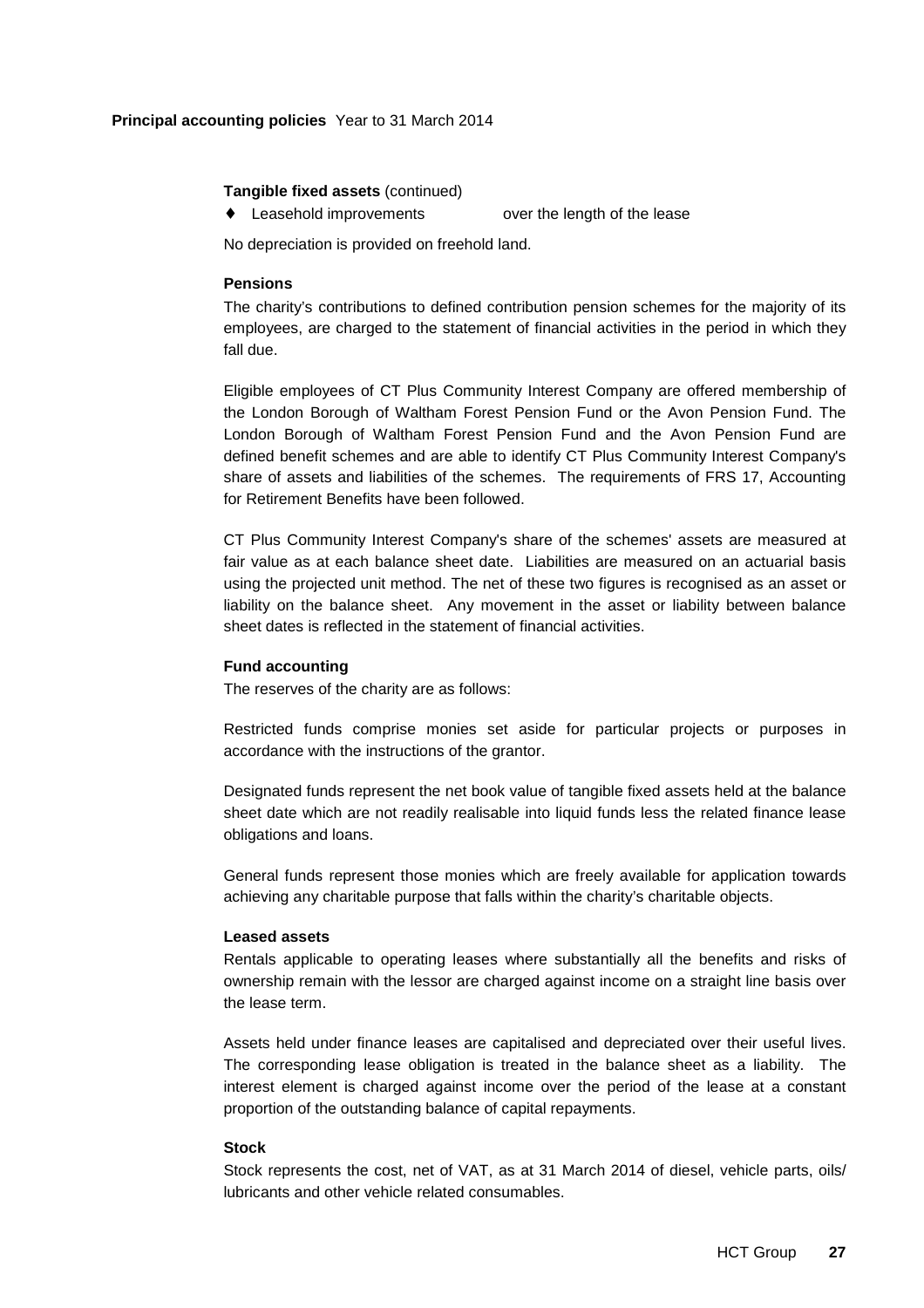# **Principal accounting policies** Year to 31 March 2014

# **Term deposits**

Term deposits comprise monies held in short-term deposits with maturity periods of more than 24 hours.

# **Hedge accounting**

As at 31 March 2014 the group had not hedged the price of fuel. No loss or gain has been taken into these financial statements as the hedge will be set against the actual fuel bills arising during the year ending 31 March 2015.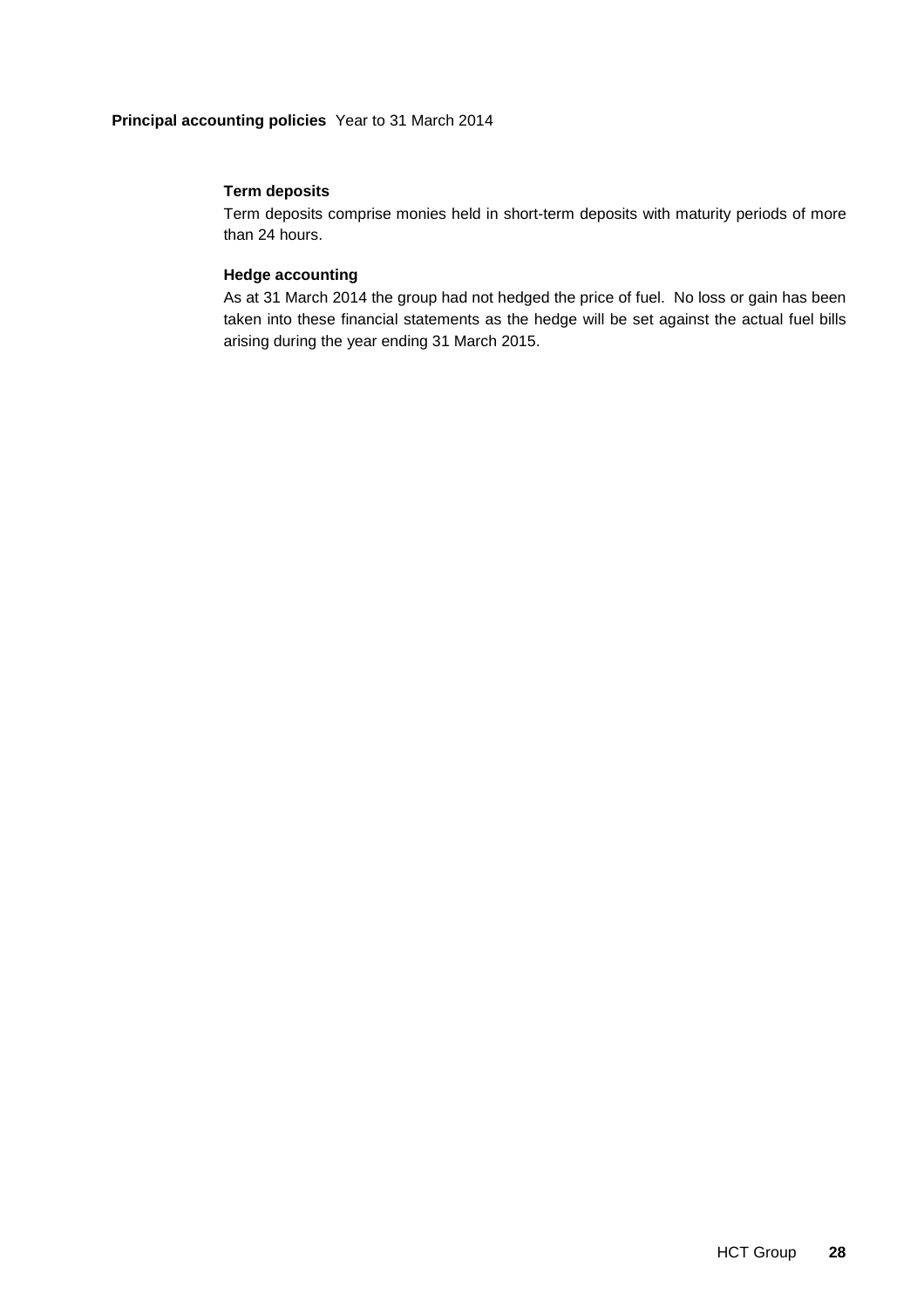# **1 Voluntary income**

| Group                                                               | Unrestricted<br>funds<br>£ | Restricted<br>funds<br>£ | 2014<br>Total<br>funds | 2013<br>Total<br>funds |
|---------------------------------------------------------------------|----------------------------|--------------------------|------------------------|------------------------|
| <b>Community Transport Grants</b><br>. London Borough of Haringey - |                            |                          |                        |                        |
| Neighbourhood renewal Fund                                          |                            | 80,000                   | 80,000                 | 80,000                 |
| . Bristol City Council - Grant                                      | 166,102                    |                          | 166,102                | 178,861                |
|                                                                     | 166,102                    | 80,000                   | 246,102                | 258.861                |

# **2 Income from transport services**

The analysis of incoming resources from charitable activities, all of which is derived from the UK is as follows:

| Group                          | Unrestricted<br>funds<br>£ | Restricted<br>funds<br>£ | 2014<br>Total<br>funds<br>£ | 2013<br>Total<br>funds<br>£ |
|--------------------------------|----------------------------|--------------------------|-----------------------------|-----------------------------|
| <b>Public Sector Contracts</b> |                            |                          |                             |                             |
| . Bus Operations               | 34,943,653                 |                          | 34,943,653                  | 29,158,457                  |
| . Home to School Transport     | 4,464,331                  |                          | 4,464,331                   | 4,545,802                   |
| <b>Community Transport</b>     |                            |                          |                             |                             |
| . Contracts                    | 196,853                    |                          | 196,853                     | 272,506                     |
| . Group Transport              | 1,600,664                  |                          | 1,600,664                   | 1,936,701                   |
| . ScootAbility                 | 140,108                    |                          | 140,108                     | 140,059                     |
| <b>Training Programmes</b>     |                            |                          |                             |                             |
| . Training                     | 1,077,111                  |                          | 1,077,111                   | 690,030                     |
| Other                          |                            |                          |                             |                             |
| . Other                        | 585,736                    |                          | 585,736                     | 542,349                     |
|                                | 43.008.456                 |                          | 43,008,456                  | 37.312.904                  |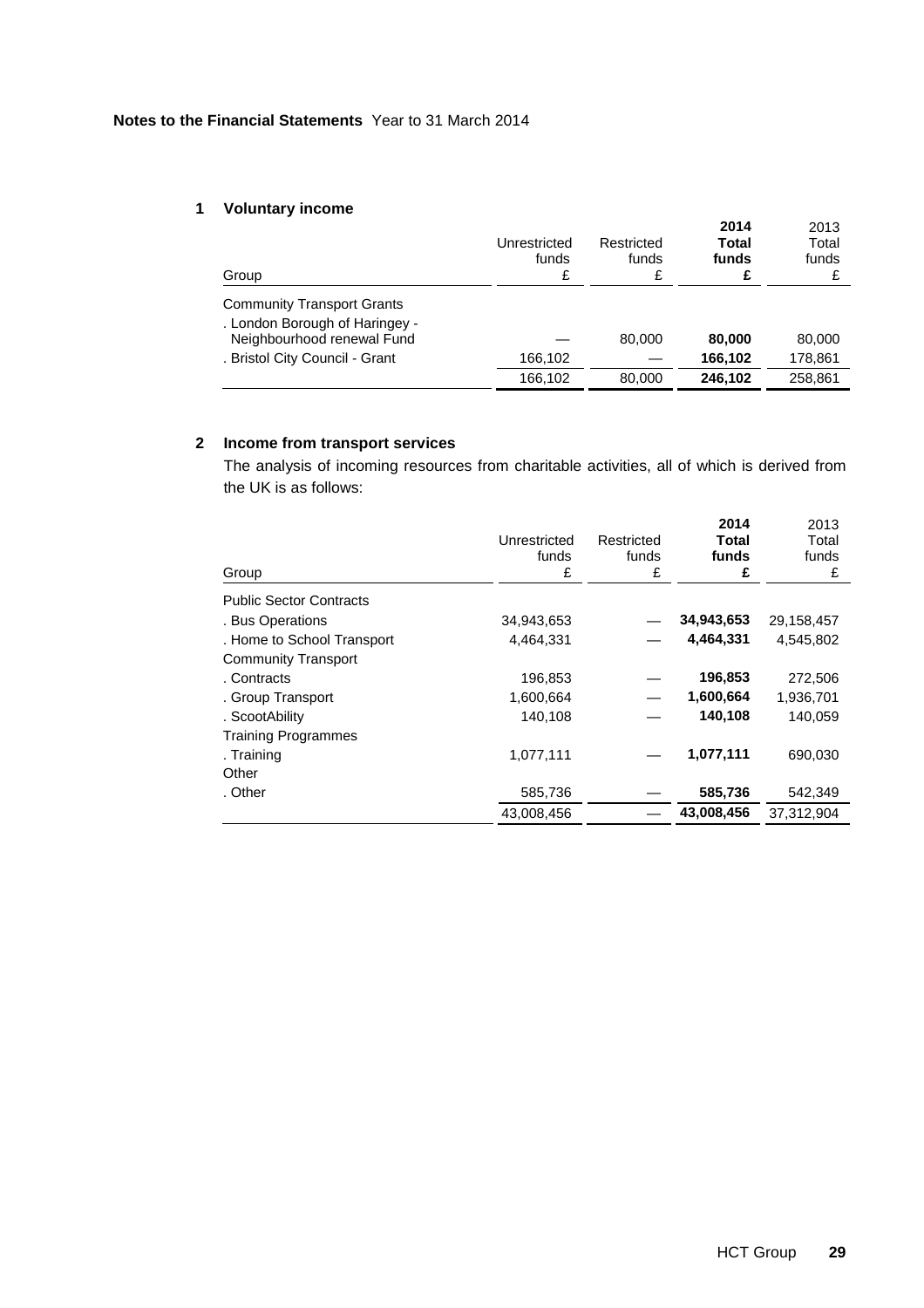# **3 Total resources expended**

| Group                                                   | Basis of<br>allocation | Community<br>transport<br>£ | Public<br>sector<br>contracts<br>£ | Training<br>programmes Governance<br>£ | £      | <b>Total</b><br>2014<br>£ | Total<br>2013<br>£ |
|---------------------------------------------------------|------------------------|-----------------------------|------------------------------------|----------------------------------------|--------|---------------------------|--------------------|
| <b>Costs directly allocated</b><br>to activities        |                        |                             |                                    |                                        |        |                           |                    |
| Provision of transport<br>services                      |                        |                             |                                    |                                        |        |                           |                    |
| . Bus operations                                        | <b>Direct</b>          |                             | 31,251,865                         |                                        |        | 31,251,865                | 27,046,088         |
| . Home to school transport                              | <b>Direct</b>          |                             | 4,753,684                          |                                        |        | 4,753,684                 | 5,025,224          |
| . Group transport                                       | Direct                 | 2,207,068                   |                                    |                                        |        | 2,207,068                 | 2,385,225          |
| . Contracts                                             | <b>Direct</b>          | 172,438                     |                                    |                                        |        | 172,438                   | 245,311            |
| . Community Bus Service                                 | <b>Direct</b>          | 450,660                     |                                    |                                        |        | 450,660                   | 114,032            |
| . ScootAbility                                          | <b>Direct</b>          | 71,441                      |                                    |                                        |        | 71,441                    | 69,615             |
| . Other                                                 | <b>Direct</b>          | 395,603                     |                                    |                                        |        | 395,603                   | 380,958            |
| <b>Training Programmes</b>                              |                        |                             |                                    |                                        |        |                           |                    |
| . Driver training<br>programmes                         | <b>Direct</b>          |                             |                                    | 975,864                                |        | 975,864                   | 711,541            |
| <b>Support costs allocated</b><br>to activities         |                        |                             |                                    |                                        |        |                           |                    |
| Finance, Human<br>Resources and general<br>office staff | Turnover               | 21,696                      | 448,719                            | 12,060                                 |        | 482,475                   | 395,849            |
| Management staff                                        | Turnover               | 36,168                      | 748,039                            | 20,106                                 |        | 804,313                   | 847,865            |
| Premises costs                                          | Turnover               | 18,150                      | 375,383                            | 10,089                                 |        | 403,622                   | 289,732            |
| Office costs                                            | Turnover               | 7,092                       | 146,679                            | 3,942                                  |        | 157,713                   | 130,675            |
| Other costs                                             | Turnover               | 47,395                      | 980,251                            | 26,347                                 |        | 1,053,993                 | 697,629            |
| Legal and professional                                  |                        |                             |                                    |                                        |        |                           |                    |
| fees                                                    | Turnover               | 2,316                       | 47,898                             | 1,287                                  | 97,141 | 148,642                   | 543,895            |
| Depreciation                                            | Turnover               | 4,781                       | 98,890                             | 2,658                                  |        | 106,329                   | 129,752            |
|                                                         |                        | 3,434,808                   | 38,851,408                         | 1,052,353                              | 97,141 | 43,435,710                | 39,013,391         |

# **4 Governance costs**

| Group             | Unrestricted<br>funds | Restricted<br>funds | 2014<br>Total<br>funds | 2013<br>Total<br>funds |
|-------------------|-----------------------|---------------------|------------------------|------------------------|
| Professional fees | 97.141                |                     | 97,141                 | 110,524                |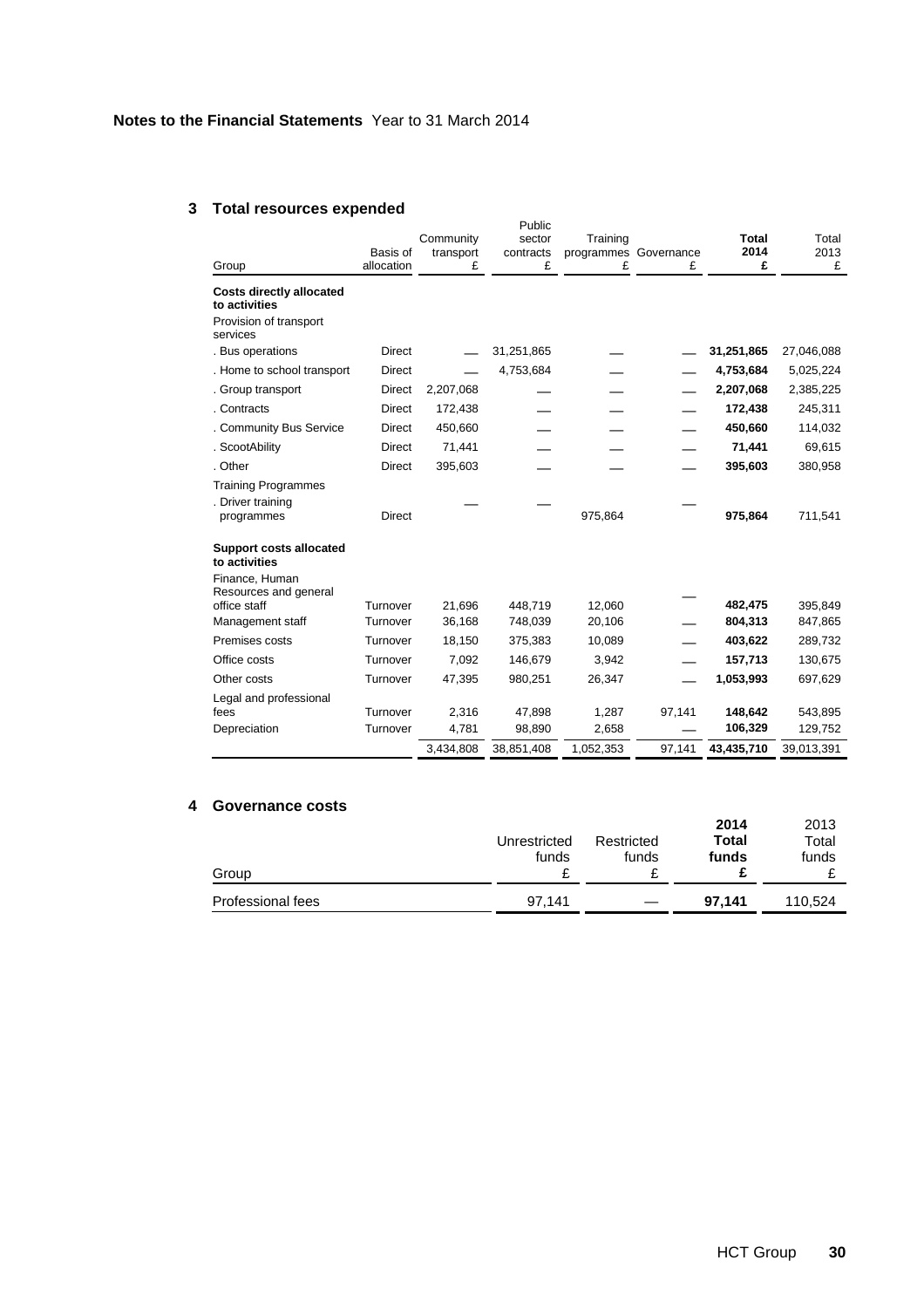### **5 Social investment**

| Group                                                     | 2014<br>£ | 2013<br>£   |
|-----------------------------------------------------------|-----------|-------------|
| Net surplus (deficit) before social investment            | 359,664   | (1,201,968) |
| Social investment in:                                     |           |             |
| Group Transport in Hackney and Haringey                   | 13,273    | 16.181      |
| Group Transport in Lambeth and Southwark                  |           | 54,051      |
| Group Transport - social car scheme and training in Leeds | 25,025    | 65,334      |
| Community Bus Service in Islington                        | 3,786     | 8,959       |
| Training in London                                        |           | 17.814      |
| YourCar in London                                         | 14,509    | 34,773      |
| Group Transport in Bristol                                | 23,699    | 20,784      |
| Total social investment in year                           | 80,292    | 217.896     |
| Net surplus (deficit) after social investment (page 18)   | 279,372   | (1,419,864) |

The above analysis shows that HCT Group's social investment during the year ended 31 March 2014 is £80,292 (2013 – £217,896). This expenditure represents funds generated from the activities of the group which have been spent directly on services for the benefit of the communities in which HCT Group operates.

Despite the reduction in the re-investment of profit that HCT Group was able to make this year, the social impact we deliver has continued to increase, with none of the social impact services reduced. We have continued to provide more trips for disadvantaged individuals and to community groups, and more qualifications and jobs for unemployed people.

## **6 Staff costs**

| 2014<br>£  | 2013       |
|------------|------------|
| 22,000,735 | 19,566,211 |
| 1,832,414  | 1,752,012  |
| 555,988    | 711,809    |
| 24,389,137 | 22,030,032 |
| 512,687    | 529,579    |
| 24,901,824 | 22,559,611 |
|            |            |

The number of employees who earned £60,000 per annum or more (including taxable benefits but excluding employer pension contributions) during the year was as follows:

|                     | 2014<br><b>Number</b> | 2013<br>Number |
|---------------------|-----------------------|----------------|
| £60,001 - £70,000   |                       | 4              |
| £70,001 - £80,000   | 2                     |                |
| £80,001 - £90,000   | 2                     | 2              |
| £90,001 - £100,000  |                       | 2              |
| £100,001 - £110,000 |                       |                |
| £110,001 - £120,000 |                       |                |
|                     | 8                     | 9              |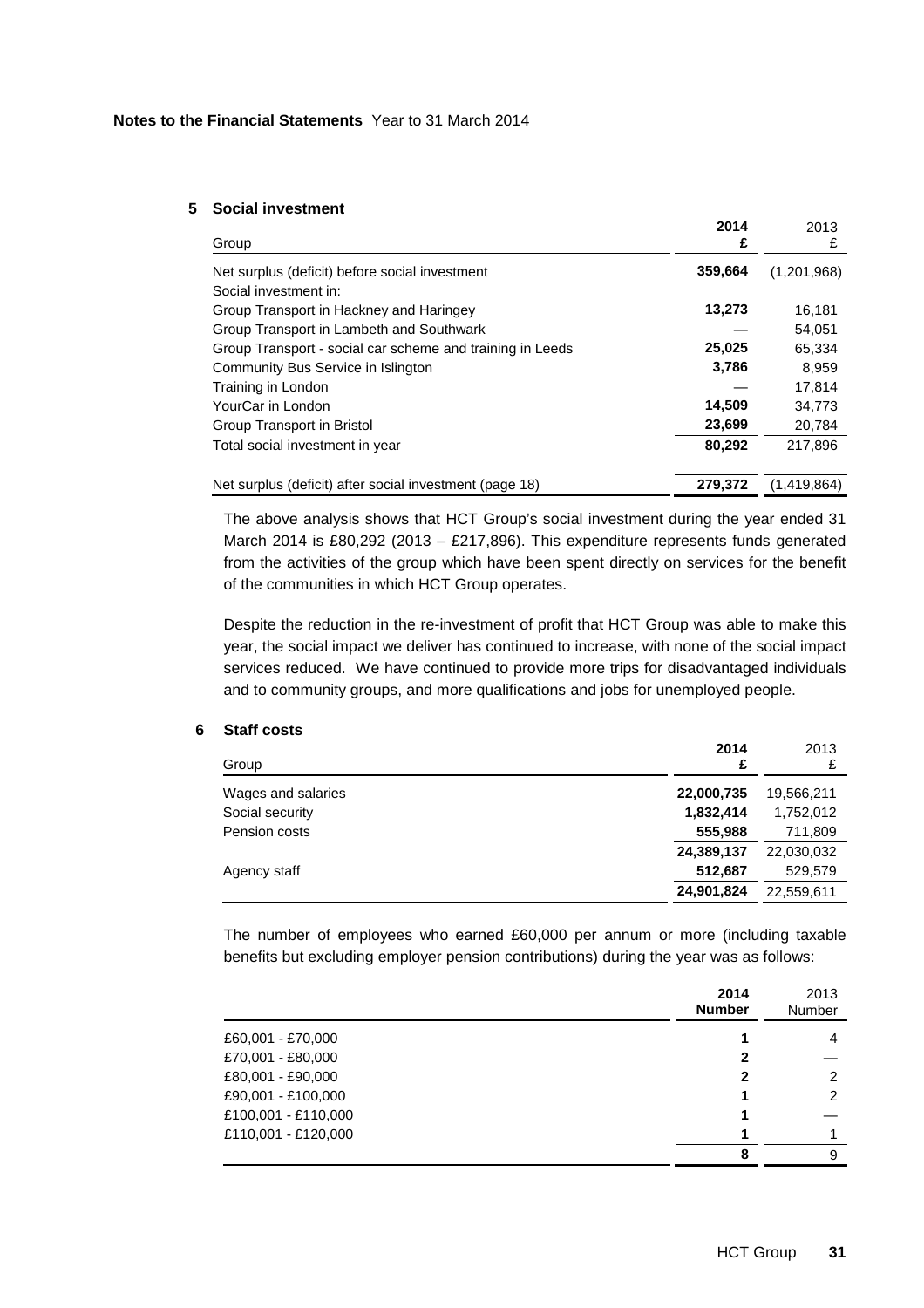# **6 Staff costs** (continued)

The trustees received no remuneration for their services during the year (2013 – none). 4 trustees were reimbursed for travel expenses of £1,898 (2013 – £3,679).

Charity and charity trustees' indemnity insurance has been purchased to protect the charity from the neglect or defaults of its trustees, employees and agents and to indemnify the trustees or other officers against the consequences of any neglect or default on their part. The insurance premium paid by the charity for the year totalled £2,120 (2013 – £2,311) and provides cover of up to a maximum of £2,000,000 (2013 – £2,000,000).

The average number of employees during the year was 926 (2013 – 792):

|                              | 2014<br>£ | 2013 |
|------------------------------|-----------|------|
| Operations                   | 866       | 735  |
| Engineering (infrastructure) | 22        | 17   |
| Transport unit               | 5         | 5    |
| Management and finance       | 23        | 25   |
| Training                     | 10        | 10   |
|                              | 926       | 792  |

# **7 Net incoming (outgoing) resources**

This is stated after charging/ (crediting):

| Group                                         | 2014<br>£ | 2013<br>£ |
|-----------------------------------------------|-----------|-----------|
| Depreciation                                  | 2,060,188 | 1,434,018 |
| Surplus on disposal of tangible fixed assets  | 431,269   |           |
| Auditor's remuneration                        |           |           |
| . Audit fees                                  |           |           |
| Current year                                  | 62,766    | 59,650    |
| Prior year                                    |           | 924       |
| . Other services                              | 21,704    | 40,819    |
| Other auditor's remuneration                  | 12,571    | 9.131     |
| Bank deposit interest                         | (29, 255) | (19,702)  |
| Interest payable in respect of finance leases | 87,620    | 115.765   |
| Interest payable in respect of loans          | 607,989   | 510,652   |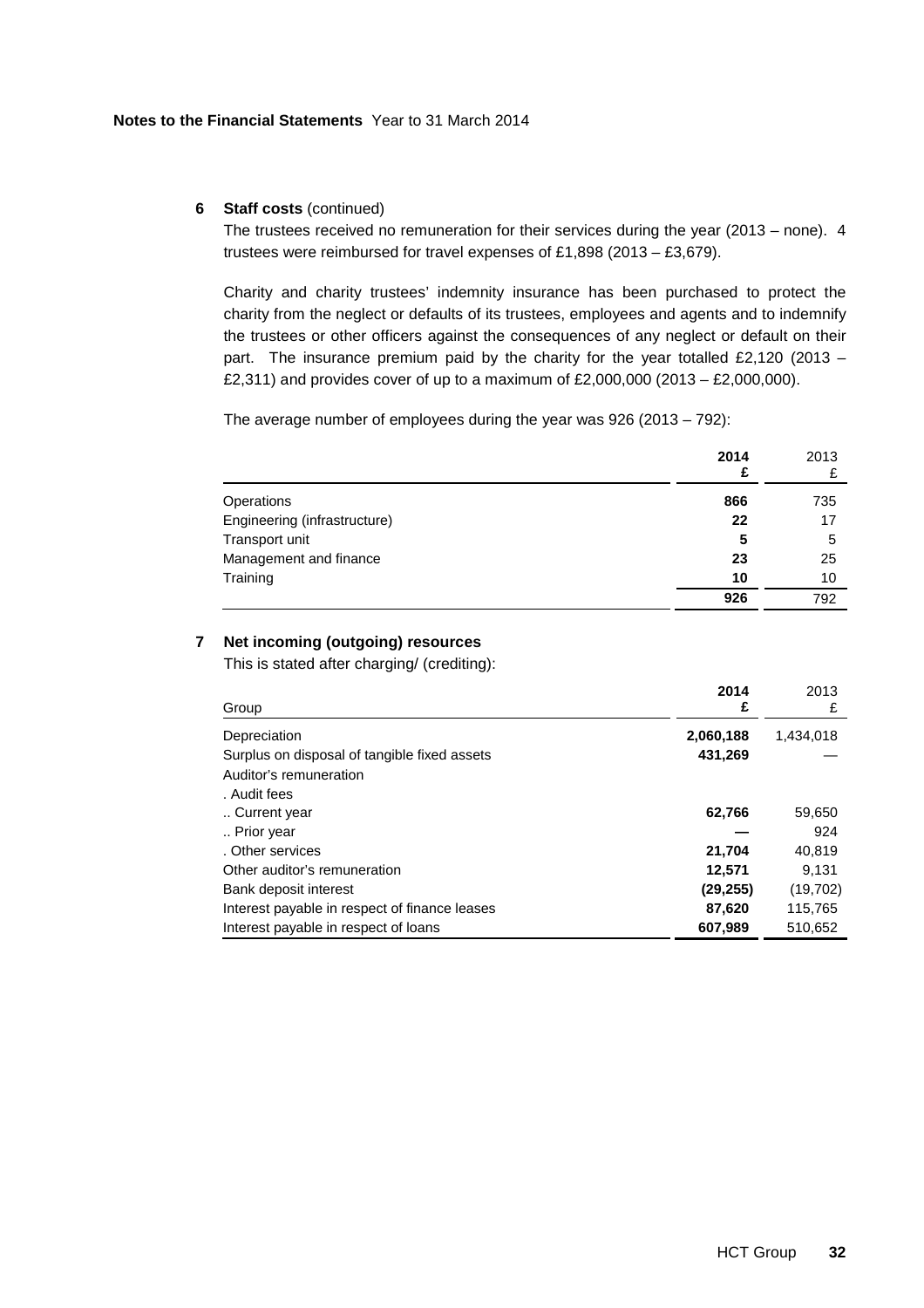#### **8 Fixed assets**

|                           | Freehold<br>land | Leasehold<br>improve<br>-ments | IT and<br>office<br>equipment | Plant and<br>equipment | Motor<br>vehicles | Modular<br>buildings | Total         |
|---------------------------|------------------|--------------------------------|-------------------------------|------------------------|-------------------|----------------------|---------------|
| Group                     | £                | £                              | £                             | £                      | £                 | £                    | £             |
| Cost                      |                  |                                |                               |                        |                   |                      |               |
| At 1 April 2013           | 5,399,470        | 177,782                        | 778,364                       | 669,488                | 16,622,144        | 564,467              | 24,211,715    |
| <b>Additions</b>          | 60,266           |                                | 71,704                        | 112,168                | 143,314           |                      | 387,452       |
| Disposals                 | (2,972,591)      | (18,095)                       | (73, 580)                     | (13,950)               | (85, 786)         |                      | (3, 164, 002) |
| At 31 March 2014          | 2,487,145        | 159,687                        | 776,488                       | 767,706                | 16,679,672        | 564,467              | 21,435,165    |
| <b>Depreciation</b>       |                  |                                |                               |                        |                   |                      |               |
| At 1 April 2013           |                  | 64,415                         | 550,528                       | 203,075                | 4,878,162         | 211,114              | 5,907,294     |
| Depreciation on disposals |                  | (8,714)                        | (73, 580)                     | (5,013)                | (85,242)          |                      | (172, 549)    |
| Charge for the year       |                  | 58,588                         | 130,683                       | 120,817                | 1,721,876         | 28,224               | 2,060,188     |
| At 31 March 2014          |                  | 114,289                        | 607,631                       | 318,879                | 6,514,796         | 239,338              | 7,794,933     |
| Net book value            |                  |                                |                               |                        |                   |                      |               |
| At 31 March 2014          | 2,487,145        | 45,398                         | 168,857                       | 448,827                | 10,164,876        | 325,129              | 13,640,232    |
| At 31 March 2013          | 5,399,470        | 113,367                        | 227,836                       | 466,413                | 11,743,982        | 353,353              | 18,304,421    |

| Charity                   | Freehold<br>land<br>£ | Leasehold<br>improve<br>-ments<br>£ | IT and<br>office<br>equipment<br>£ | Plant and<br>equipment<br>£ | Motor<br>vehicles<br>£ | Modular<br>buildings | Total<br>£  |
|---------------------------|-----------------------|-------------------------------------|------------------------------------|-----------------------------|------------------------|----------------------|-------------|
| Cost                      |                       |                                     |                                    |                             |                        |                      |             |
| At 1 April 2013           | 5,174,471             | 84,617                              | 557,309                            | 99,204                      | 725,804                | 564,467              | 7,205,872   |
| Additions                 | 60,265                |                                     | 44,872                             | 13,224                      | 81,090                 |                      | 199,451     |
| <b>Disposals</b>          | (2,972,591)           | (18,095)                            | (73, 580)                          |                             |                        |                      | (3,064,266) |
| At 31 March 2014          | 2,262,145             | 66,522                              | 528,601                            | 112,428                     | 806,894                | 564,467              | 4,341,057   |
| <b>Depreciation</b>       |                       |                                     |                                    |                             |                        |                      |             |
| At 1 April 2013           |                       | 31,753                              | 400,620                            | 67,096                      | 391,772                | 211,114              | 1,102,355   |
| Depreciation on disposals |                       | (8,714)                             | (73, 580)                          |                             |                        |                      | (82, 294)   |
| Charge for the year       |                       | 15,175                              | 89,720                             | 8,647                       | 104,316                | 28,224               | 246,082     |
| At 31 March 2014          |                       | 38,214                              | 416,760                            | 75,743                      | 496,088                | 239,338              | 1,266,143   |
| Net book value            |                       |                                     |                                    |                             |                        |                      |             |
| At 31 March 2014          | 2,262,145             | 28,308                              | 111,841                            | 36,685                      | 310,806                | 325,129              | 3,074,914   |
| At 31 March 2013          | 5,174,471             | 52,864                              | 173,165                            | 15,632                      | 334,032                | 353,353              | 6,103,517   |

On 1 April 2010 the charity acquired land in Walthamstow, London for a total purchase price of £5,107,243 comprising consideration of £5m and other related purchase costs of £107,243. The purpose of the acquisition was to build a new depot, to allow the charity to expand its operations in the area. During the year to 31 March 2014 a portion of that land was sold for £3,403,860. The proceeds of the sale were £3,403,860. The cost of the portion sold has been calculated as £2,972,591, and the surplus on disposal of £431,269 has been included in total incoming resources in the consolidated statement of financial activities.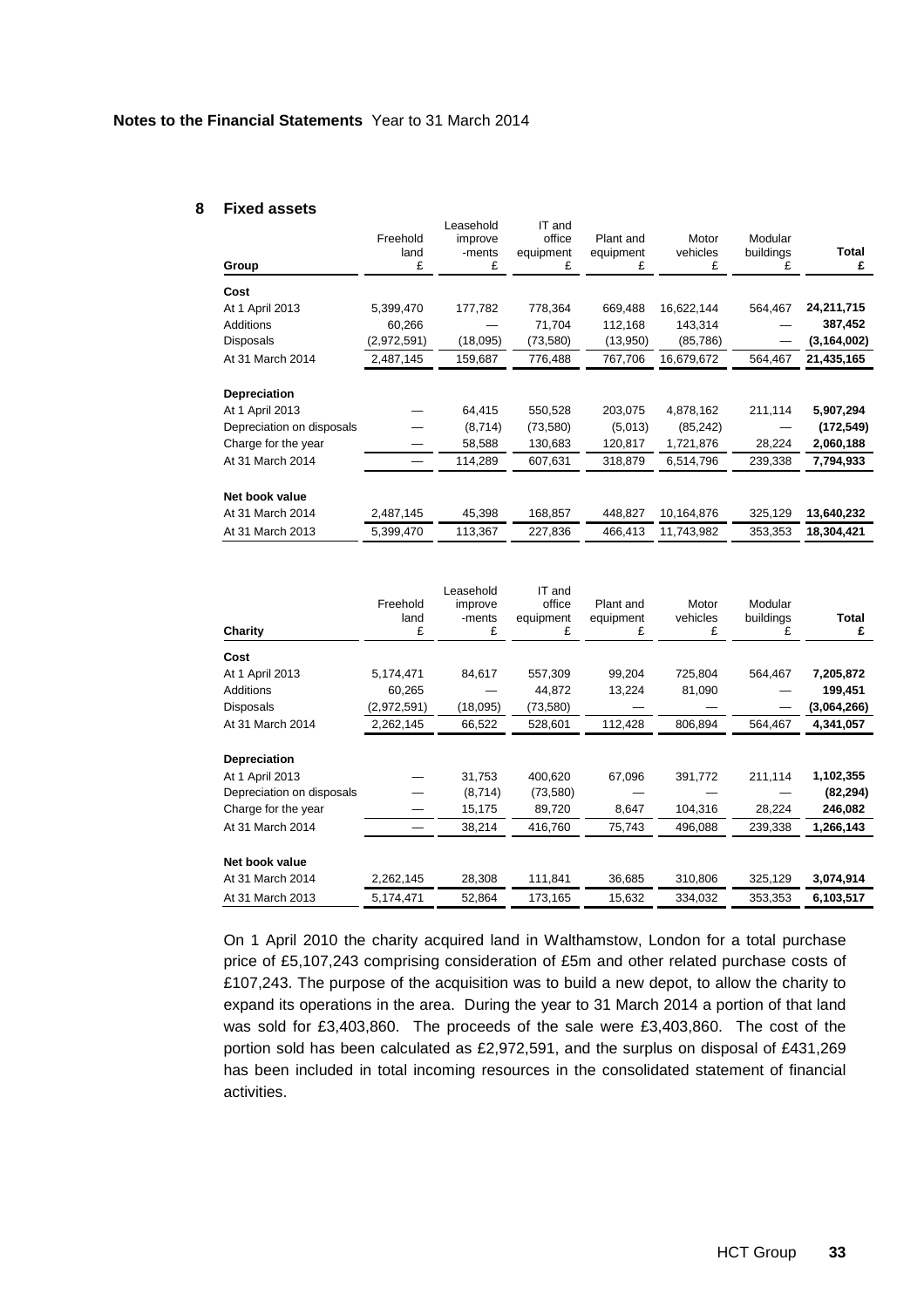# **8 Fixed assets** (continued)

#### **Finance Leases**

The net book value of tangible fixed assets of the group includes an amount of £6,779,402 (2013 - £7,841,020) in respect of assets held under finance leases on which the depreciation charge for the year was £1,093,919 (2013 - £617,510).

#### **Borrowings**

Barclays Bank plc has a fixed and floating charge over all current and future assets of HCT Group with respect to its overdraft facilities. HCT Group, CT Plus Community Interest Company, CT Plus (Yorkshire) Community Interest Company, Transport Coordination Centre Hackney Limited, Islington Community Transport, Lambeth and Southwark Community Transport, LaSCoT Limited, Bristol Community Transport, BCT Community Interest Company, E&HCT Limited, West Hull Community Transport, CT Plus Guernsey Limited and CT Plus Jersey Limited all have overdraft facilities with the bank.

#### **9 Debtors**

|                                                                          | Group     |           | Charity   |           |  |
|--------------------------------------------------------------------------|-----------|-----------|-----------|-----------|--|
|                                                                          | 2014      | 2013      | 2014      | 2013      |  |
|                                                                          | £         | £         | £         | £         |  |
| Trade debtors                                                            | 2,002,675 | 2,133,966 | 276,203   | 494,458   |  |
| Amount due from Transport Co-ordination<br>Centre Hackney Limited        |           |           |           | 90,009    |  |
| Amount due from CT Plus Community<br>Interest Company                    |           |           | 2,703,739 | 2,992,465 |  |
| Amount due from CT Plus (Yorkshire)<br><b>Community Interest Company</b> |           |           | 486,443   | 508,020   |  |
| Amount due from Lambeth and Southwark<br><b>Community Transport</b>      |           |           | 161,938   | 79,440    |  |
| Amount due from LaSCoT Limited                                           |           |           | 125,474   | 141,272   |  |
| Amount due from Islington Community<br>Transport                         |           |           | 2,663     | 228       |  |
| Amount due from Bristol Community<br>Transport                           |           |           | 3,790     | 968       |  |
| Amount due from E & HCT Limited                                          |           |           | 54,711    |           |  |
| Amount due from CT Plus Guernsey<br>Limited                              |           |           | 406,091   | 194,247   |  |
| Amount due from West Hull Community                                      |           |           |           |           |  |
| Transport                                                                |           |           | 53,665    | 33,604    |  |
| Prepayments                                                              | 332,773   | 243,966   | 166,968   | 135,283   |  |
| Other debtors                                                            | 1,134,745 | 869,131   | 525,166   | 62,420    |  |
|                                                                          | 3,470,193 | 3,247,063 | 4,966,851 | 4,732,414 |  |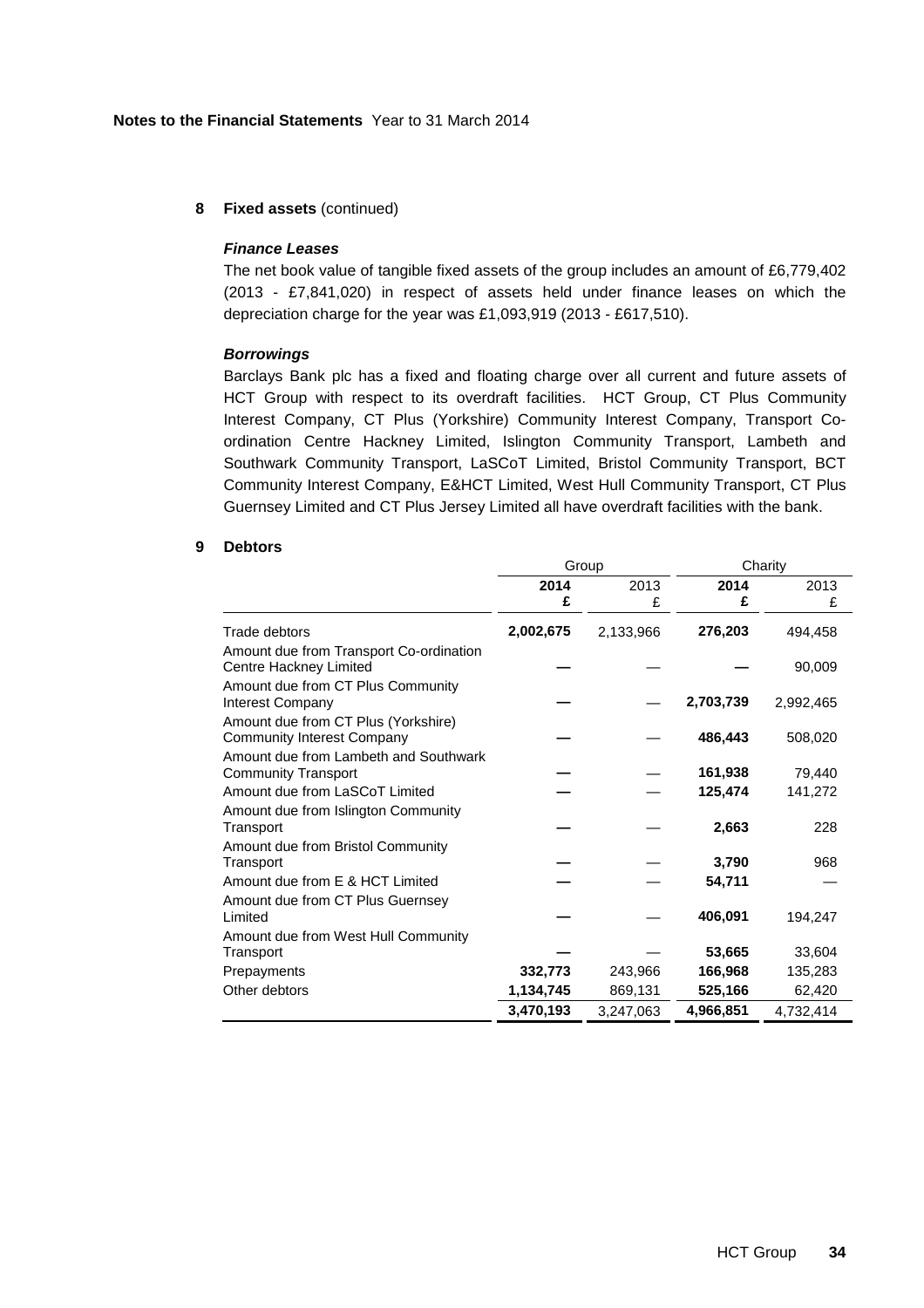|                                            |           | Group     |           | Charity   |
|--------------------------------------------|-----------|-----------|-----------|-----------|
|                                            | 2014<br>£ | 2013<br>£ | 2014<br>£ | 2013<br>£ |
| Trade creditors                            | 1,525,181 | 1,497,181 | 461,460   | 594,716   |
| Amount due to Ealing Community             |           |           |           |           |
| <b>Transport Limited</b>                   |           | 209,981   |           |           |
| Amount due to E & HCT Limited              |           |           | 51,568    | 23,427    |
| Amount due to BCT Community Interest       |           |           |           |           |
| Company                                    |           |           | 7,388     |           |
| Amount due to CT Plus Jersey Limited       |           |           | 400,967   | 506,478   |
| Amount due to Leeds Alternative Travel     |           |           |           |           |
| Limited                                    |           |           | 48,353    | 69,025    |
| Amount due to Transport Co-ordination      |           |           |           |           |
| Centre Hackney Limited                     |           |           | 1,449     |           |
| Taxation and social security               | 747,482   | 648,845   | 92,567    | 68,785    |
| Other creditors                            | 1,487,865 | 1,573,818 | 570,659   | 669,670   |
| Obligations under finance leases (note 13) | 1,197,525 | 1,108,461 |           |           |
| Accruals                                   | 371,867   | 603,549   | 136,369   | 91,265    |
| Loans (note 12)                            | 2,936,433 | 1,140,222 | 2,921,298 | 488,291   |
|                                            | 8,266,353 | 6,782,057 | 4,692,078 | 2,511,657 |

# **10 Creditors: amounts falling due within one year**

Details of the security for the loans are set out in note 12.

# **11 Creditors: amounts falling after more than one year**

|                                            | Group        |            | Charity   |           |
|--------------------------------------------|--------------|------------|-----------|-----------|
|                                            | 2014<br>2013 |            | 2014      | 2013      |
|                                            |              |            |           |           |
| Obligations under finance leases (note 13) | 5,917,922    | 6,533,715  |           |           |
| Loans (note 12)                            | 2,916,364    | 7.960.555  | 2,762,942 | 7,792,733 |
|                                            | 8,834,286    | 14.494.270 | 2,762,942 | 7,792,733 |

Details of the security for the loans are set out in note 12.

# **12 Loan commitments**

The future loan obligations to which the group is committed are as follows:

|                            |           | Group     |           | Charity   |
|----------------------------|-----------|-----------|-----------|-----------|
|                            | 2014<br>£ | 2013<br>£ | 2014<br>£ | 2013      |
| Within one year            | 2,936,433 | 1,140,222 | 2,921,298 | 488,291   |
| Between two and five years | 1,843,849 | 5,013,599 | 1,690,427 | 4,845,777 |
| Over five years            | 1,072,515 | 2,946,956 | 1,072,515 | 2,946,956 |
|                            | 5,852,797 | 9,100,777 | 5,684,240 | 8,281,024 |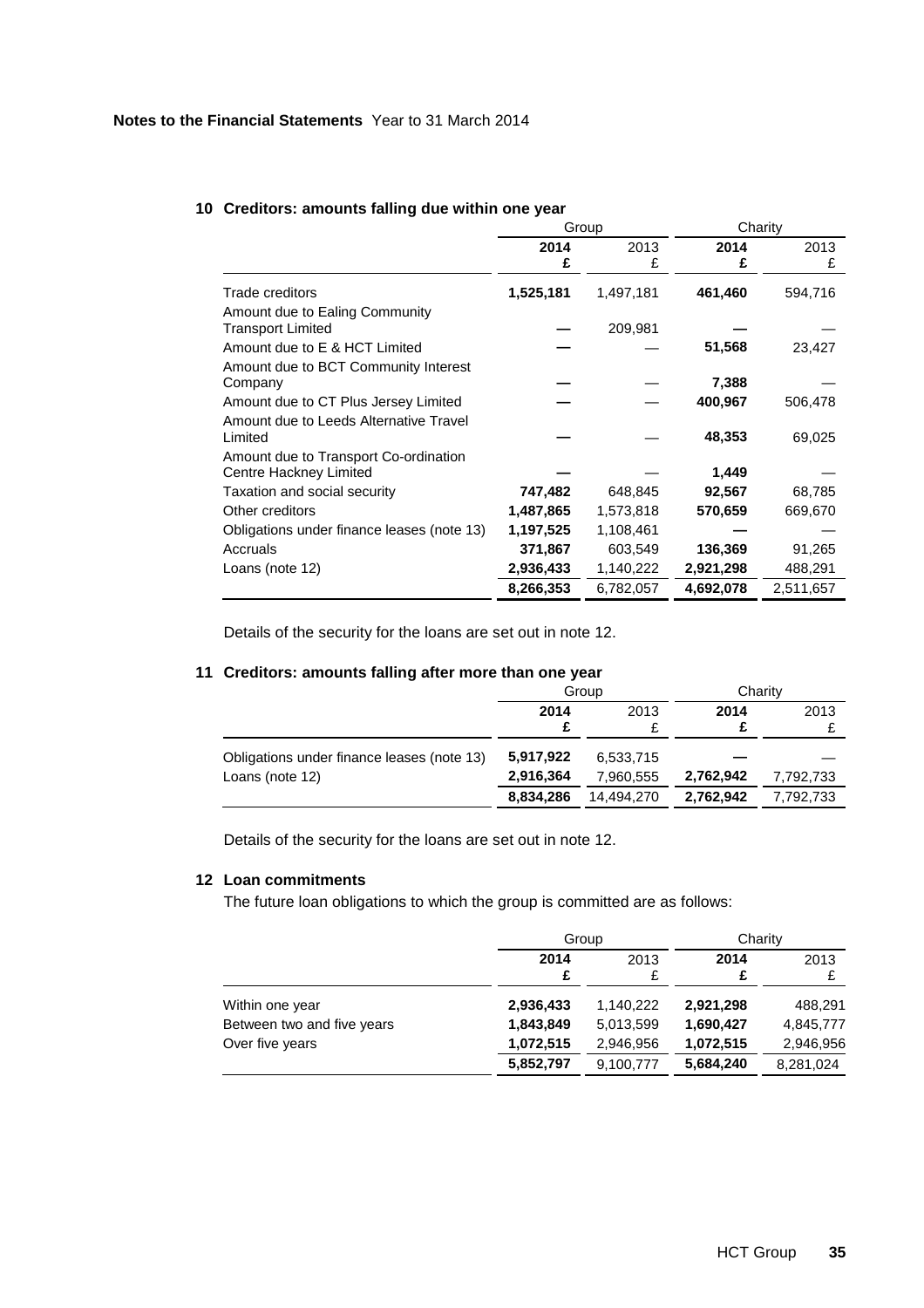### **12 Loan commitments** (continued)

£4,056,000 of the loans are unsecured and either have a fixed rate of interest (5%) or have a rate of interest that varies depending on the turnover of the business, £1,192,016 of the loans are secured by a fixed charge on the property at Walthamstow. Interest rates are variable at either 2% fixed rate or 1.75% above base rate with a minimum of 3.5%. £76,188 of the loans are secured over certain assets of HCT Group and are at rates of between 3.5% and 6.7%. £360,035 is an unsecured loan to CT Plus Jersey Limited which will be converted to a facility secured of between six and seven years length secured on certain assets of CT Plus Jersey Limited. The interest rate is 3.5% above one month Libor. £168,558 is a loan to Bristol Community Transport secured upon property in Bristol. The interest rate is 3.05% above base rate.

# **13 Finance lease commitments**

The future finance lease obligations to which the group is committed are as follows:

|                            | Group     |           | Charity |      |
|----------------------------|-----------|-----------|---------|------|
|                            | 2014      | 2013      | 2014    | 2013 |
| Within one year            | 1,197,525 | 1,108,461 |         |      |
| Between two and five years | 3,734,190 | 3,787,425 |         |      |
| Over five years            | 2,183,732 | 2,746,290 |         |      |
|                            | 7,115,447 | 7,642,176 |         |      |

### **14 Operating lease commitments**

At 31 March 2014 the group had the following annual commitments under non-cancellable operating leases:

|                                | Group   |           | Charity |         |
|--------------------------------|---------|-----------|---------|---------|
|                                | 2014    | 2013      | 2014    | 2013    |
|                                | £       | £         | £       | £       |
| <b>Motor vehicles</b>          |         |           |         |         |
| Operating leases which expire: |         |           |         |         |
| Within one year                |         | 133,093   |         |         |
| Between two and five years     | 908,301 | 650,218   |         |         |
| After five years               |         | 261,369   |         |         |
|                                | 908,301 | 1,044,680 |         |         |
| Land and buildings             |         |           |         |         |
| Operating leases which expire: |         |           |         |         |
| Within one year                | 49,079  | 36,017    | 26,579  | 13,517  |
| Between two and five years     | 321,790 | 282,690   | 199,294 | 160,190 |
| After five years               | 79,178  | 118,278   | 5,810   | 44,910  |
|                                | 450,047 | 436,985   | 231,683 | 218,617 |
| <b>Equipment</b>               |         |           |         |         |
| Operating leases which expire: |         |           |         |         |
| After five years               | 20,484  |           |         |         |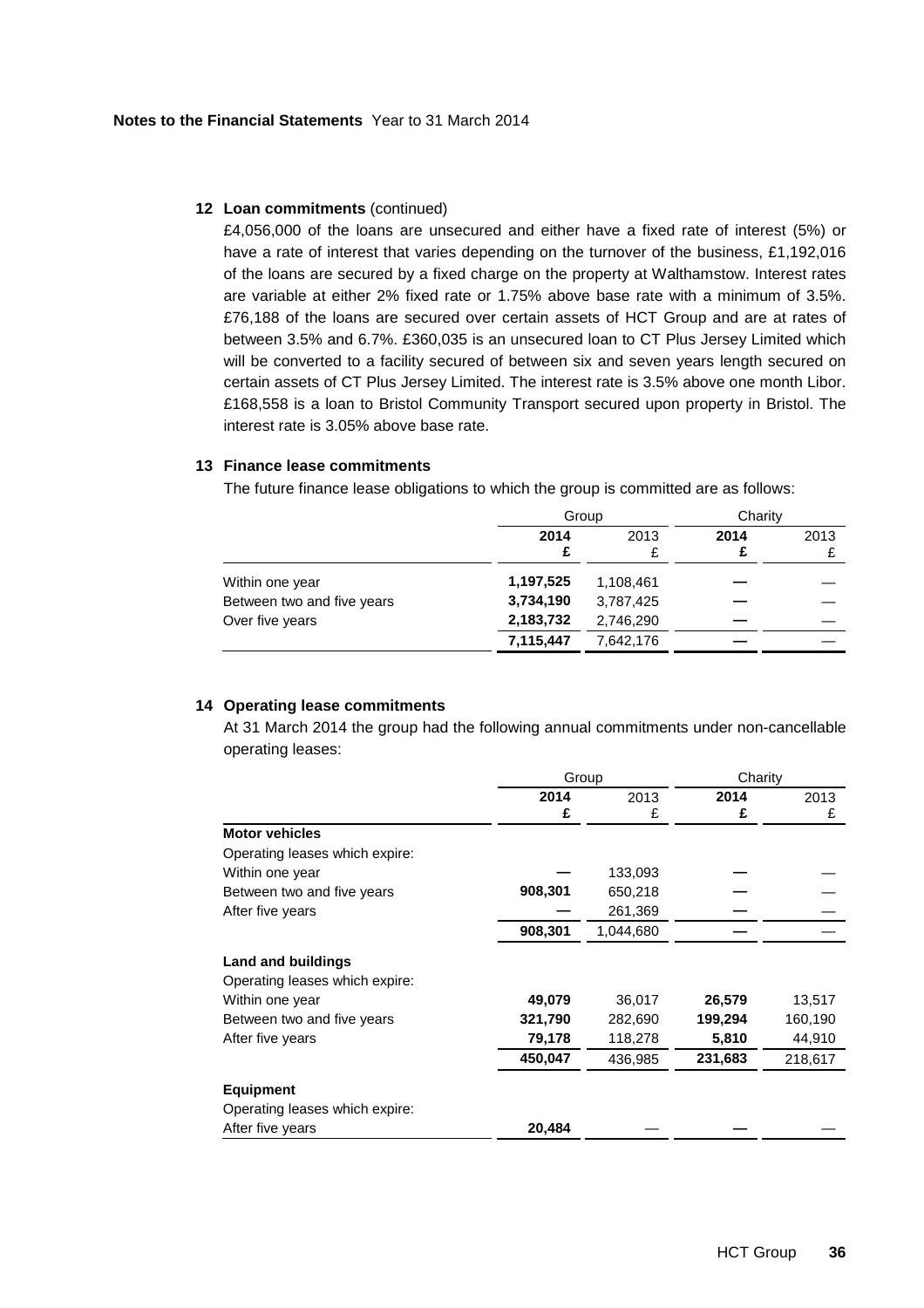# **15 Pension commitments**

|    | Group pension assets / (liabilities)                | 2014     |
|----|-----------------------------------------------------|----------|
| a) | The London Borough of Waltham Forest Pension Scheme | 161.000  |
| b) | Avon Pension Fund                                   | (28,000) |
|    |                                                     | 133,000  |

# a) The London Borough of Waltham Forest Pension Scheme The London borough of Waltham Forest pension fund is a defined benefit scheme.

Certain employees of CT Plus CIC were transferred under Transfer of Undertakings (Protection of Employment) Regulations from the London Borough of Waltham Forest on 1 May 2004. Up until 31 August 2011 CT Plus CIC's liability as an admitted employer under the scheme was capped. CT Plus CIC won another seven year contract with the London Borough of Waltham Forest and became fully liable for the defined benefit scheme for the relevant employees as from 1 September 2011.

Contributions payable by CT Plus Community Interest Company are determined on the basis of triennial valuations carried out by a qualified actuary using the projected unit method. The employer contributions for the year were £96,000 (2013: £32,000).

The assumptions and other data that have the most significant effect on the determination of the contribution levels are as follows:

| Latest actuarial valuation                                       | 31 March 2010 |
|------------------------------------------------------------------|---------------|
| Actuarial method                                                 | Ongoing       |
| Investment returns per annum                                     | 6.5%          |
| Average inflation per annum                                      | $3.0\%$       |
| Salary increases per annum                                       | 4.5%          |
| Market value of assets of Whole Scheme at date of last valuation | £480m         |
| Proportion of members' accrued benefits covered                  | 60%           |
| by the actuarial value of the assets                             |               |

## a) The London Borough of Waltham Forest Pension Scheme (continued)

The information above is provided as for the London Borough of Waltham Forest Pension Fund as a whole. As at 1 September 2011 the proportion of members' accrued benefits covered by the actuarial value of the assets was 100%.

The employer has contributed at a rate of 16%. Members have paid contributions in line with the rates outlined in Scheme documentation.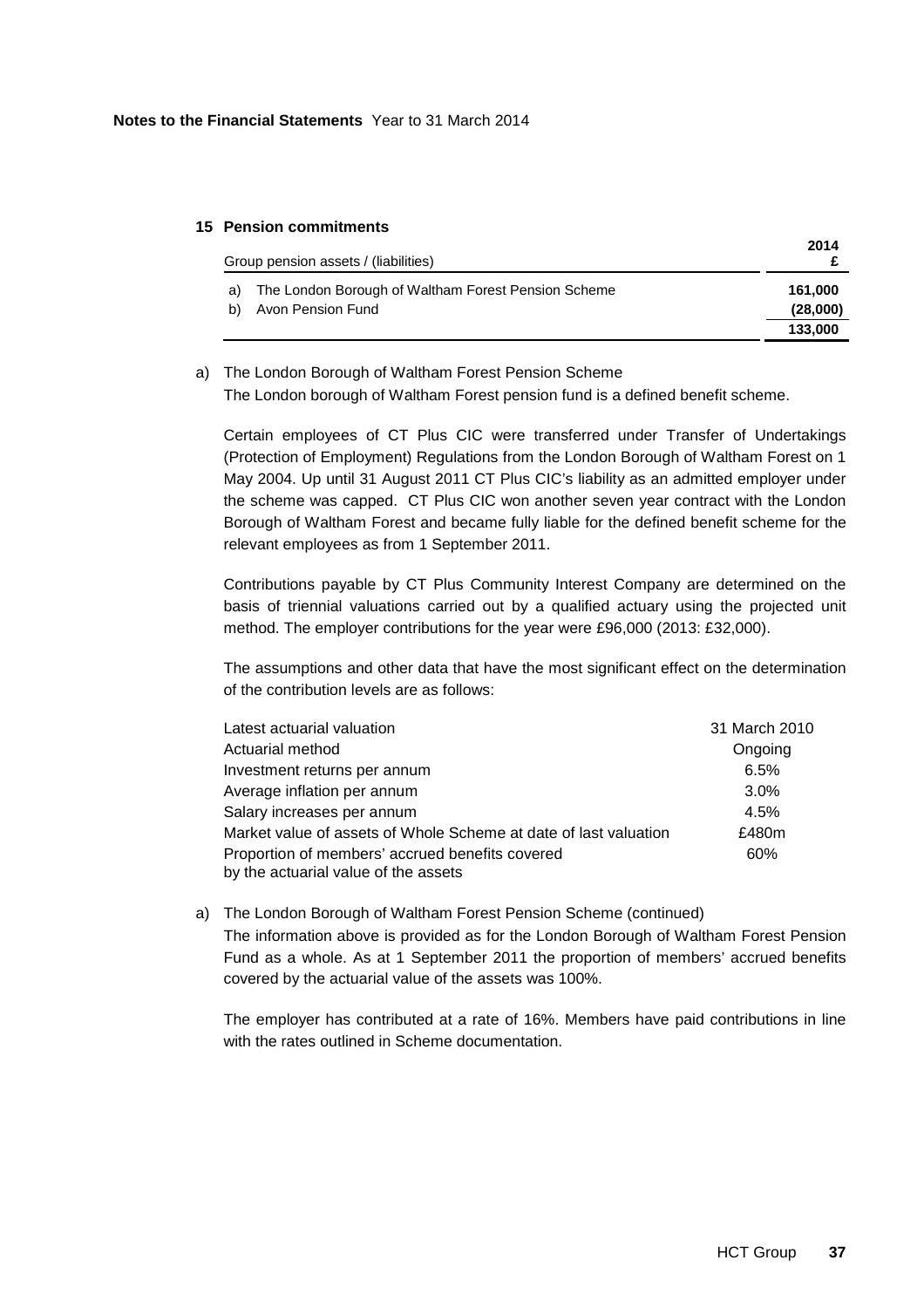The financial assumptions used to calculate Scheme liabilities under FRS 17 are as follows:

|                                          | At 31  | At 31 |
|------------------------------------------|--------|-------|
|                                          | March  | March |
|                                          | 2014   | 2013  |
|                                          | $%$ pa | % pa  |
| Inflation                                | 2.5    | 2.4   |
| Discount rate                            | 4.7    | 4.2   |
| Rate of increase in salaries             | 4.0    | 3.9   |
| Rate of increase for pensions in payment | 2.5    | 2.4   |

The mortality assumptions used were as follows:

|                                            | 2014  | 2013  |
|--------------------------------------------|-------|-------|
|                                            | years | years |
| Longevity at age 65 for current pensioners |       |       |
| . Men                                      | 23.0  | 21.8  |
| . Women                                    | 25.4  | 24.6  |
| Longevity at age 65 for future pensioners  |       |       |
| . Men                                      | 25.3  | 23.6  |
| . Women                                    | 27.8  | 26.5  |

The assets in the scheme and the expected rate of return.

# a) The London Borough of Waltham Forest Pension Scheme (continued)

|                                     | Long-term    |         | Long-term |         |
|-------------------------------------|--------------|---------|-----------|---------|
|                                     | rate of      |         | rate of   |         |
|                                     | return,      |         | return,   |         |
|                                     | expected     | Value   | expected  | Value   |
|                                     | at 31        | at 31   | at 31     | at 31   |
|                                     | <b>March</b> | March   | March     | March   |
|                                     | 2014         | 2014    | 2013      | 2013    |
|                                     | ℅            | £'000   | %         | £'000   |
| Property                            | 6.2          | 84      | 5.7       | 81      |
| Equities                            | 7.0          | 789     | 7.0       | 1,245   |
| Other bonds                         | 4.3          | 191     | 3.9       | 226     |
| Cash                                | 0.5          | 12      | 0.5       | 16      |
| Other                               | 7.0          | 120     | 7.0       | 49      |
| Total market value of assets        |              | 1,196   |           | 1,617   |
| Present value of Scheme liabilities |              | (1,035) |           | (1,747) |
| Surplus (deficit) in the Scheme     |              | 161     |           | (130)   |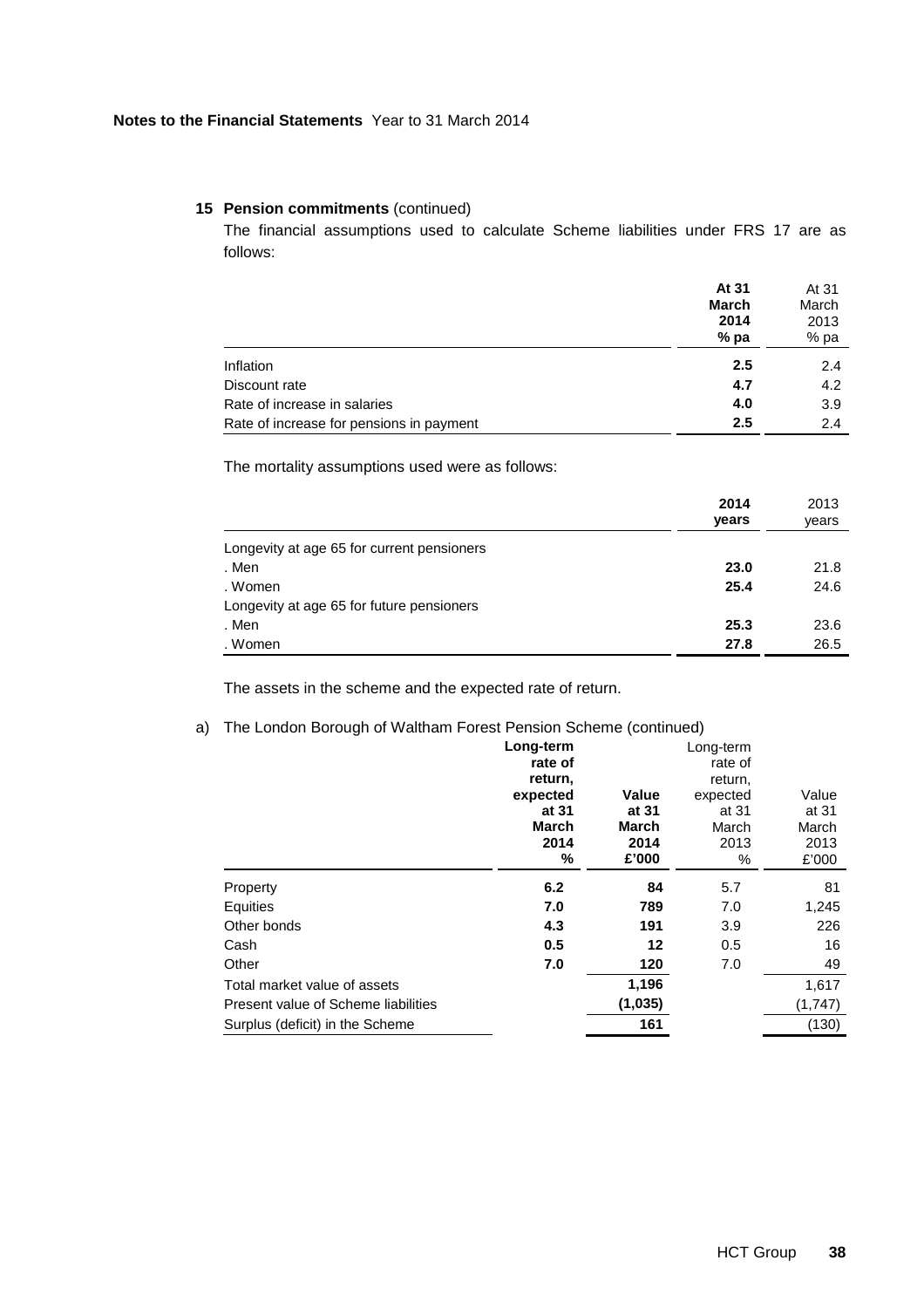Total expenditure recognised in the Statement of Financial Activities

|                                      | 2014<br>£'000 | 2013<br>£'000 |
|--------------------------------------|---------------|---------------|
| Current service cost                 | 43            | 62            |
| Interest cost                        | 75            | 114           |
| Expected return on scheme assets     | (97)          | (130)         |
| Total expenditure recognised in SOFA | 21            | 46            |

Net loss recognised in the Statement of Total Recognised Gains and Losses (STRGL)

|                                                               | 2014<br>£'000 | 2013<br>£'000 |
|---------------------------------------------------------------|---------------|---------------|
| Opening deficit transferred in                                |               | (84)          |
| Actuarial return on plan assets                               | (622)         | 166           |
| Experience gains and losses arising on the scheme liabilities | 838           | (223)         |
| <b>Total amount recognised in STRGL</b>                       | 216           | (141)         |

The cumulative amount of actuarial gains recognised in the Statement of Total Recognised Gains and Losses is £159,000 (2013: losses of £57,000).

# a) The London Borough of Waltham Forest Pension Scheme (continued)

Reconciliation of opening and closing balances of the present value of the charity's share of scheme liabilities

|                                      | 2014<br>£'000 | 2013<br>£'000 |
|--------------------------------------|---------------|---------------|
| Scheme liabilities at 1 April 2013   | 1,747         |               |
| Scheme liabilities transferred in    |               | 1,331         |
| Current service cost                 | 43            | 62            |
| Interest cost                        | 75            | 114           |
| Contributions by scheme participants | 11            | 22            |
| Actuarial (gains) losses             | (838)         | 223           |
| Benefits/Transfers paid              | (3)           | (5)           |
| Scheme liabilities at 31 March 2014  | 1.035         | 1.747         |

### **Contributions**

The total contributions made by the employer in the year have been £96,000. The level of contribution will be reviewed as a result of the triennial valuation of the scheme as at 31 March 2013.

The best estimate of contributions to be paid by the employer to the scheme for the year beginning after 31 March 2014 is £35,000.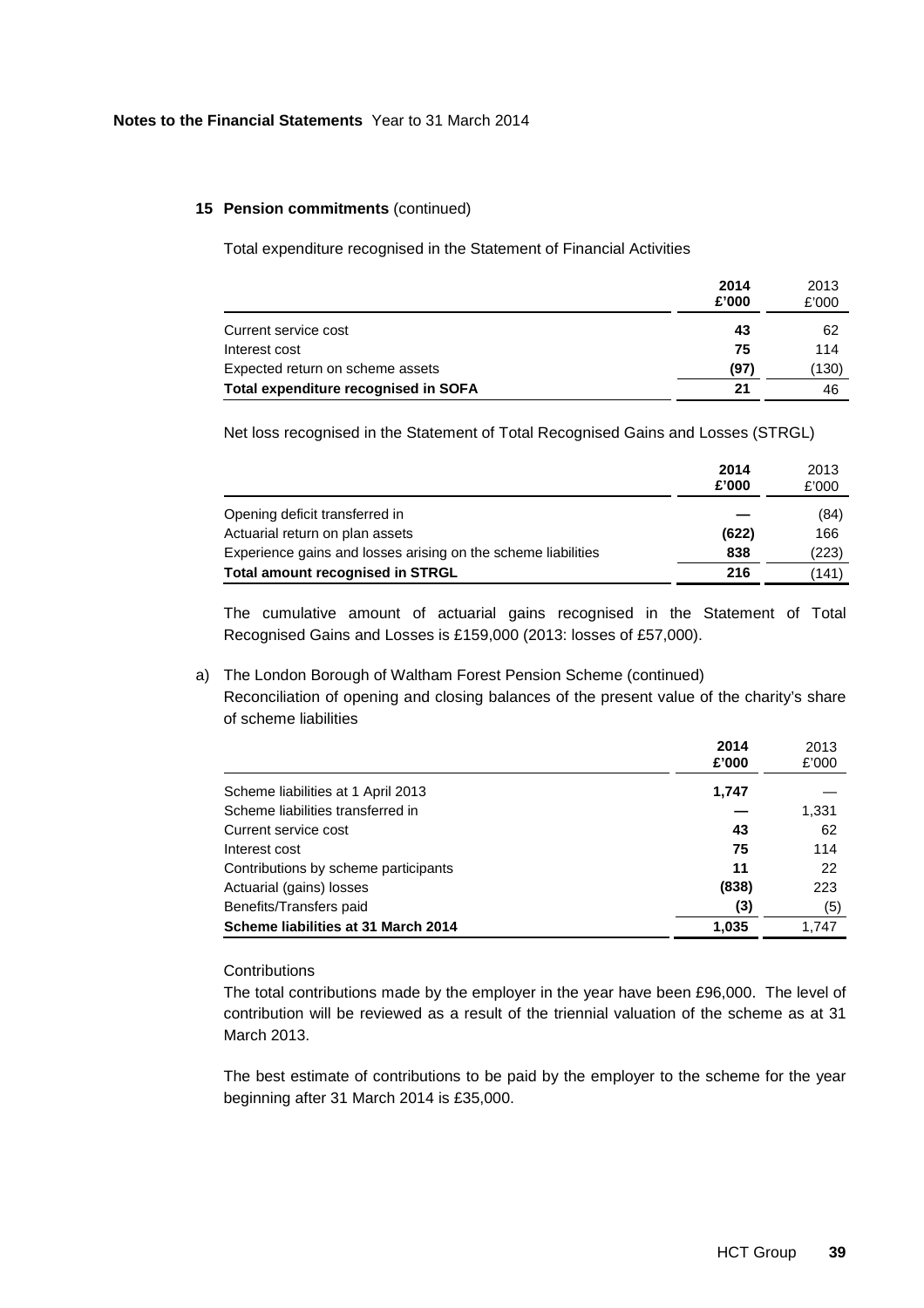Reconciliation of opening and closing balances of the fair value of the charity's share of the scheme assets:

|                                              | 2014<br>£'000 | 2013<br>£'000 |
|----------------------------------------------|---------------|---------------|
| Fair value of scheme assets at 1 April 2013  | 1,617         |               |
| Fair value of scheme assets transferred in   |               | 1,247         |
| Expected return on scheme assets             | 97            | 130           |
| Actuarial (losses) gains                     | (622)         | 166           |
| Contributions by employer                    | 96            | 57            |
| Contributions by scheme participants         | 11            | 22            |
| Benefits/Transfers paid                      | (3)           | (5)           |
| Fair value of scheme assets at 31 March 2014 | 1.196         | 1.617         |

The actual return on the scheme assets for the year ended 31 March 2014 was a loss of £525,000.

### a) The London Borough of Waltham Forest Pension Scheme (continued)

|                                                                                    | 2014<br>℅ | 2014<br>£ | 2013<br>% | 2013<br>£ |
|------------------------------------------------------------------------------------|-----------|-----------|-----------|-----------|
| Difference between the expected and<br>actual return on scheme assets:<br>. Amount |           | (622,000) |           | 166,000   |
| . Percentage of scheme assets                                                      | 52.0      |           | 10.3      |           |
| Experience gains and losses on scheme<br>liabilities:                              |           |           |           |           |
| . Amount                                                                           |           | 838,000   |           | (223,000) |
| . Percentage of the present value of the<br>scheme liabilities                     | 81.0      |           | 12.8      |           |
| Total amount recognised in statement of<br>total recognised gains and losses:      |           |           |           |           |
| . Amount                                                                           |           | 216,000   |           | (57,000)  |
| . Percentage of the present value of the<br>scheme liabilities                     | 20.9      |           | 3.3       |           |

# b) Avon Pension Fund

The Avon pension fund is a defined benefit scheme.

Contributions payable by Bristol Community Transport are determined on the basis of triennial valuations carried out by a qualified actuary using the projected unit method. The employer contributions for the year were £27,000 (2013 – £28,000).

The assumptions and other data that have the most significant effect on the determination of the contribution levels are as follows: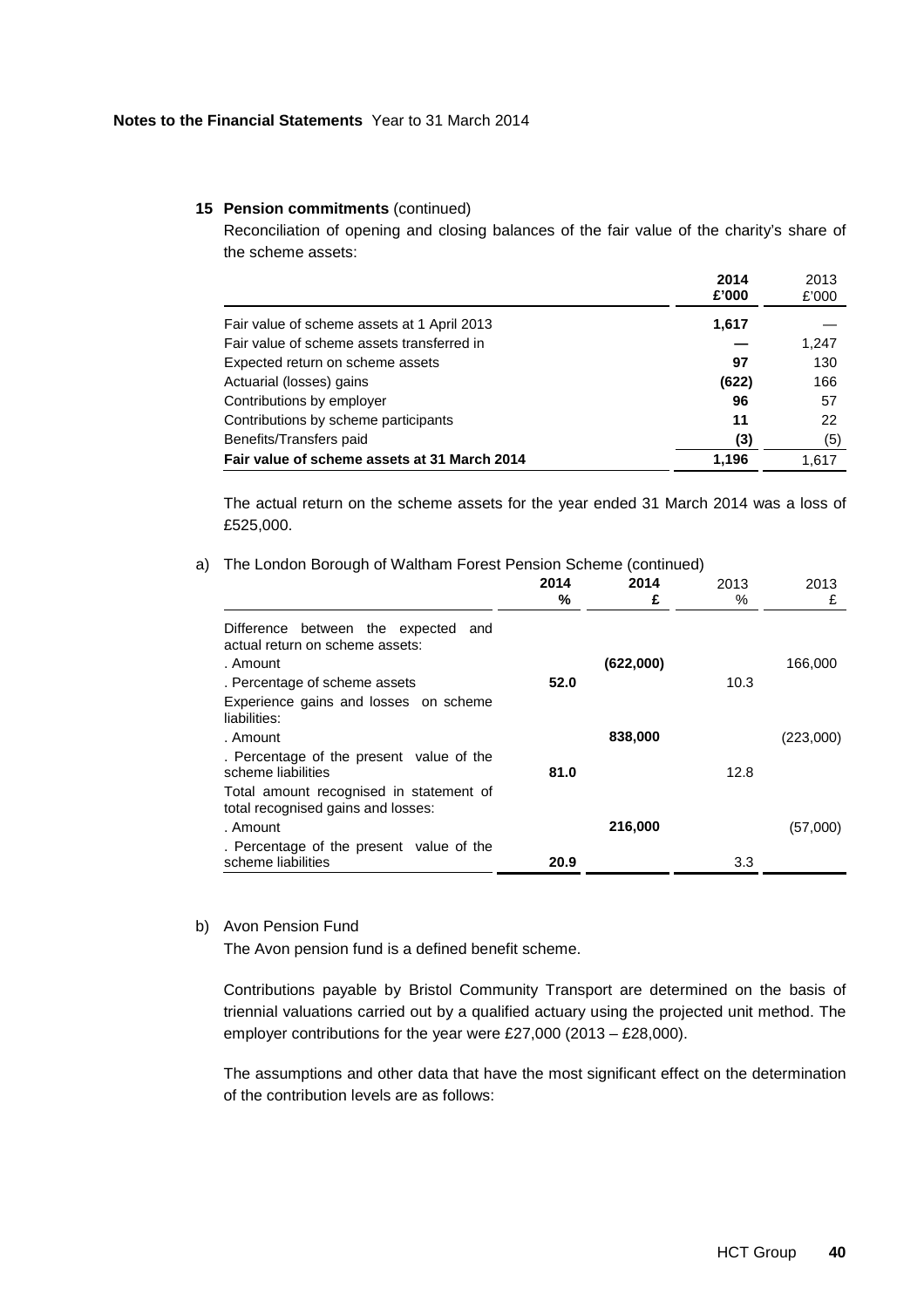| b). | Avon Pension Fund (continued)                    |               |
|-----|--------------------------------------------------|---------------|
|     | Latest actuarial valuation                       | 31 March 2013 |
|     | Actuarial method                                 | Ongoing       |
|     | Investment returns per annum                     | 4.8%          |
|     | Average inflation per annum (CPI)                | 2.6%          |
|     | Salary increases per annum - long term           | 4.1%          |
|     | Salary increases per annum - short term          | $1.0\%$       |
|     | Market value of assets at date of last valuation | £3,146m       |
|     | Proportion of members' accrued benefits covered  |               |
|     | by the actuarial value of the assets             | 78%           |

The information above is provided as for the Avon Pension Fund as a whole. As at 1 July 2012 the relevant employees were transferred to a separate section of the Avon Pension Fund. At 1 July 2012 the proportion of members' accrued benefits covered by the actuarial value of the assets was 100%.

The employer has contributed at a rate of 17.6% of pensionable salaries for the period from 1 July 2012 to date. Members have paid contributions in line with the rates outlined in Scheme documentation.

The financial assumptions used to calculate Scheme liabilities under FRS 17 are as follows:

|                                          | At 31        | At 31 |
|------------------------------------------|--------------|-------|
|                                          | <b>March</b> | March |
|                                          | 2014         | 2013  |
|                                          | $%$ pa       | % pa  |
| Inflation                                | 2.4          | 2.4   |
| Discount rate                            | 4.4          | 4.2   |
| Rate of increase in salaries             | 3.9          | 3.9   |
| Rate of increase for pensions in payment | 2.4          | 2.4   |

The mortality assumptions used were as follows:

|                                            | 2014  | 2013  |
|--------------------------------------------|-------|-------|
|                                            | years | years |
| Longevity at age 65 for current pensioners |       |       |
| . Men                                      | 23.3  | 22.9  |
| . Women                                    | 25.8  | 25.9  |
| Longevity at age 65 for future pensioners  |       |       |
| . Men                                      | 25.7  | 25.2  |
| . Women                                    | 28.7  | 28.2  |

The assets in the scheme and the expected rate of return.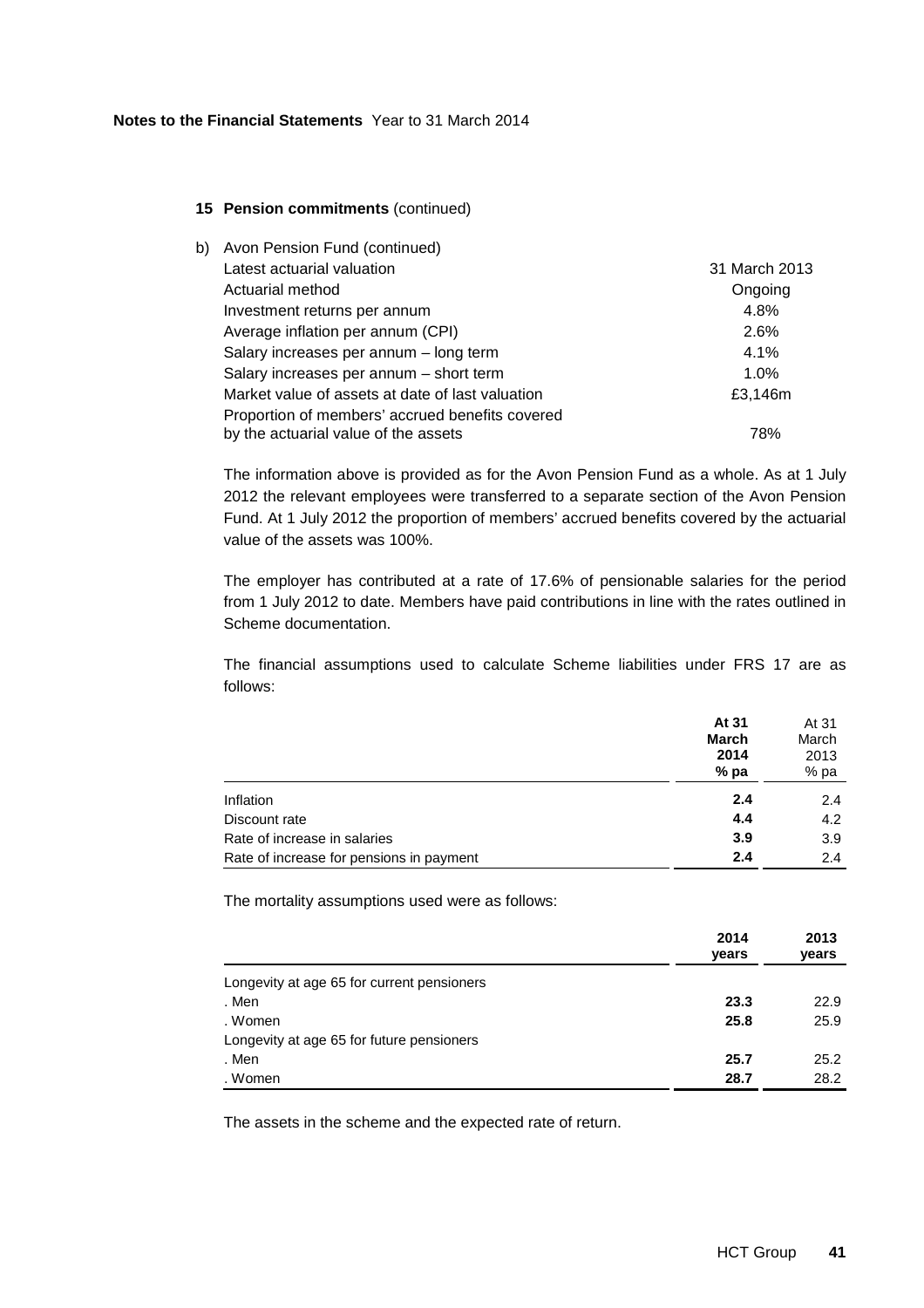b) Avon Pension Fund (continued)

|                                     | Long-term    |       | Long-term |                   |
|-------------------------------------|--------------|-------|-----------|-------------------|
|                                     | rate of      |       | rate of   |                   |
|                                     | return,      |       | return,   |                   |
|                                     | expected     | Value | expected  | Value             |
|                                     | at 31        | at 31 | at 31     | at 31             |
|                                     | <b>March</b> | March | March     | March             |
|                                     | 2014         | 2014  | 2013      | 2013              |
|                                     | ℅            | £'000 | %         | £'000             |
| Property                            | 6.2          | 51    | 5.7       | 48                |
| Equities                            | 7.0          | 374   | 7.0       | 402               |
| Government bonds                    | 3.4          | 74    | 2.8       | 74                |
| Other bonds                         | 4.3          | 54    | 3.9       | 60                |
| Cash                                | 0.5          | 15    | 0.5       | $12 \overline{ }$ |
| Other                               | 7.0          | 95    | 7.0       | 48                |
| Total market value of assets        |              | 663   |           | 644               |
| Present value of Scheme liabilities |              | (691) |           | (725)             |
| Deficit in the Scheme               |              | (28)  |           | (81)              |

Total expenditure recognised in the Statement of Financial Activities:

|                                      | 2014<br>£'000 | 2013<br>£'000 |
|--------------------------------------|---------------|---------------|
| Current service cost                 | 43            | 33            |
| Interest cost                        | 31            | 22            |
| Expected return on scheme assets     | (37)          | (23)          |
| Total expenditure recognised in SOFA | 37            | 32            |

Net loss recognised in the Statement of Total Recognised Gains and Losses (STRGL)

|                                                               | 2014<br>£'000 | 2013<br>£'000 |
|---------------------------------------------------------------|---------------|---------------|
| Opening deficit transferred in                                |               | (88)          |
| Actual return less expected return on pension scheme assets   | (31)          | 61            |
| Experience gains and losses arising on the scheme liabilities | 94            | (51)          |
| Total amount recognised in STRGL                              | 63            | (78)          |

The cumulative amount of actuarial gains recognised in the Statement of Total Recognised Gains and Losses is £73,000 (2013: £77,000 loss).

Reconciliation of opening and closing balances of the present value of the CT Plus Community Interest Company's share of scheme liabilities.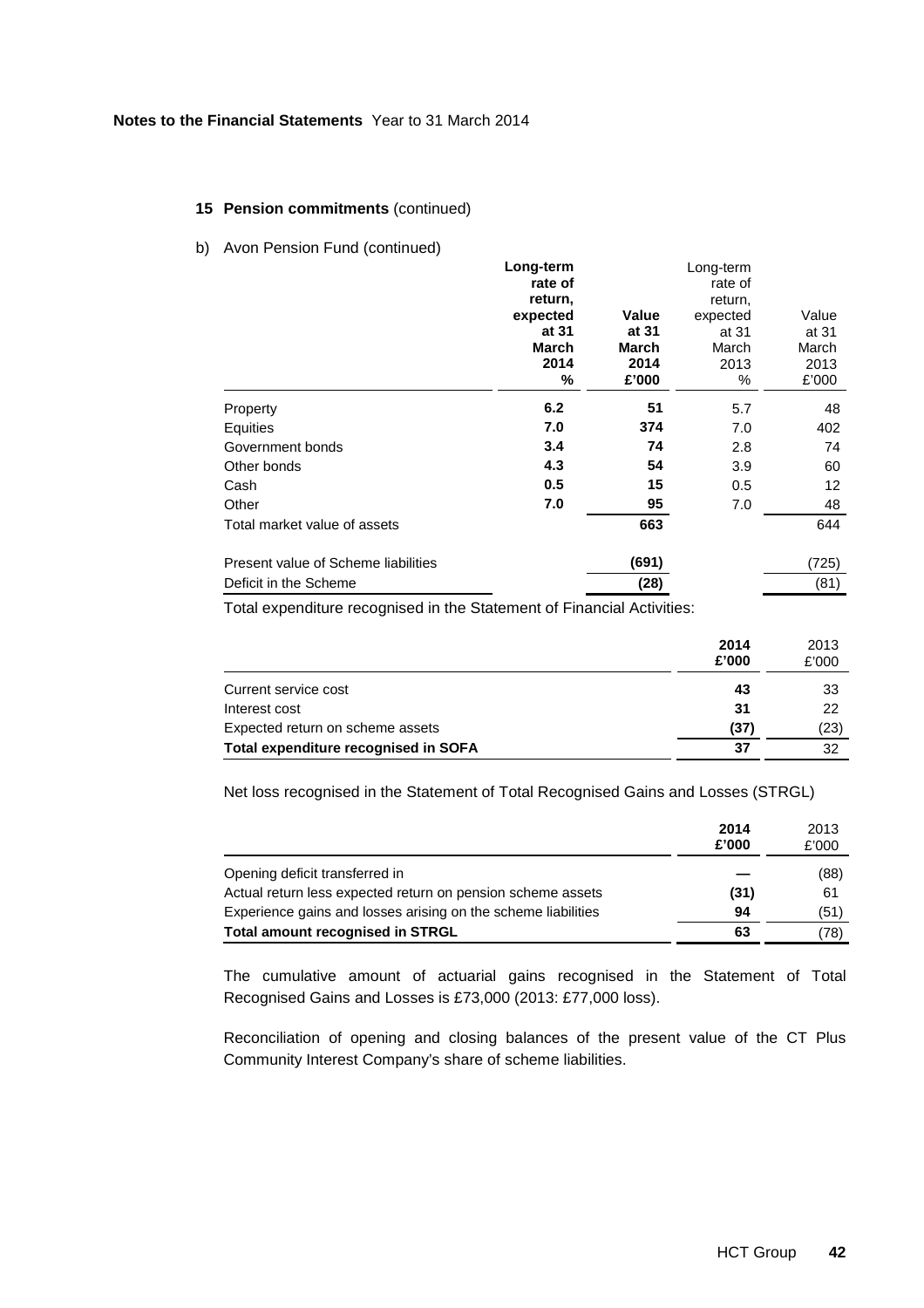b) Avon Pension Fund (continued)

|                                      | 2014<br>£'000 | 2013<br>£'000 |
|--------------------------------------|---------------|---------------|
| Scheme liabilities at 1 April 2013   | 725           |               |
| Scheme liabilities transferred in    |               | 610           |
| Current service cost                 | 43            | 33            |
| Interest cost                        | 31            | 22            |
| Contributions by scheme participants | 9             | 9             |
| Actuarial (gains) losses             | (94)          | 51            |
| Benefits / Transfers paid            | (23)          |               |
| Scheme liabilities at 31 March 2014  | 691           | 725           |

# **Contributions**

The total contributions made by the employer for the year to 31 March 2014 have been £27,000 (2013: £28,000). The level of contribution will be reviewed as a result of the triennial valuation of the scheme as at 31 March 2014.

The best estimate of contributions to be paid by the employer to the scheme for the year beginning after 31 March 2014 is £18,000.

Reconciliation of opening and closing balances of the fair value of the charity's share of the scheme assets.

|                                              | 2014<br>£'000 | 2014<br>£'000 |
|----------------------------------------------|---------------|---------------|
| Fair value of scheme assets at 1 April 2013  | 644           |               |
| Fair value of scheme assets transferred in   |               | 523           |
| Expected return on scheme assets             | 37            | 23            |
| Actuarial (losses) gains                     | (31)          | 61            |
| Contributions by employer                    | 27            | 28            |
| Contributions by scheme participants         | 9             | 9             |
| Benefits / transfers paid                    | (23)          |               |
| Fair value of scheme assets at 31 March 2014 | 663           | 644           |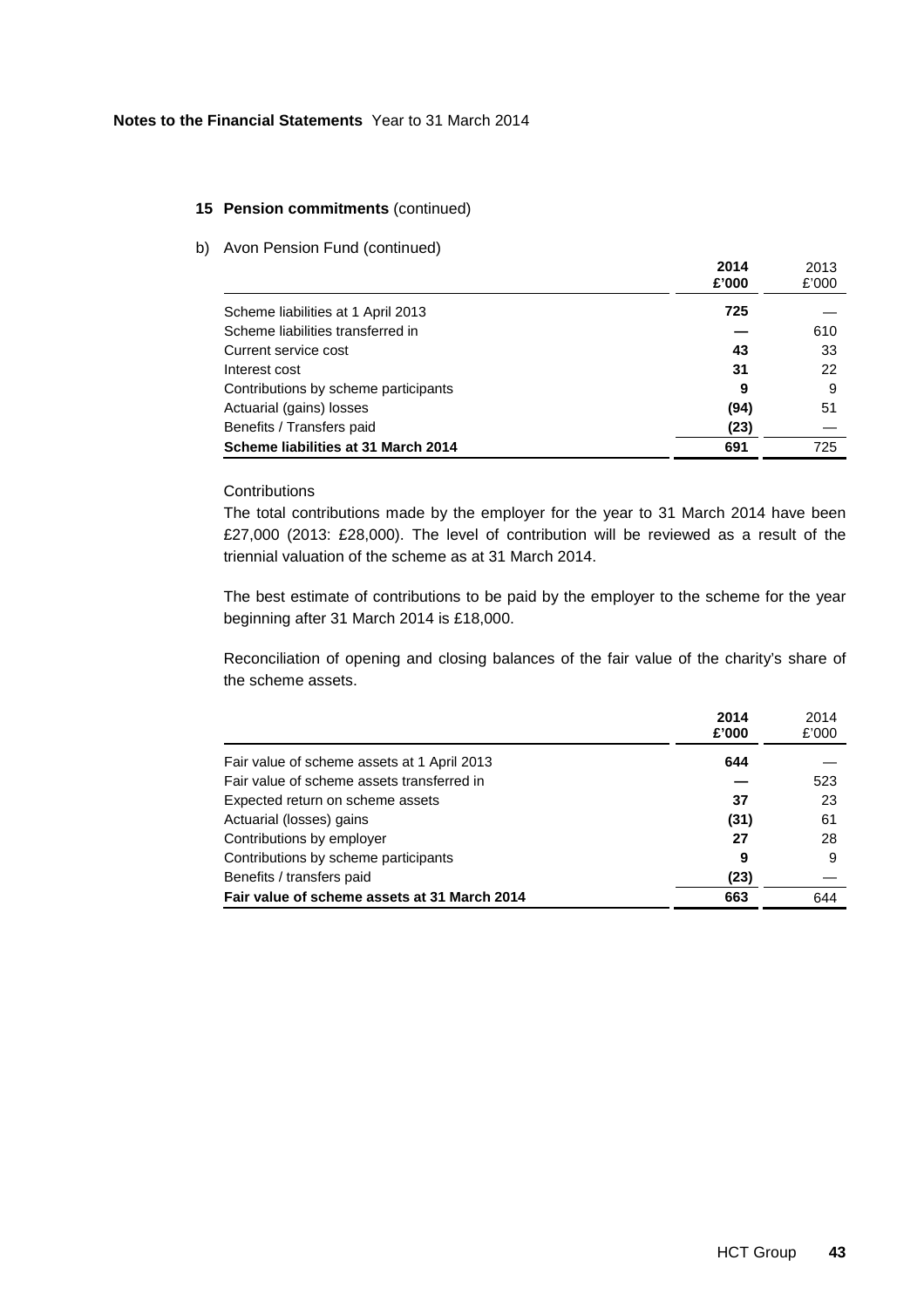#### c) Avon Pension Fund (continued)

The actual return on the scheme assets in the year ended 31 March 2014 was £6,000.

|                                                                               | 2014<br>℅ | 2014<br>£ | 2013<br>% | 2013<br>£ |
|-------------------------------------------------------------------------------|-----------|-----------|-----------|-----------|
| Difference between the expected and<br>actual return on scheme assets:        |           |           |           |           |
| . Amount                                                                      |           | (31,000)  |           | 61,000    |
| . Percentage of scheme assets                                                 | 4.7       |           | 9.5       |           |
| Experience gains and losses on scheme<br>liabilities:                         |           |           |           |           |
| . Amount                                                                      |           | 94,000    |           | (51,000)  |
| . Percentage of the present value of the<br>scheme liabilities                | 13.6      |           | 7.0       |           |
| Total amount recognised in statement of<br>total recognised gains and losses: |           |           |           |           |
| . Amount                                                                      |           | 63,000    |           | 10,000    |
| . Percentage of the present value of the<br>scheme liabilities                | 9.1       |           | 1.4       |           |

# **16 Taxation**

No provision has been made in these financial statements for income or corporation tax because the charitable activities of HCT Group qualify for exemption under Section 505 of ICTA 1986. Islington Community Transport, West Hull Community Transport and Lambeth and Southwark Community Transport, as registered charities, and Leeds Alternative Travel Limited, as an exempt charity, also qualify for exemption under Section 505 of ICTA 1986. The subsidiary companies, CT Plus Community Interest Company, CT Plus (Yorkshire) Community Interest Company, LaSCoT Limited, Transport Co-ordination Centre Hackney Limited, Bristol Community Transport and BCT Community Interest Company donate their taxable profits, if any, to HCT Group each year. E & HCT Limited, a joint venture with Ealing Community Transport Limited, donates its taxable profits, if any, to HCT Group and Ealing Community Transport Limited each year.

# **17 Restricted funds**

| <b>Group and charity</b>                                             | At 1<br>April<br>2013 | Incoming<br>resources | Resources<br>expended | At 31<br>March<br>2014 |
|----------------------------------------------------------------------|-----------------------|-----------------------|-----------------------|------------------------|
| City Bridge Trust Fund - Haringey CT<br>London Borough of Haringey - | 17.534                |                       | (9, 139)              | 8,395                  |
| Neighbourhood Renewal Fund                                           |                       | 80,000                | (80,000)              |                        |
|                                                                      | 17.534                | 80,000                | (89, 139)             | 8,395                  |

City Bridge Trust Fund – Haringey CT – funds received to purchase 2 accessible minibuses to operate Group Transport in the London Borough of Haringey.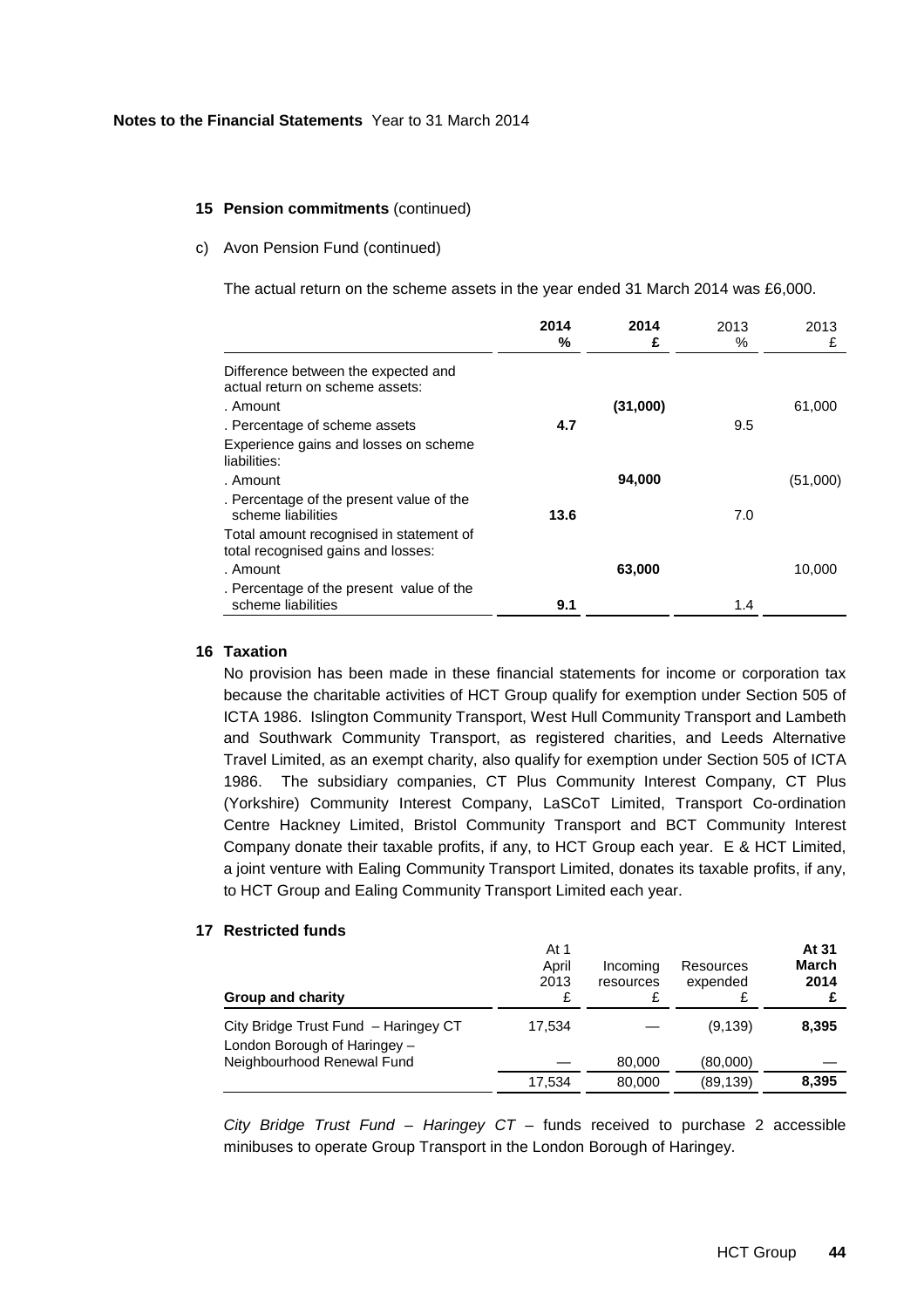# **18 Unrestricted funds**

|                   | Group     |           | Charity   |           |
|-------------------|-----------|-----------|-----------|-----------|
|                   | 2014<br>£ | 2013      | 2014      | 2013      |
| Fixed assets fund | 663,593   | 1,543,933 | 660,920   | 1,083,600 |
| General fund      | 2,288,574 | 1,202,322 | 455,158   | 534.103   |
| Pension reserve   | 133,000   | (211,000) |           |           |
|                   | 3,085,167 | 2,535,255 | 1,116,078 | 1,617,703 |

The fixed assets fund represents the net book value of those assets held at the balance sheet date that are not readily realisable into liquid funds less the related finance lease and loan obligations.

# **19 Status**

HCT Group is registered in England and Wales, limited by guarantee and has no share capital. The liability of the members is limited to  $£1$  each. HCT Group is registered with the Charity Commission for England and Wales (Charity Registration Number 1091318 and Company Registration number 01747483).

CT Plus Community Interest Company is registered in England and Wales (Company Registration Number 04137890). It has Authorised Share Capital of 1,000  $\times$  £1 shares, of which HCT Group owns the single allotted, called up and fully paid issued share. Details of transactions undertaken by CT Plus Community Interest Company are set out in note 22.

CT Plus (Yorkshire) Community Interest Company is registered in England and Wales (Company Registration Number 05629152). It has Authorised Share Capital of  $1,000 \times \text{\pounds}1$ shares, of which CT Plus Community Interest Company owns the single allotted, called up and fully paid issued share. Details of transactions undertaken by CT Plus (Yorkshire) Community Interest Company are set out in note 23.

Islington Community Transport is registered in England and Wales, limited by guarantee and has no share capital. Islington Community Transport is registered as a charity with the Charity Commission for England and Wales (Charity Registration Number 1085613 and Company Registration Number 03654675). Details of transactions undertaken by Islington Community Transport are set out in note 24.

Lambeth and Southwark Community Transport (LaSCoT) is registered in England and Wales, limited by guarantee and has no share capital. The liability of the members is limited to £1. Lambeth and Southwark Community Transport is registered with the Charity Commission for England and Wales (Charity Registration Number 1091621 and Company Registration Number 04352550). Details of transactions undertaken by Lambeth and Southwark Community Transport are set out in note 25.

LaSCoT Limited is registered in England and Wales (Company Registration Number 04902768) and is a wholly owned subsidiary of Lambeth and Southwark Community Transport. Details of transactions undertaken by LaSCoT Limited are set out in note 26.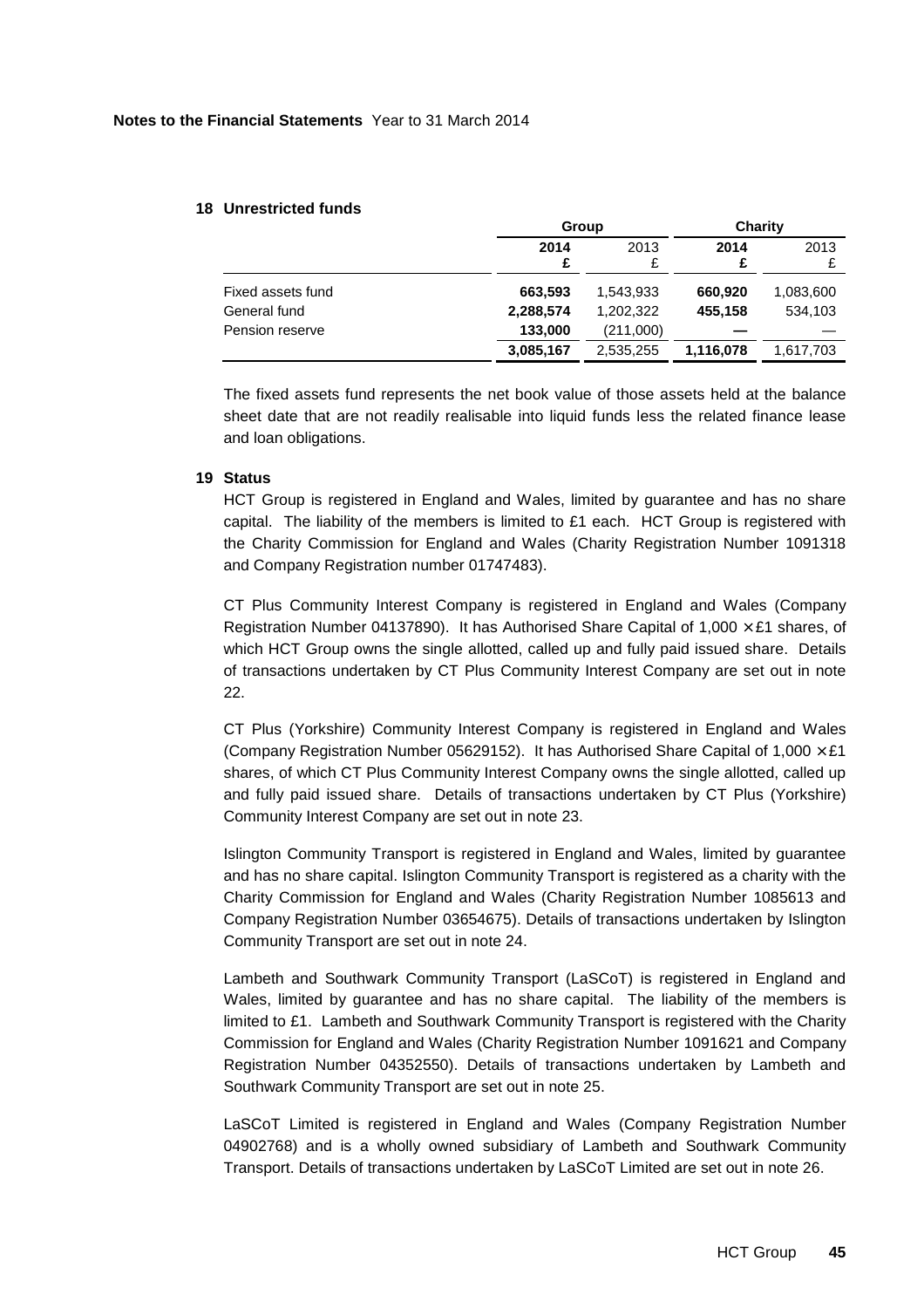# **19 Status** (continued)

Transport Co-ordination Centre Hackney Limited is registered in England and Wales, limited by guarantee and has no share capital (Company Registration Number 03689127). Details of transactions undertaken by Transport Co-ordination Centre Hackney Limited are set out in note 27.

Leeds Alternative Travel Limited is an Industrial and Provident Society (Industrial and Provident Society Registration Number IP28657R) with three allotted, called up and fully paid issued shares that are owned by HCT Group, CT Plus Community Interest Company and CT Plus (Yorkshire) Community Interest Company. Details of transactions undertaken by Leeds Alternative Travel Limited are set out in note 28.

E & HCT Limited is registered in England and Wales (Company Registration Number 06556344). It has authorised share capital of 500  $\times$  £1 'A' shares of which HCT Group owns the single allotted, called up and fully paid issued share and  $500 \times £1$  'B' shares of which Ealing Community Transport Limited owns the single allotted, called up and fully paid issued share. Details of transactions undertaken by E & HCT Limited are set out in note 29.

West Hull Community Transport Limited is registered in England and Wales, limited by guarantee and has no share capital (Company Registration Number 07209837). West Hull Community Transport is registered with the Charity Commission for England and Wales (Charity Registration Number 1138430). Details of transactions undertaken by West Hull Community Transport are set out in note 30.

Bristol Community Transport is registered in England and Wales, limited by guarantee and has no share capital (Company Registration Number 04749030). Details of transactions undertaken by Bristol Community Transport are set out in note 31.

BCT Community Interest Company is registered in England and Wales, limited by guarantee and has no share capital (Company Registration Number 06559530). Details of transactions undertaken by BCT Community Interest Company are set out in note 32.

CT Plus Jersey Limited is registered in Jersey limited by guarantee and has no share capital (Company registration number 110804). It is registered as a charity in Jersey. Details of transactions undertaken by CT Plus Jersey Limited are set out in note 33.

CT Plus Guernsey Limited is registered in Guernsey (Company registration number 54761) It has a share capital of £1. Details of transactions undertaken by CT Plus Guernsey Limited are set out in note 34.

#### **20 Related party transactions**

Transactions between the charity and its wholly controlled subsidiaries are not disclosed, as permitted by the exemptions set out in FRS 8.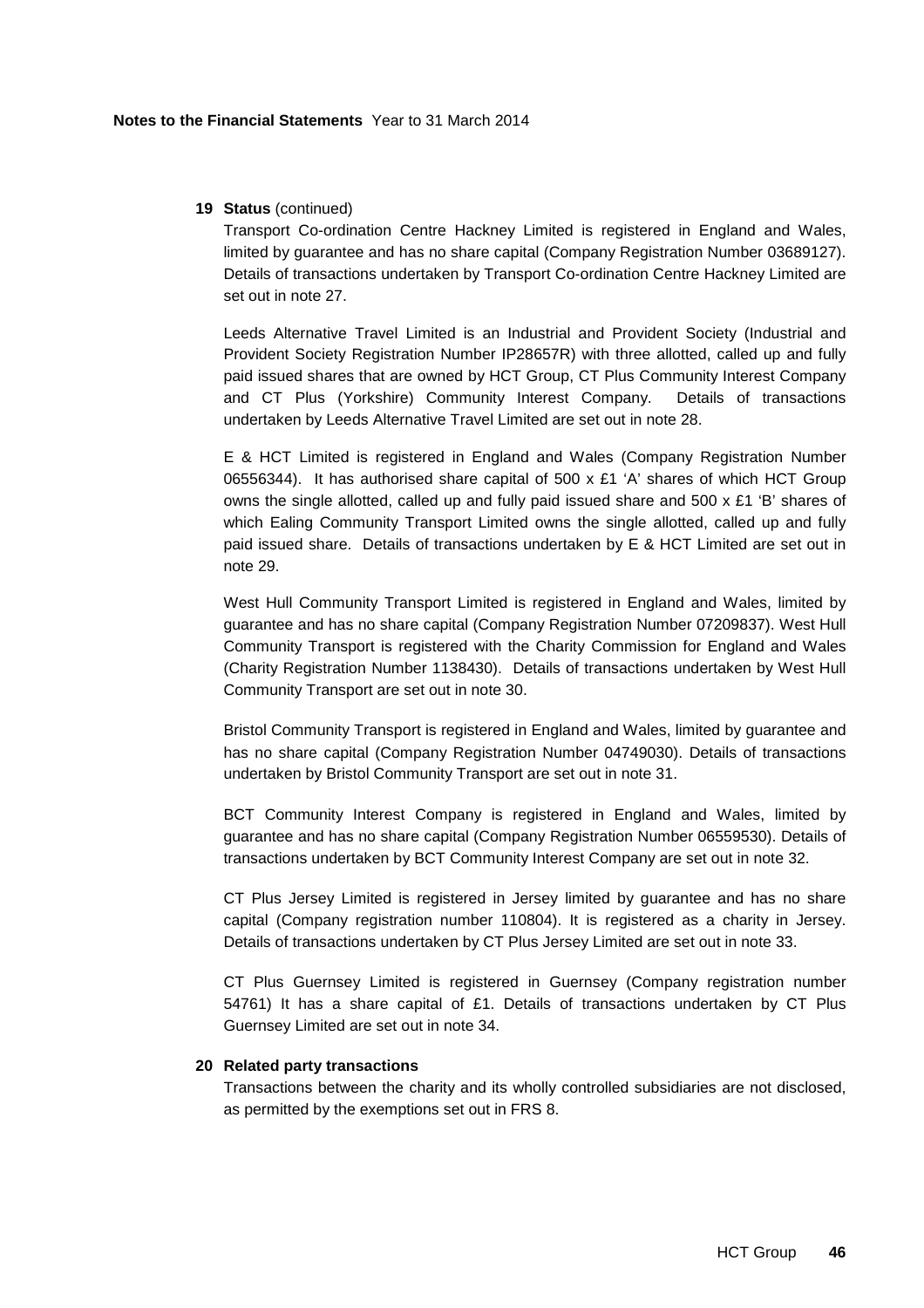### **21 Analysis of net assets between funds**

|                                                                                               | Designated    | General       | Restricted |               |
|-----------------------------------------------------------------------------------------------|---------------|---------------|------------|---------------|
|                                                                                               | fund          | fund          | funds      | <b>Total</b>  |
| Group                                                                                         | £             | £             | £          | £             |
| Fund balances at 31 March 2014 are<br>represented by:                                         |               |               |            |               |
| Tangible fixed assets                                                                         | 13,631,837    |               | 8.395      | 13,640,232    |
| <b>Stock</b>                                                                                  |               | 436,487       |            | 436,487       |
| <b>Debtors</b>                                                                                |               | 3,470,193     |            | 3,470,193     |
| Short-term deposits                                                                           |               | 430,000       |            | 430,000       |
| Cash at bank and in hand                                                                      |               | 2,084,289     |            | 2,084,289     |
| Creditors: amounts falling due within one<br>year<br>Creditors: amounts falling due after one | (4, 133, 958) | (4, 132, 395) |            | (8, 266, 353) |
| year                                                                                          | (8,834,286)   |               |            | (8,834,286)   |
| Pension liability                                                                             |               | 133,000       |            | 133,000       |
|                                                                                               | 663,593       | 2.421.574     | 8.395      | 3.093.562     |

| Charity                                               | Designated<br>fund<br>£ | General<br>fund<br>£ | Restricted<br>funds<br>£ | Total<br>£  |
|-------------------------------------------------------|-------------------------|----------------------|--------------------------|-------------|
| Fund balances at 31 March 2014 are<br>represented by: |                         |                      |                          |             |
| Tangible fixed assets                                 | 3,066,519               |                      | 8,395                    | 3,074,914   |
| <b>Debtors</b>                                        | 3,281,366               | 1,685,485            |                          | 4,966,851   |
| Short-term deposits                                   |                         | 430,000              |                          | 430,000     |
| Cash at bank and in hand                              |                         | 107,728              |                          | 107,728     |
| Creditors: amounts falling due within one<br>year     | (2,924,023)             | (1,768,055)          |                          | (4,692,078) |
| Creditors: amounts falling due after one<br>year      | (2,762,942)             |                      |                          | (2,762,942) |
|                                                       | 660,920                 | 455.158              | 8.395                    | 1,124,473   |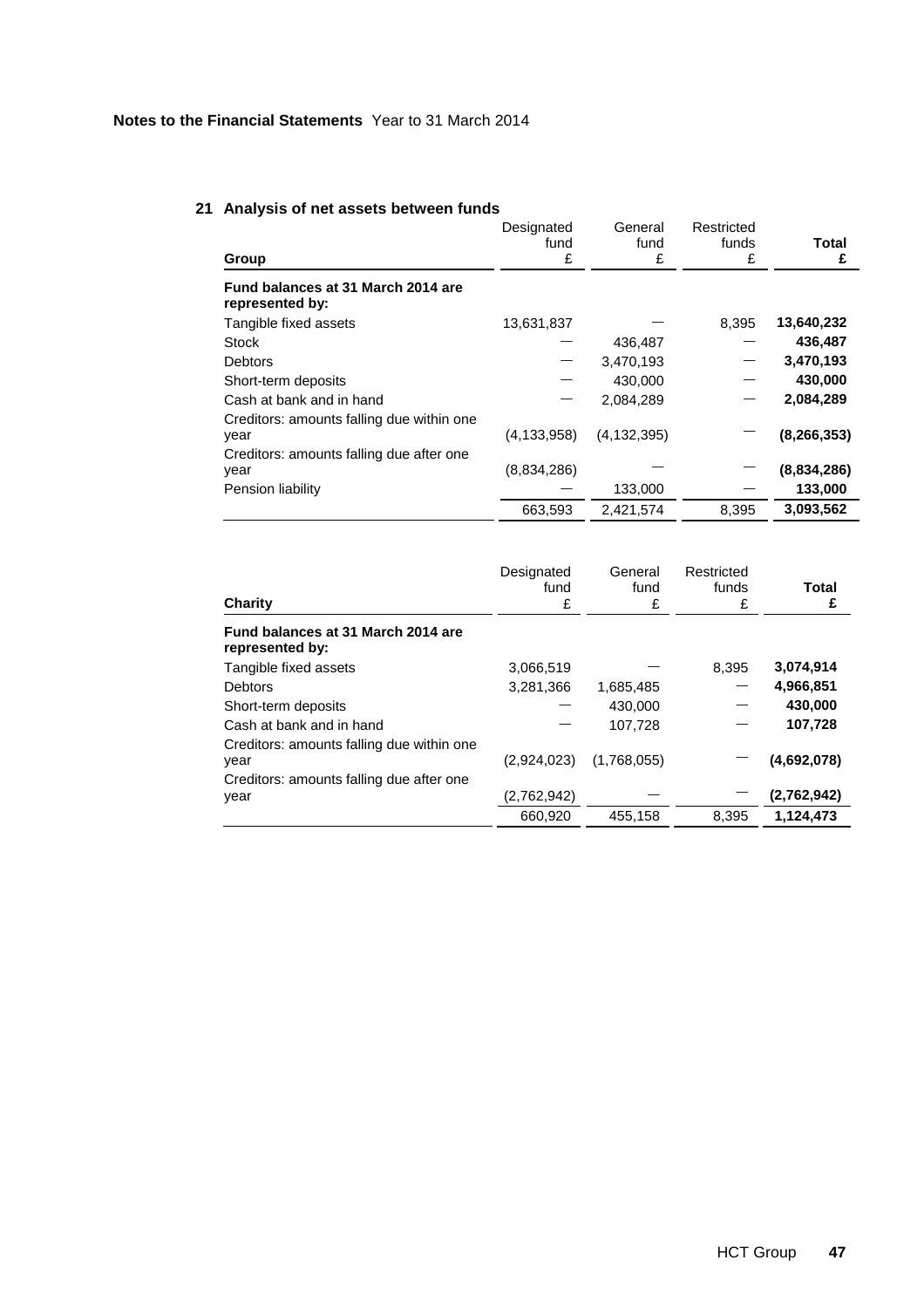## **22 CT Plus Community Interest Company**

HCT Group holds 100% of the issued share capital of CT Plus Community Interest Company, a company registered in England and Wales.

The following is a summary of the financial statements of CT Plus Community Interest Company for the year ended 31 March 2014, which have been included in the consolidated financial statements.

|                                  | 2014         | 2013           |
|----------------------------------|--------------|----------------|
|                                  | £            | £              |
| Turnover                         | 22,732,359   | 21,832,290     |
| Cost of sales                    | (22,227,925) | (21, 398, 052) |
| Operating profit                 | 504.434      | 434.238        |
| Interest payable                 | (235, 740)   | (236, 833)     |
| Gift aid                         |              |                |
| Net profit for the year          | 268,694      | 197,405        |
| Movement in pension fund         | 279,000      | (219,000)      |
| Profit for the year              | 547,694      | (21, 595)      |
| Retained profit at 1 April 2013  | 20,335       | 41,930         |
| Retained profit at 31 March 2014 | 568,029      | 20.335         |
| Called up share capital          |              |                |
| At 31 March 2014                 | 568,030      | 20.336         |

# **23 CT Plus (Yorkshire) Community Interest Company**

CT Plus Community Interest Company holds 100% of the issued share capital of CT Plus (Yorkshire) Community Interest Company, a company registered in England and Wales.

The following is a summary of the financial statements of CT Plus (Yorkshire) Community Interest Company for the year ended 31 March 2014, which have been included in the consolidated financial statements.

|                                  | 2014<br>£   | 2013<br>£   |
|----------------------------------|-------------|-------------|
| Turnover                         | 3,691,156   | 3,454,203   |
| Cost of sales                    | (3,692,719) | (3,445,640) |
| Operating (loss) profit          | (1, 563)    | 8,563       |
| Gift aid                         |             | (154,617)   |
| Net loss for the year            | (1, 563)    | (146, 054)  |
| Retained profit at 1 April 2013  | 18,616      | 164,670     |
| Retained profit at 31 March 2014 | 17,053      | 18,616      |
| Called up share capital          |             |             |
| At 31 March 2014                 | 17,054      | 18,617      |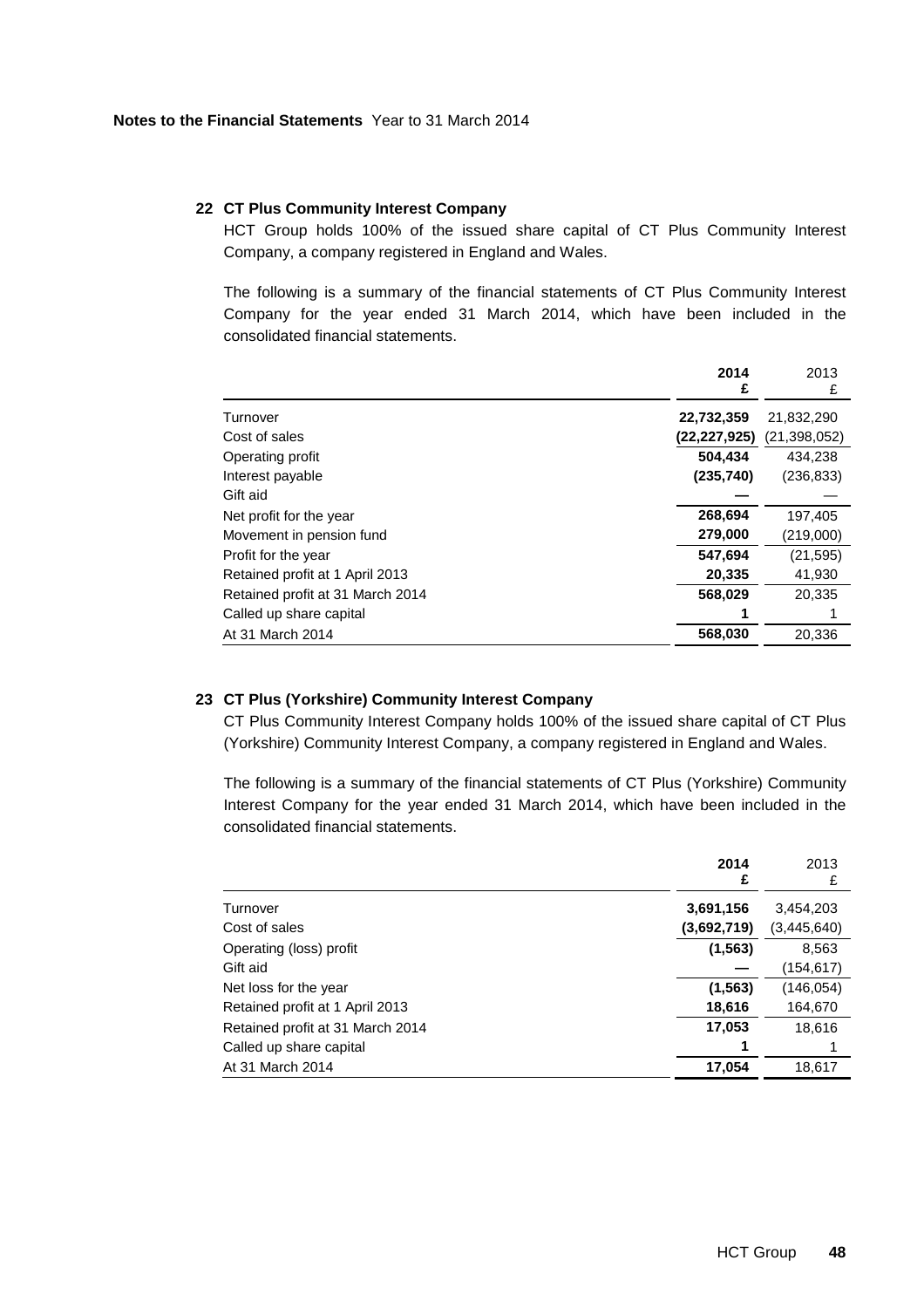## **24 Islington Community Transport**

Islington Community Transport is a company limited by guarantee and wholly controlled by HCT Group.

The following is a summary of the financial statements of Islington Community Transport for the year ended 31 March 2014, which have been included in the consolidated financial statements. **2014**

|                                   | 2014<br>£ | 2013     |
|-----------------------------------|-----------|----------|
| Incoming resources                | 12        | 2,539    |
| Resources expended                | (30)      | (2, 431) |
| Net (outgoing) incoming resources | (18)      | 108      |
| Fund balances at 1 April 2013     | 182       | 74       |
| Fund balances at 31 March 2014    | 164       | 182      |

# **25 Lambeth and Southwark Community Transport**

Lambeth and Southwark Community Transport became a wholly controlled subsidiary of HCT Group on 1 April 2006.

The following is a summary of the financial statements of Lambeth and Southwark Community Transport for the year ended 31 March 2014, which have been included in the consolidated financial statements.

|                                | 2014       | 2013       |
|--------------------------------|------------|------------|
| Incoming resources             | 637,793    | 816.447    |
| Resources expended             | (674, 646) | (849, 536) |
| Net outgoing resources         | (36, 853)  | (33,089)   |
| Fund balances at 1 April 2013  | 42.040     | 75.129     |
| Fund balances at 31 March 2014 | 5.187      | 42.040     |

# **26 LaSCoT Limited**

LaSCoT Limited is a company limited by guarantee and wholly controlled by Lambeth and Southwark Community Transport.

The following is a summary of the financial statements of LaSCoT Limited for the year ended 31 March 2014, which have been included in the consolidated financial statements.

|                                  | 2014<br>£ | 2013<br>£ |
|----------------------------------|-----------|-----------|
| Turnover                         | 1         | 45,269    |
| Cost of sales                    | (38)      | (24, 471) |
| Operating (loss) profit          | (37)      | 20,798    |
| Gift aid                         |           | (31,766)  |
| Net loss for the year            | (37)      | (10, 968) |
| Retained profit at 1 April 2013  | 20,798    | 31,766    |
| Retained profit at 31 March 2014 | 20,761    | 20,798    |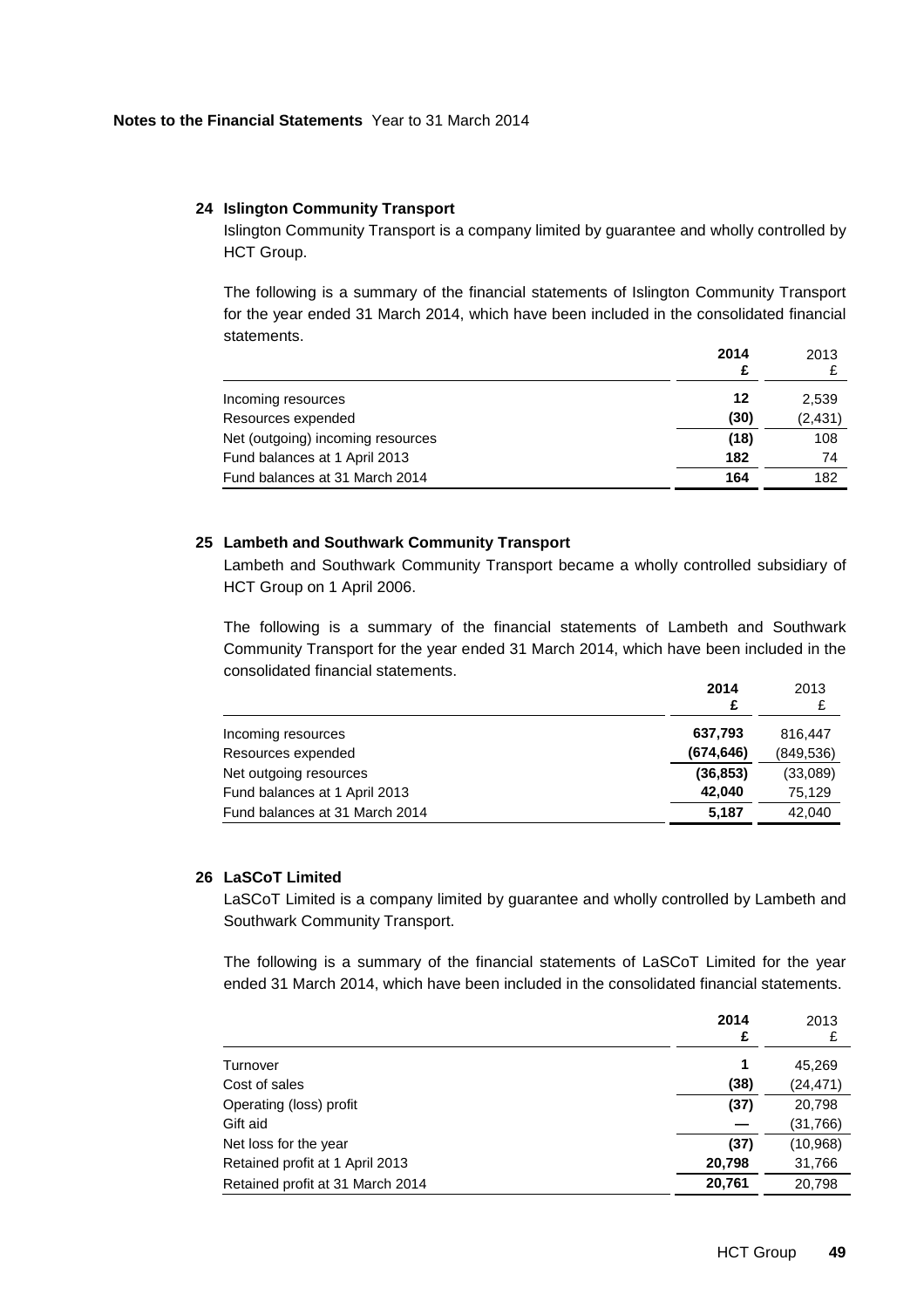# **27 Transport Co-ordination Centre Hackney Limited**

Transport Co-ordination Centre Limited is a company limited by guarantee and wholly controlled by HCT Group.

The following is a summary of the financial statements of Transport Co-ordination Centre Limited for the year ended 31 March 2014, which have been included in the consolidated financial statements.

|                                   | 2014       | 2013       |
|-----------------------------------|------------|------------|
|                                   | £          | £          |
| Incoming resources                | 417,505    | 418,373    |
| Resources expended                | (418, 539) | (414, 647) |
| Net (outgoing) incoming resources | (1,034)    | 3,726      |
| Gift aid                          |            | (4, 836)   |
| Net movement in funds             | (1,034)    | (1, 110)   |
| Fund balances at 1 April 2013     | 9,221      | 10,331     |
| Fund balances at 31 March 2014    | 8,187      | 9,221      |

# **28 Leeds Alternative Travel Limited**

Leeds Alternative Travel Limited is an Industrial and Provident Society wholly controlled by HCT Group.

The following is a summary of the financial statements of Leeds Alternative Travel Limited for the year ended 31 March 2014 which have been included in the consolidated financial statements.

|                                | 2014<br>£  | 2013       |
|--------------------------------|------------|------------|
| Incoming resources             | 430,721    | 450,919    |
| Resources expended             | (428, 793) | (447, 368) |
| Net incoming resources         | 1,928      | 3,551      |
| Fund balances at 1 April 2013  | 107,406    | 103,855    |
| Fund balances at 31 March 2014 | 109,334    | 107.046    |
| Called up share capital        | 3          |            |
| At 31 March 2014               | 109,337    | 107.049    |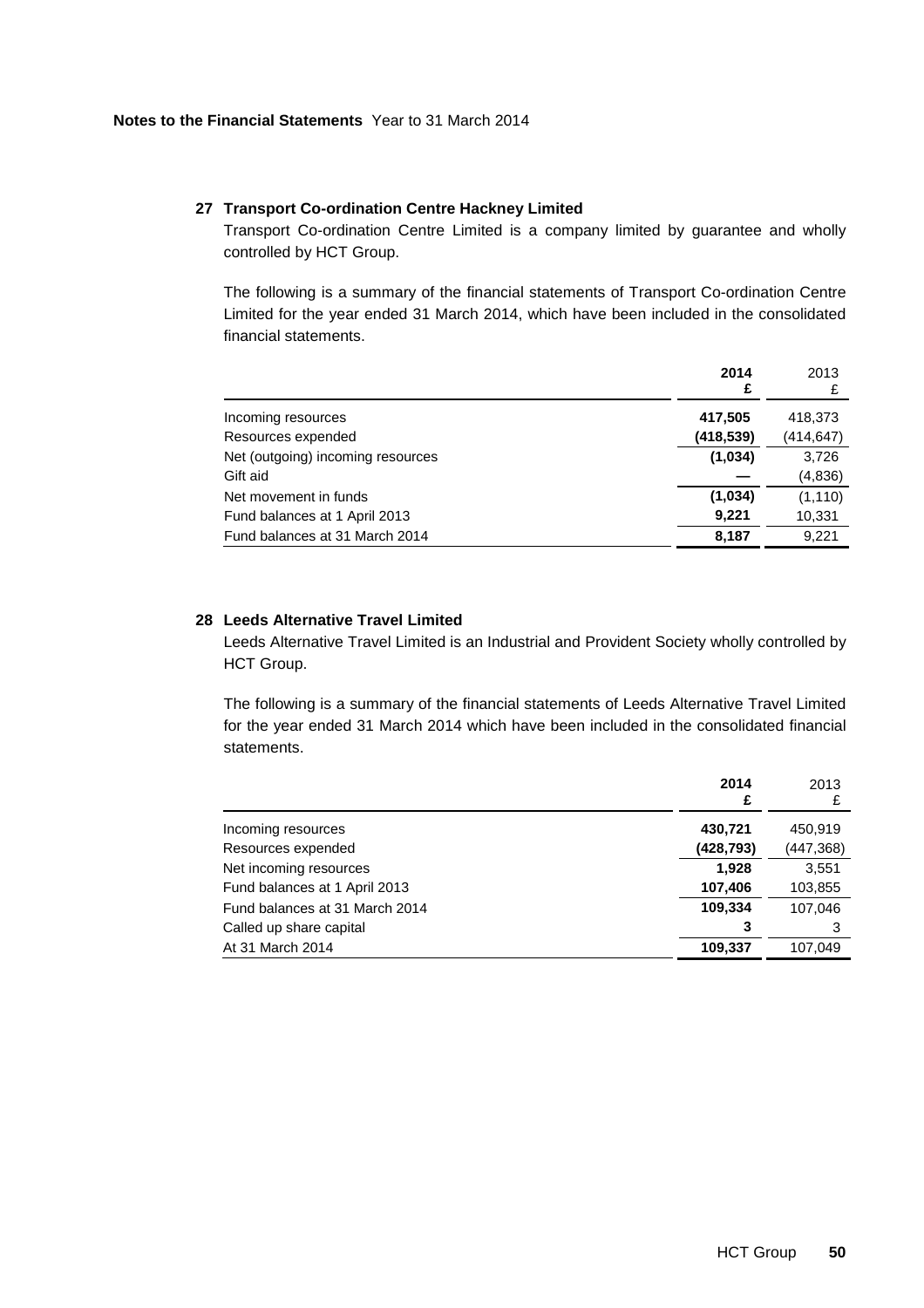### **29 E & HCT Limited**

E & HCT Limited is a joint venture between HCT Group and Ealing Community Transport Limited where HCT group has overall control. HCT Group owns the single allotted, called up and fully paid 'A' share and Ealing Community Transport Limited owns the single allotted, called up and fully paid 'B' share.

The following is a summary of the financial statements of  $E$  & HCT Limited for the year ended 31 March 2014, which have been included in the consolidated financial statements as HCT Group has the controlling vote and therefore effectively controls the company.

|                                  | 2014<br>£    | 2013<br>£   |
|----------------------------------|--------------|-------------|
| Turnover                         |              | 1,737,966   |
| Cost of sales                    | 422          | (1,682,819) |
| Operating profit                 | 422          | 55,147      |
| Interest payable                 |              | (99)        |
| Gift aid                         | (54, 711)    | (292, 320)  |
| Net loss for the year            | (54, 289)    | (237, 272)  |
| Retained profit at 1 April 2013  | 54,289       | 291,561     |
| Retained profit at 31 March 2014 |              | 54,289      |
| Called up share capital          | 2            | 2           |
| At 31 March 2013                 | $\mathbf{2}$ | 54.291      |

# **30 West Hull Community Transport**

West Hull Community Transport became a joint venture between HCT Group and Goodwin Development Trust on 30 June 2010.

The following is a summary of the financial statements of West Hull Community Transport for the year ended 31 March 2013, which have been included in the consolidated financial statements.

|                                | 2014       | 2013      |
|--------------------------------|------------|-----------|
|                                |            |           |
| Incoming resources             | 351.471    | 276.346   |
| Resources expended             | (354, 248) | (304,900) |
| Net movement in funds          | (2,777)    | (28, 554) |
| Fund balances at 1 April 2013  | 4.278      | 32,832    |
| Fund balances at 31 March 2014 | 1.501      | 4.278     |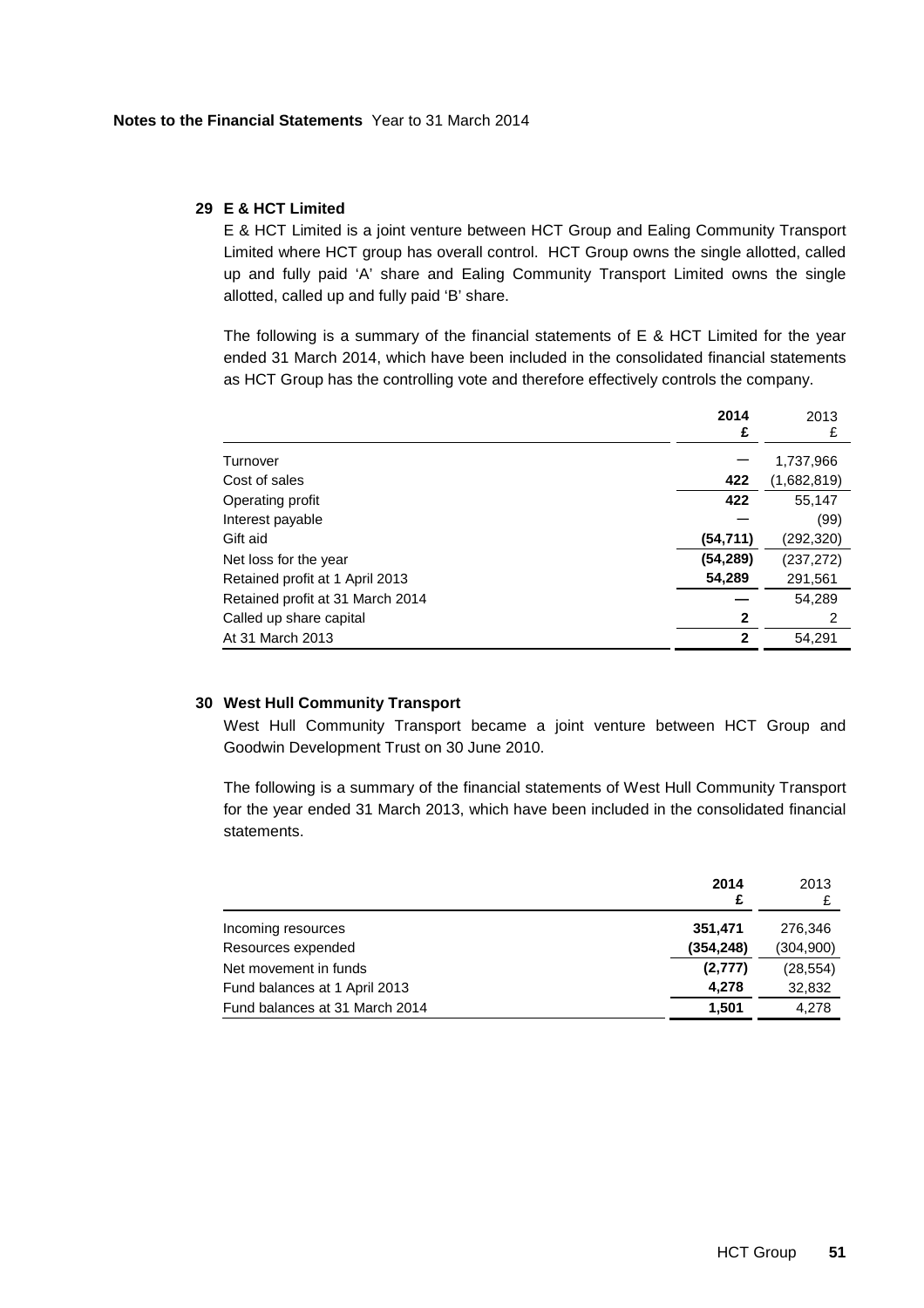### **31 Bristol Community Transport**

Bristol Community Transport is a company limited by guarantee and joined the group on 1 December 2011.

The following is a summary of the financial statements of Bristol Community Transport for the year to 31 March 2014.

|                                | 2014<br>£  | 2013       |
|--------------------------------|------------|------------|
| Incoming resources             | 488,610    | 488.334    |
| Resources expended             | (516, 198) | (514, 810) |
| Net movement on funds          | (27, 588)  | (26, 476)  |
| Fund balances at 1 April 2013  | 520.497    | 546,973    |
| Fund balances at 31 March 2014 | 492.909    | 520.497    |

# **32 BCT Community Interest Company**

BCT Community Interest Company is a company limited by guarantee and wholly controlled by Bristol Community Transport.

BCT Community Interest Company joined the Group on 1 December 2011.

The following is a summary of the financial statements of BCT Community Interest Company for the year to 31 March 2014.

|                                                | 2014<br>£ | 2013<br>£ |
|------------------------------------------------|-----------|-----------|
| Turnover                                       | 30        | 24,329    |
| Cost of sales                                  | (13)      | (16,941)  |
| Net profit before Corporation Tax and Gift Aid | 17        | 7,388     |
| Gift Aid                                       |           | (28,698)  |
| Net movement in funds                          | 17        | (21, 310) |
| Retained profit at 1 April 2013                | 7,903     | 29,213    |
| Retained profit at 31 March 2014               | 7,920     | 7.903     |